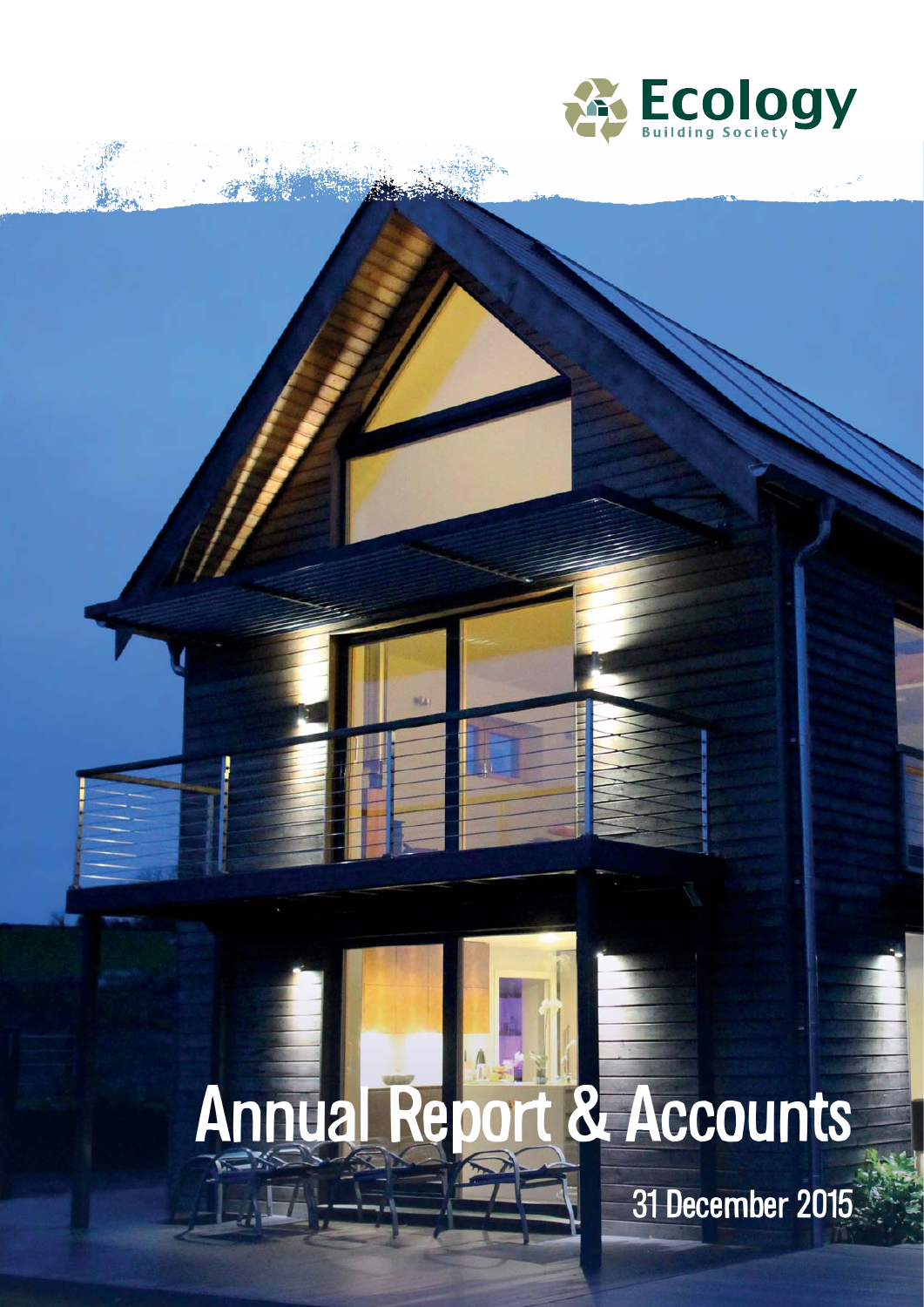# **Contents**

 $\mathbb{Z}$ 

| <b>Chair's Statement</b>                                                                                                                              | 3  |
|-------------------------------------------------------------------------------------------------------------------------------------------------------|----|
| <b>Chief Executive's Review</b>                                                                                                                       | 4  |
| <b>Directors' report</b>                                                                                                                              | 10 |
| <b>Corporate governance report</b>                                                                                                                    | 14 |
| <b>Directors' remuneration report</b>                                                                                                                 | 18 |
| Statement of Directors' responsibilities in respect of the annual report,<br>the annual business statement, the Directors' report and annual accounts | 20 |
| Independent auditor's report to the members of Ecology Building Society                                                                               | 21 |
| <b>Statement of Comprehensive Income</b>                                                                                                              | 22 |
| <b>Statement of Financial Position</b>                                                                                                                | 23 |
| <b>Statement of Changes in Members' Interests</b>                                                                                                     | 24 |
| <b>Cash Flow Statement</b>                                                                                                                            | 25 |
| <b>Notes</b>                                                                                                                                          | 26 |
| <b>Annual Business Statement</b>                                                                                                                      | 57 |

**BARSTONIA** 

# Society Information

#### **Directors**

Steve Round *Chair* Alison Vipond *Deputy Chair*  Tim Morgan Chris Newman Andrew Gold Louise Power (Appointed 17 June 2015) Paul Ellis *Chief Executive*  Pam Waring *Secretary*

#### **Registered office** 7 Belton Road Silsden Keighley West Yorkshire BD20 0EE

**External auditors**  KPMG LLP 1 Sovereign Square Leeds LS1 4DA

**Internal auditors**  Deloitte LLP 1 City Square Leeds LS1 2AL

#### **Solicitors**

Addleshaw Goddard Sovereign House Sovereign Street Leeds LS1 1HQ

Cover image: The Den House, Ansty, Dorset - A timber framed detached certified Passivhaus.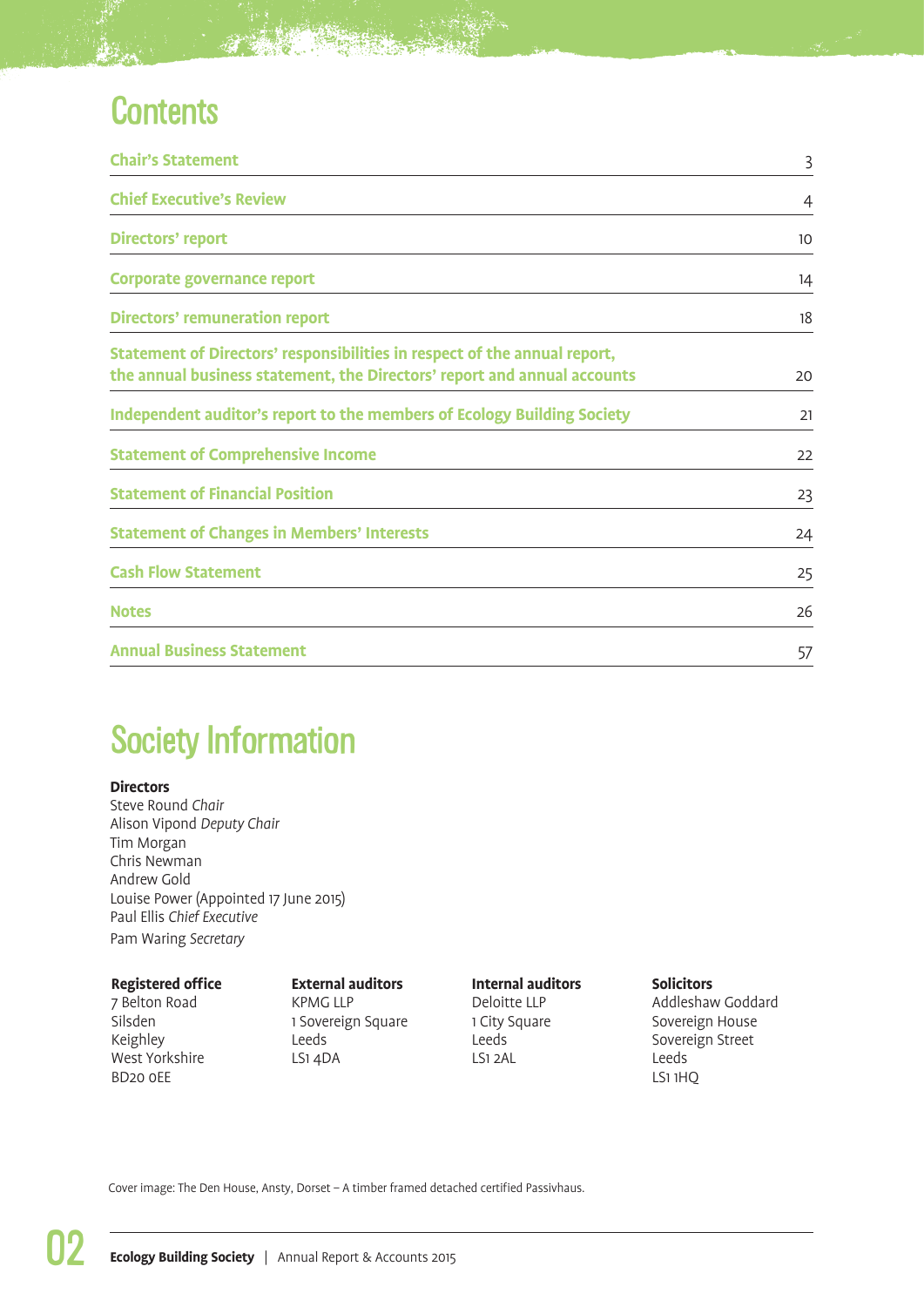# Chair's Statement



I am delighted to welcome you to my first Annual Report as the Chair of your Society.

In 2015, the Society has had another strong financial performance, achieving record levels of lending. I am proud of our record over

the past year and I believe we have successfully achieved our priority of striking the right balance between maintaining our financial strength and generating sufficient profit to support our capital requirements. This will enable us to continue investing to support the Society's future growth, as we work towards our ecological mission.

As a mutually owned business, we need to deliver ongoing long-term benefit to both new and existing members. Despite the Bank of England base rate remaining at historic lows for longer than anticipated, which creates difficult operating conditions for the Society, we have sought to keep interest rates for savers as high as possible, balanced against the need to provide competitive rates for borrowers too.

The busy regulatory agenda shows no sign of abating and, in 2015, we continued to invest in developing our capacity to respond to this. In addition, the Financial Conduct Authority (FCA) and Prudential Regulation Authority (PRA) believe that holding individuals to account is a key component of effective regulation. We are awaiting the final outcome of the new Senior Managers' Regime, which will encompass both the Board and certain staff members. It is therefore more important than ever that your Board, which exists to ensure appropriate corporate governance of the Society, has the right mix of skills and experience to scrutinise and provide critical challenge to the Executive and staff, as well as ensuring that Ecology's ethics and environmental mission remain at the heart of the Society.

This year we ask you to elect Louise Power as a Non-Executive Director following her appointment to the Board. Louise is a solicitor with over 20 years' experience in litigation, negotiation and mediation to resolve disputes relating to property and mortgage transactions. She also has a wide experience of working with the building society sector and is committed to sustainable living.

Our increased lending has supported more building projects than ever that respect the environment and sustainable, low impact communities. I am also pleased that, following member feedback, we have started to support small scale renewable projects including community owned energy, as well as our traditional mortgage lending. In 2015, we partnered with crowd funder, Abundance Investments, to make direct investments in solar photovoltaic projects, which have clear environmental and social benefits as well as aiming to produce sustainable financial returns.

I am passionate about the role Ecology can have to deliver real change to people's lives through the work we do to build a greener society. Our ethical approach and commitment to our mission sets us apart from mainstream financial services providers. It is imperative that, as we grow, we can meet an ever wider range of members needs and aspirations. I truly believe that Ecology is well placed to harness the power of our members to agitate against social injustice, as well as leading on innovative approaches to help create a more inclusive society, underpinned by sustainable development principles. In 2015, we received accreditation as a Living Wage employer and I am also particularly pleased that we are also the first building society to receive the Fair Tax Mark, which confirms that, as a good corporate citizen, we actively welcome paying our fair share of tax. In all of our work we remain very aware that our mandate to act comes only from our community of members, which forms the foundation of the culture of our Society.

I must thank my predecessor, Malcolm Lynch, for his tireless contribution over 17 years to your Society. Malcolm played a critical role in supporting the sustained growth of Ecology – when he joined in 1998 our assets were just £26.4m – and in 2015 total assets reached £145.9m. I had the privilege of serving, as a Director, under Malcolm since my appointment and I look forward to continuing to build on his hard work.

Finally, I would like to thank the Board and all of our staff for their continued commitment, hard work and attention to serving our members' needs, during a year of significant growth for the Society.

**Steve Round** *Chair* 4 March 2016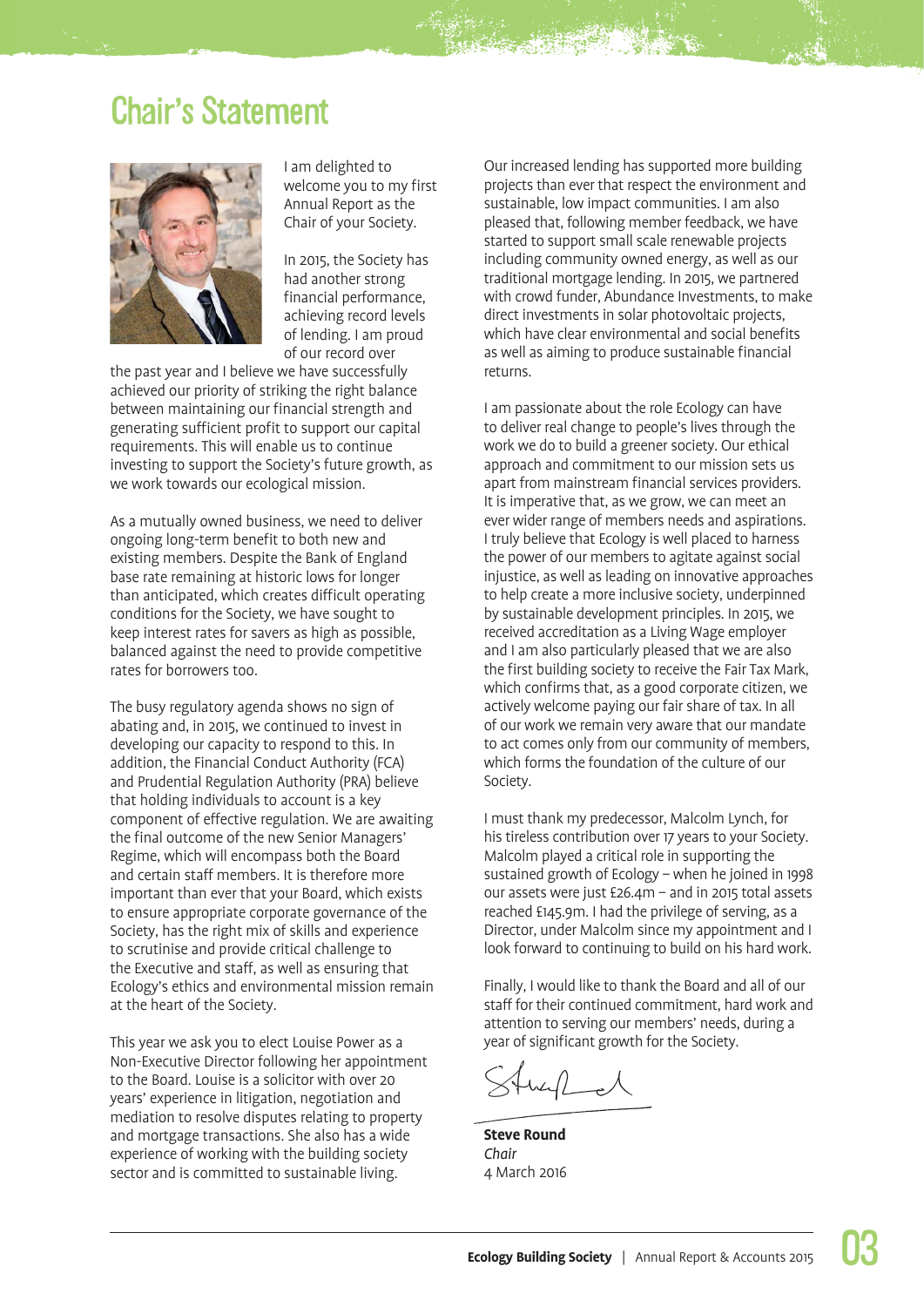# **Chief Executive's Review**



#### **Overview**

I am pleased to report that Ecology has again recorded excellent financial results with a third consecutive year of record lending, significantly increased profitability and strong overall asset growth

underpinned by record levels of savings balances. The growth in profitability was achieved despite further increases in our cost base, which reflect the need to continue to invest in our capacity to meet increasing regulatory requirements. Despite the record lending levels, there was no compromise in our commitment to focus on lending for environmental and social impact. We also maintained our adherence to high ethical standards for the operation of the Society through our environmental policy, our social commitments and the open and transparent way in which we deal with our customers and members.

During the year, we continued to take measures to ensure that the inflows of savers' deposits were maintained at levels which supported the increased demand for lending, but reduced our overall holding of excess liquidity. We launched our new savings accounts range in March and then increased the maximum balance on these accounts in December. However, with the extension of the Funding for Lending Scheme, which was unexpected, the current low interest rate environment shows no sign of abating, which means that it remains difficult to balance the needs of savers whilst ensuring our mortgages are competitive.

Having grown strongly in 2014 and 2015, to strengthen our foundations we are now pursuing a period of more modest growth. Consequently, as we continue to reinforce our mission to build a greener society, we have taken steps to focus our lending on projects which offer the greatest gains in terms of carbon reductions and environmental impact.

As an ethical financial services organisation, it is important that our values remain embedded in the Society's operations. I am therefore delighted that we have built on our longstanding commitment to a fair pay ratio to limit maximum salaries and have been awarded Living Wage Accreditation. We have also been awarded the Fair Tax Mark, which demonstrates our genuine commitment to be open and transparent about the Society's tax affairs and pay the right amount of corporation tax at the right time and in the right place.

We continued to play a full part in the promotion of social economy finance internationally, including contributing to the work of the **Global Alliance for Banking on Values**, while working to build the capacity of the **International Association of Investors in the Social Economy** as it expands its membership rapidly into South America and Africa.

A summary of the main key performance indicators (KPIs) used by the Board is provided below. Please note that, as a result of changes to the UK accounting standards, we are required to change our financial reporting framework (from old UK GAAP to FRS 102) which has resulted in a number of restated KPIs for previous years. A detailed breakdown of the changes to the Statement of Comprehensive Income and Statement of Financial Position are also included in the Annual Report and Accounts.

### **Key Performance Indicators**

|                                                   | 2015    | 2014       | 2013      |
|---------------------------------------------------|---------|------------|-----------|
| <b>Mortgage lending</b>                           | £42.1m  | £23.1 $m$  | £18.4 $m$ |
| Mortgage asset growth                             | 24.29%  | 9.92%      | 7.15%     |
| <b>Savings balances</b>                           | £134.7m | £129.1 $m$ | £116.6m   |
| Liquid assets as a % of shares and borrowings     | 21.83%  | 34.77%     | 34.27%    |
| Management expenses as a % of mean total assets   | 1.46%   | 1.38%      | 1.34%     |
| Net profit                                        | £0.881m | £0.566m    | £0.341m   |
| Profit after taxation as a % of mean total assets | 0.62%   | 0.43%      | 0.29%     |
| Tier 1 capital                                    | £7.736m | £6.851m    | £6.313m   |
| <b>Total assets</b>                               | £145.9m | £137.9m    | £124.6m   |
| AGM - voting turnout                              | 16.54%  | 15.93%     | 18.18%    |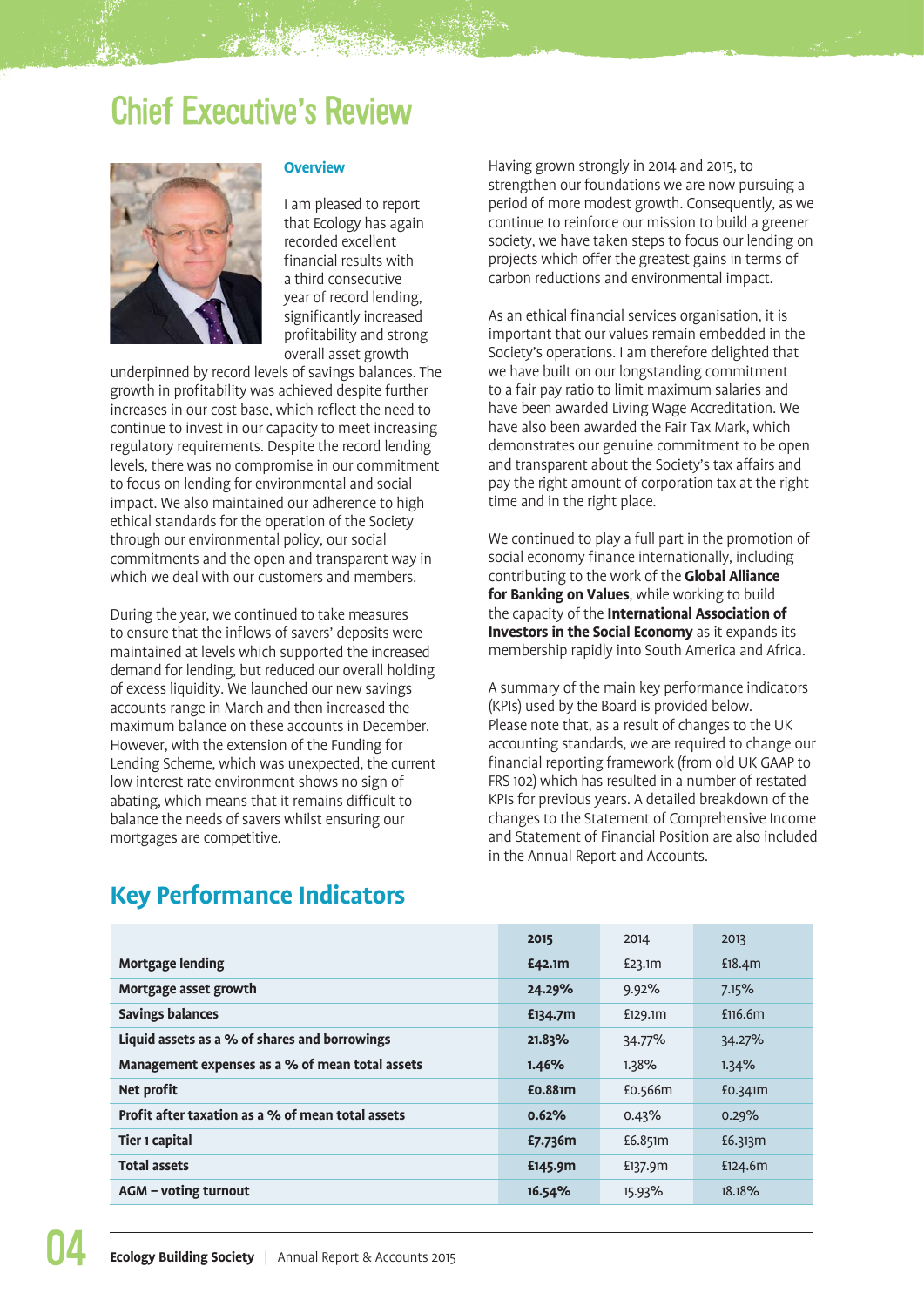More detailed commentary on these KPIs is given in the following sections, along with commentary on the service we provide to our members, and our impact on the environment and community. Each of the sections below contains comment in *green* to highlight our commitment to environmental responsibility and good corporate governance.

The Society's annual accounts have been prepared for the first time under a new mandatory accounting framework. The Board have chosen to adopt FRS 102 (The Financial Reporting Standard applicable in the UK and Republic of Ireland) with an effective date of transition of 1 January 2014. This means that a number of 2014 comparative figures have been adjusted accordingly. Members will note that these new standards have also resulted in a number of new disclosures and changes to existing disclosures in the annual accounts.

#### **Savings and liquidity**



Savings balances grew by 4.3% by the end of 2015, reaching £134.7m (up from £129.1m at the end of the previous year). During 2015, we launched a new product range which was designed to allow access to our savings range for new members, while limiting the increase in funds as far as possible to ensure that liquidity did not rise further from the high levels at the beginning of the year. This helped us ensure that there was no impact on the rates paid to savers. Despite the continued low interest rate environment, we were able to attract and accept more savings than originally anticipated to fund the increases in our sustainable lending, whilst continuing to reduce liquidity. By the end of 2015, we were able to loosen some of the restrictions on our savings account range to support the higher levels of lending. *We see our role as providing a savings service for those who wish* 

*to invest in pursuit of social and environmental goals, preferring where possible to source our funds for lending direct from individuals and community groups supportive of our mission, rather than taking in wholesale money from other fi nancial institutions.* This is why we continued not to participate in the Funding for Lending Scheme, which would have allowed us to access a cheaper source of funds to lend on as mortgages. *We always seek to restrict the amount of funding that is not lent out to ensure that the majority of savers funds are creating value in the real economy and have made good progress to reduce this so that at the year end, liquidity levels were at a signifi cantly lower level of 21.83% (2014: 34.77%).* This also helps reduce costs and increase profitability so we can keep savings rates as high as possible.

#### **Mortgage lending**

Mortgage asset growth increased significantly on the previous year reaching 24.29% (2014: 9.92%) supported by record net lending of £29.2m. We also established a new gross lending record of £42.1m. This increased level of lending first and foremost represents an increase in our positive environmental impact, but the ability to increase the lending volumes of the Society is also essential if we are to meet the needs of more potential savers. New-build in the form of design methodologies, such as Passivhaus and higher energy efficiency ratings, formed the bulk of our residential lending in 2015 but we were also pleased to see a slight increase in the number of renovation cases, given our desire to make an impact regarding the energy efficiency of the existing housing stock. These figures are further boosted by the investments we have made in renewable projects during the course of 2015.



#### Mortgage Assets (£m)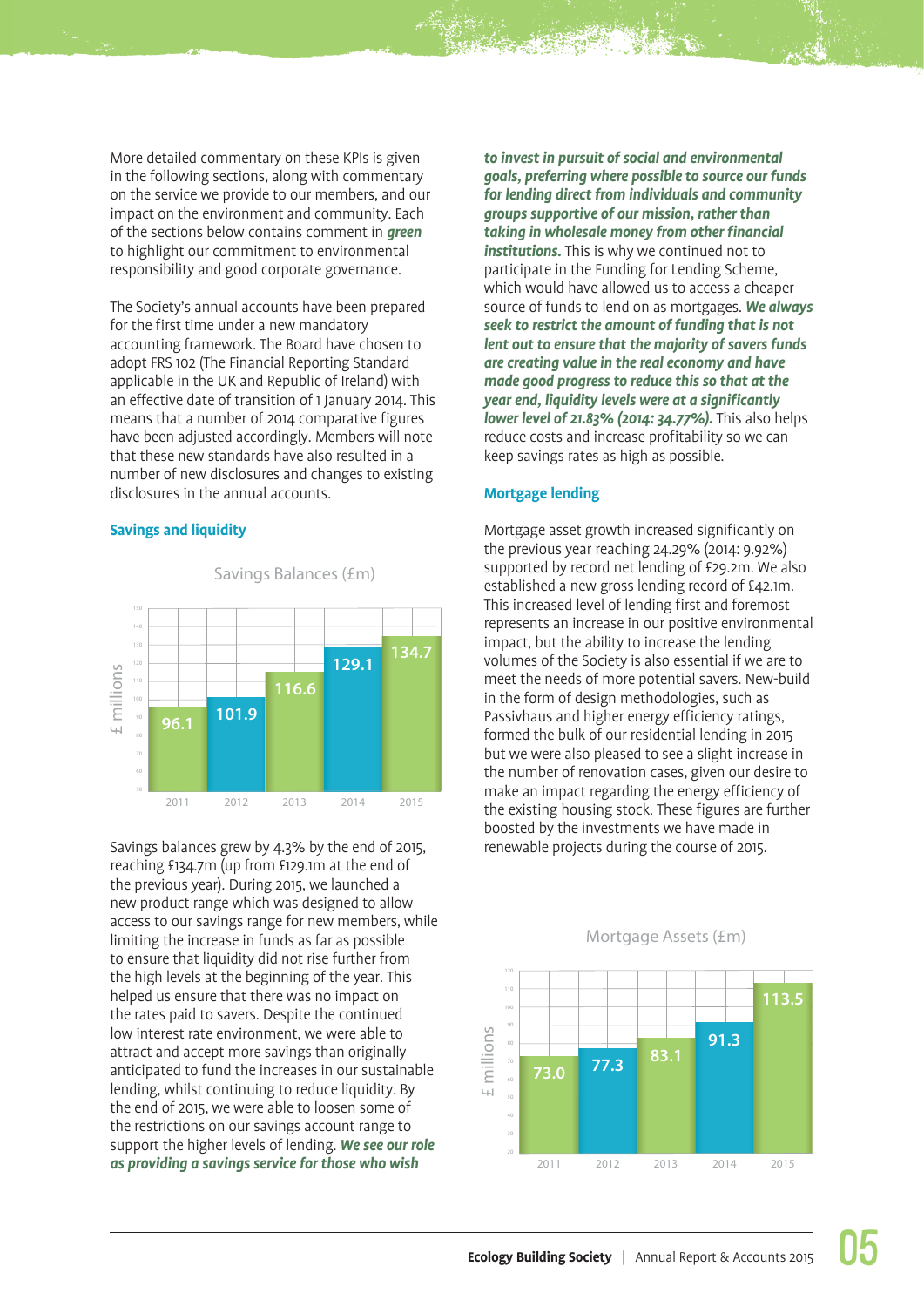*By the year-end, over 26% of loans outstanding*  were benefiting from one of our C-Change discounts, *which rewards work undertaken on the property to help combat climate change – showing that the rapid growth in mortgage lending was not at the expense of environmental quality.* Although this was a slight decrease on the previous year as these are awarded once the works are completed, when the mortgage book is growing quickly as was the case in 2015, there tends to be a timelag before the impact of the discounts is reflected in the figures.

The mortgage arrears position remained positive with the number of cases reducing. At 31 December 2015, there were again no cases where repayments were 12 months or more in arrears (2014: 0). At the year-end, there were no properties in possession (2014: 0). Total provisions against possible mortgage losses increased to £402,000 (2014: £302,000), which includes two cases which are not in arrears but where Society management are working with our borrowers to navigate difficult operating conditions. At the end of the year there were 11 cases where forbearance was being exercised (2014: 13).



**Asset growth**

Total assets reached a new record level at the year-end of £145.9m, an increase of 5.85% (2014: 10.62%). The Society again took actions to ensure the level of growth was sustainable so that we were not carrying excessive levels of unutilised funding, which represents a cost to the Society and does not contribute to its sustainable lending programme. While a certain level of spare unallocated funding is a strength in itself, typically building societies hold lower levels of excess liquidity than banks. *The Society does not pursue growth for its own sake, rather we view growth as a sign of our success in meeting the needs of social investors and supporting our borrowers to build, renovate or buy sustainable properties.* Nevertheless, growth

does allow us to take on the resources needed to promote our aims, provide good service levels to our members and customers and meet our ever-growing compliance challenges with an ever higher degree of professionalism.

#### **Profit and capital**



Net profit for the year amounted to £881,000 and was 55.48% higher than 2014. This was added to the General Reserve, which now totals £7.760m (2014: £6.879m). This profit belongs to our members and acts as a buffer against losses. The level of profit we are currently making is sufficient to ensure that we maintain the required level of capital to underpin our current growth based on existing capital requirements. Because of the strong potential to grow our work further, it remains our intention to take on supplementary capital in the future. While we continue planning to issue a new capital instrument, we are currently awaiting the outcome of ongoing regulatory deliberations on adequate capital levels before we can determine the extent of our capital raising ambitions. These deliberations directly affect lending sectors that are key to sustainable lending policies, such as energy-efficient new build, and so we are pressing for early clarification.

Management Expenses Ratio

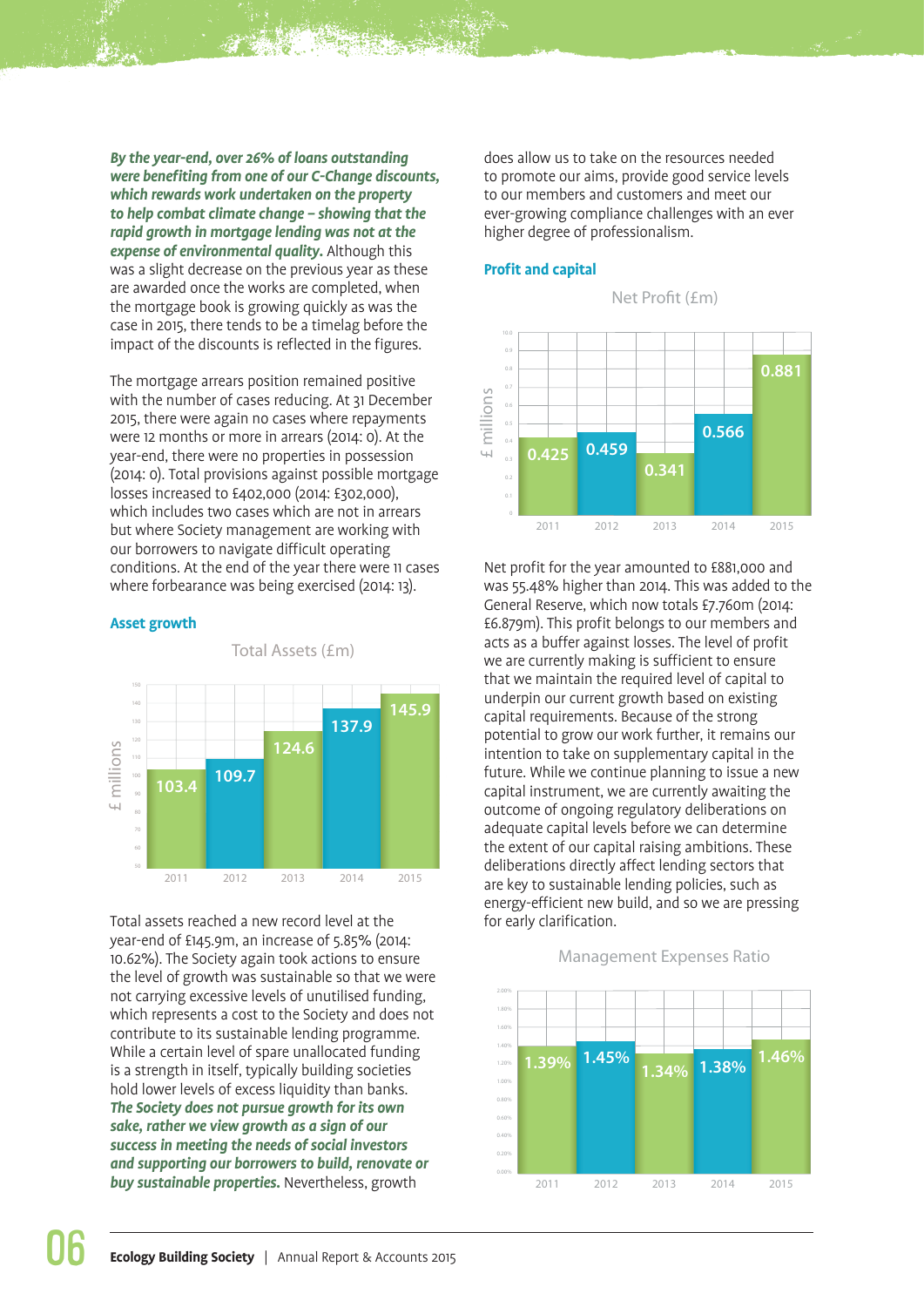The cost base of the Society grew by 14.98% in 2015. While this was slightly lower than the 2014 level (15.97%), the lower level of overall asset growth meant that the Management Expenses Ratio increased over the previous year to 1.46% (2014: 1.38%). *Wherever possible, we use the most sustainable and ethical option when purchasing goods and services. In some cases we accept that we will pay more than for the less sustainable option. In 2015, this added 3.06% to our costs – without this the Management Expenses Ratio would have been 1.42%.*



Gross Capital Ratio

Despite the increased lending, the growth in profi tability means that the Gross Capital Ratio has increased to 6.10%. In common with other societies, it should be noted that we are obliged to make payments to the Financial Services Compensation Scheme (FSCS) as a result of the bank failures in 2008. The Society fully accepts the concept of collective insurance for depositors but believes that the share paid by small societies is disproportionate, and inevitably these payments have the effect of reducing profit (and therefore the contribution to reserves). In 2015, the amount of the levy was £85,018 which equated to 7.92% of the gross profit figure. To date, the Society has paid £341,882 over to the FSCS.

#### **Member relations**

Our 2015 AGM was held at the ACC in Liverpool. *Once again, we held a Members Meet Up with the theme of Remaking Money: Finance for People and Planet. A range of speakers and workshops focussed on who currently controls money, how it can be controlled more democratically in future and how individuals view money.* The turnout on the day was great and the whole event was lively, particularly the question and answer session with the Directors, and the Green Market running alongside the event. Voting

Voting Turnout



turnout was slightly up at 16.54%. Going forward, we will be looking at further ways in which we can encourage members to exercise their vote.

#### **Staff changes**

In order to support our continued growth we increased our staff numbers further in 2015. Our capacity to deal effectively with the day to day needs of our members and customers was strengthened by the arrival of Mary Hegarty and Kelly Stringer as mortgage underwriters and Stephanie Morton in Savings Administration, all of whom have already made important contributions to our work. The increasing workload in Compliance was reflected in the recruitment of two very experienced compliance professionals in the shape of Chris Rickerby as Conduct Risk and Ethics Manager and Joanne Maurizi as Compliance Manager. Both Joanne and Chris know the Society well from past assignments, which has allowed them to make an immediate impact on our operations. We were further strengthened in our ability to effectively control our business by the recruitment for the first time of an experienced data analyst in Steve Ford. In April, our Communications and Ethics Manager, Anna Laycock, moved on to pastures new, after having transformed our communications capabilities, but we are pleased that we will still be working with Anna in her new role in developing sustainable finance via the Finance Innovation Lab. We have been fortunate to recruit an able successor in Ian Rigarlsford who has recently joined us from The Co-operative Bank as our External Affairs Manager.

In December, our long-serving colleague Christine Wakeling left after 21 years to spend more time with her rare breeds – we wish her well. We also said goodbye to our Technology Manager Richard Saville, and in April 2016 we will be saying farewell to John Ainley, our current Compliance and Risk Manager, who has opted for a well-earned retirement.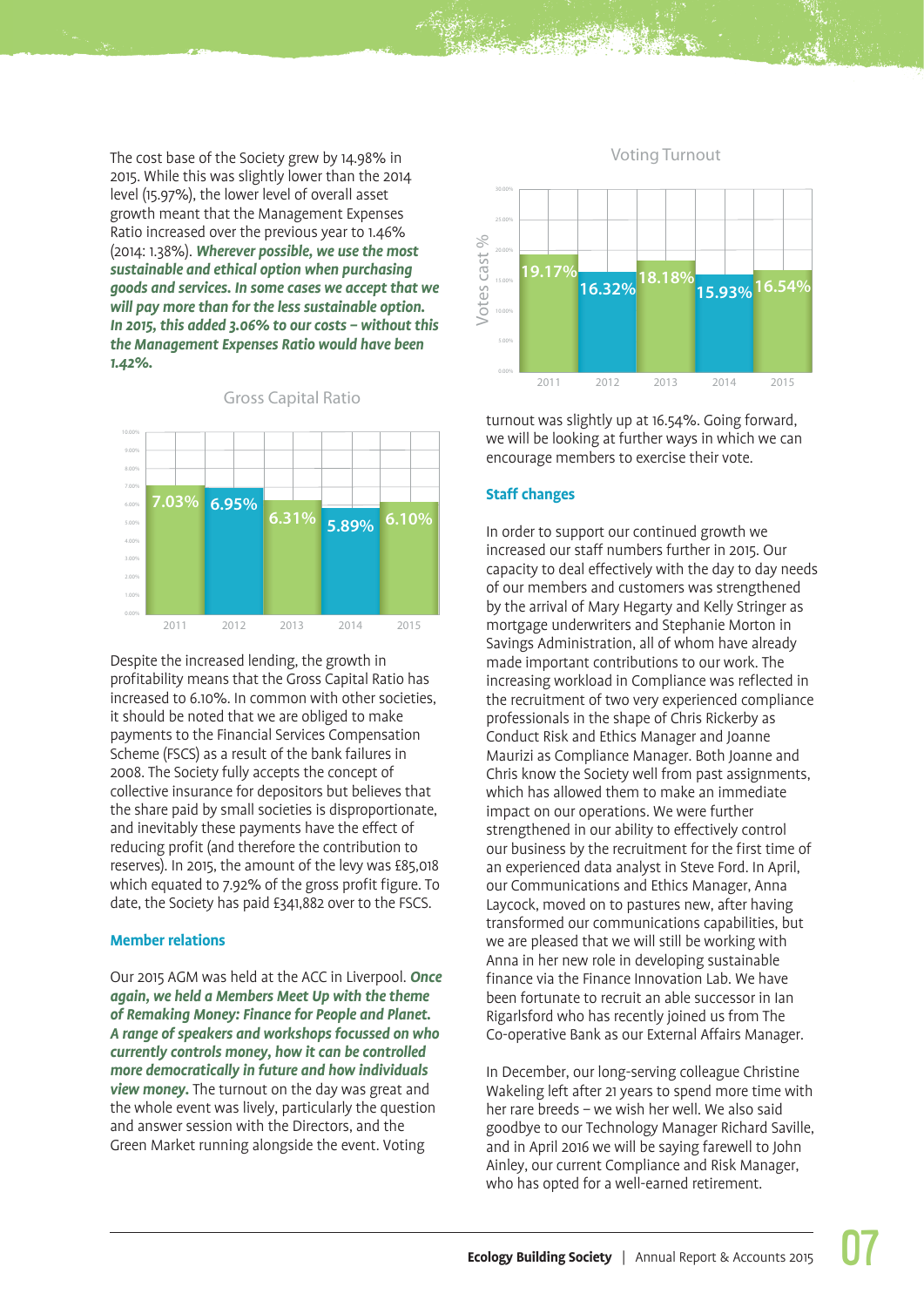#### **Our place in the community**

*Our commitment to change extends beyond the immediate impact of our mortgage lending. As a mutual, we see a wider role for mutual governance in the economy and society, an expanded democratic space and the growth of sustainable, cohesive communities with the potential to exercise control over their own wealth and wellbeing. This is the basis of our giving of both time and money. The Society is a member of a number of organisations which share our wider values. Some are listed below:*

| AECB - the association for environment conscious building | A network of individuals and companies with a<br>common aim of promoting sustainable building                        |
|-----------------------------------------------------------|----------------------------------------------------------------------------------------------------------------------|
| <b>Co-operatives UK</b>                                   | The national trade association working to promote,<br>develop and unite co-operative enterprises                     |
| <b>Locality</b>                                           | The nationwide network for development trusts and<br>community enterprises                                           |
| <b>National CLT (Community Land Trust) Network</b>        | The nationwide network for Community Land Trusts                                                                     |
| <b>Passivhaus Trust</b>                                   | An independent, non-profit organisation that<br>promotes the adoption of the Passivhaus standard                     |
| <b>Scottish Ecological Design Association (SEDA)</b>      | An association aiming to promote design which<br>enhances the quality of life and does not harm<br>planetary ecology |
| <b>UK Cohousing Network</b>                               | The nationwide network for cohousing                                                                                 |
| UK Sustainable Investment and Finance Association (UKSIF) | A membership network for sustainable and<br>responsible financial services                                           |

*In international terms, we continued to support the global development of the social economy and sustainable*  banking sectors as active participants in the Global Alliance for Banking on Values (GABV), the Institute of *Social Banking and the International Association of Investors in the Social Economy (INAISE). We made our fi rst investments in the GABV originated Sustainability-Finance-Real Economies Fund, which has now invested in the capital of two values-based banks based in Paraguay and Costa Rica.*

*Over the course of the year, we provided financial support to a wide variety of organisations and initiatives that contribute to sustainability at a local, national or international level, either directly through the Society or via our associated Charitable Foundation. These included:*

| <b>Bristol Green Doors</b>                                 | Sponsorship of a series of energy efficient 'open<br>home' events                         |
|------------------------------------------------------------|-------------------------------------------------------------------------------------------|
| <b>Human Nature Art Show</b>                               | Sponsorship of art show in Leeds                                                          |
| <b>MERCi (Bridge 5 Mill Centre for Sustainable Living)</b> | Charitable donation to provide support for two gas<br>boilers for heating and hot water   |
| <b>National CLT (Community Land Trust) Network</b>         | Sponsorship of National CLT Network conference                                            |
| <b>Passivhaus Trust</b>                                    | Sponsorship of Passivhaus Trust Award for Retrofit                                        |
| <b>Plunkett Foundation</b>                                 | Sponsorship of environmental category within the<br>2015 Rural Community Ownership Awards |
| <b>Practical Action</b>                                    | Charitable donation to Practical Action Bangladesh<br>appeal                              |
| <b>UK Cohousing</b>                                        | Sponsorship of UK Cohousing conference                                                    |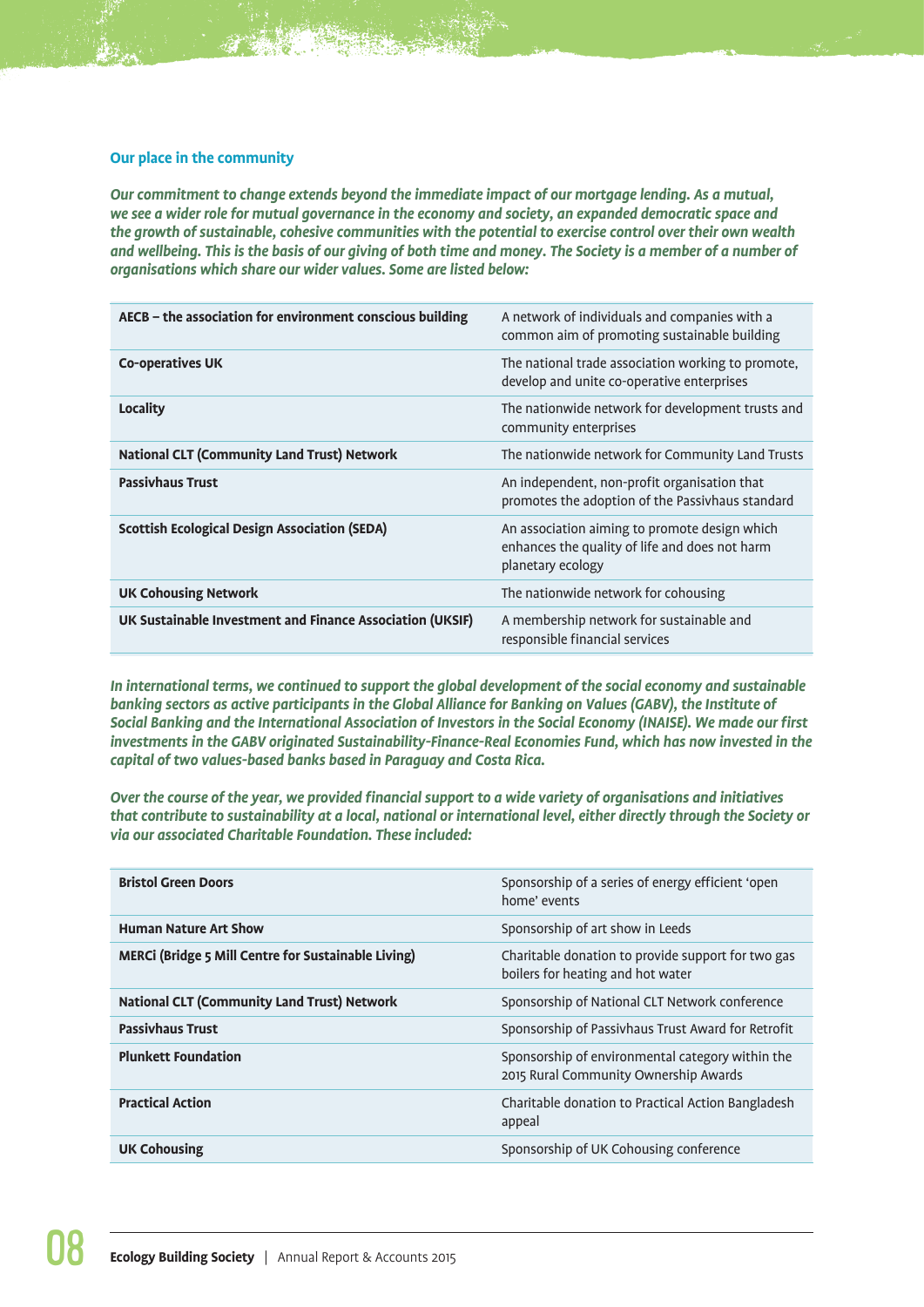*We also gifted time to a number of organisations including the International Association of Investors in the Social Economy (INAISE), and Home Start Craven (which supports families with children under 5).* 

*We maintain shareholdings in social ventures such as the Ethical Property Company and the Phone Co-op and, where appropriate, we place funds with other social economy fi nancial institutions.*

*The main internal developments regarding our Environment Policy in 2015 were that:* 

■ We upgraded the company car due for renewal *in 2015 from a standard hybrid model to a plug-in version, so that both our vehicles will be able to use our electric vehicle charging point as well as members and visitors.* 

■ We overhauled our rainwater harvesting system *in order to improve the efficiency of our water management and consumption.*

■ We have maintained our 'Green' accreditation *under the Investors in the Environment scheme – the highest level it is possible to obtain.*

*While an extension to our HQ building is still planned, this has been deferred as we are taking the opportunity to make changes to the internal layout of the building to accommodate more staff.*

*Our main commitments for 2016 are to:*

■ *Convert all of the lighting in our HO building to* LEDs, which we anticipate will result in a significant *reduction in our energy use.* 

■ *Amend our Lending Policy to ensure that it takes account of climate change adaptation such as flood resilience.* 

■ *Further increase the level of staff awareness and understanding of our environmental and ecological approach by providing appropriate training.* 

#### **Future development of the Society**

We anticipate that, in 2016, we will consolidate several successive years of significant growth and expect lower increases in lending levels as we focus our lending on projects which offer the greatest gains in terms of carbon reductions.

We gave a cautious welcome to the outcomes of the successful COP21 Paris Climate agreement, which

commits the world to binding targets to keep global temperature increase well below 2 degrees. At long last, we believe the world could be on the path to a low carbon system. However, against that positive backdrop, the strength of the global economy remains uncertain due to continued political and economic factors. We are particularly concerned that the continued falls in the oil price, combined with the Government's decision to significantly reduce the level of subsidies, may have an impact on the take-up of renewable energy technologies. Therefore, the task for the Society in the present circumstances is to continue to invest both in energy efficiency and renewable energy so that we contribute to the long term reduction in energy demand while supporting the take up of clean energy sources.

As a member owned business, our members' views are critical to the continued development of the Society. Given further staffing changes, we were not in a position to survey members in 2015 and we will take this forward in 2016.

We have committed to reducing the number of paper-based communications with our members, which will help us reduce the use of our paper, save time and lower costs. We have also invested in enhancements to our online offering and this will continue during the course of the year. While we are committed to develop our digital strategy and provide a first class online offering, we know that some members continue to prefer to receive paper-based communications and we will continue offering this choice.

The high levels of regulatory change which have followed the financial crisis show no signs of easing and has contributed to our increasing costs. While we recognise that many of these changes are necessary to address past failings in the wider banking industry, we still believe that their implementation should be calibrated to the size of the organisation and the level of risk they pose. We will continue to support positive change to encourage a proportional regulatory approach by working through partners in the UK such as the Building Societies Association and internationally through both GABV and INAISE.

**Paul Ellis** *Chief Executive* 4 March 2016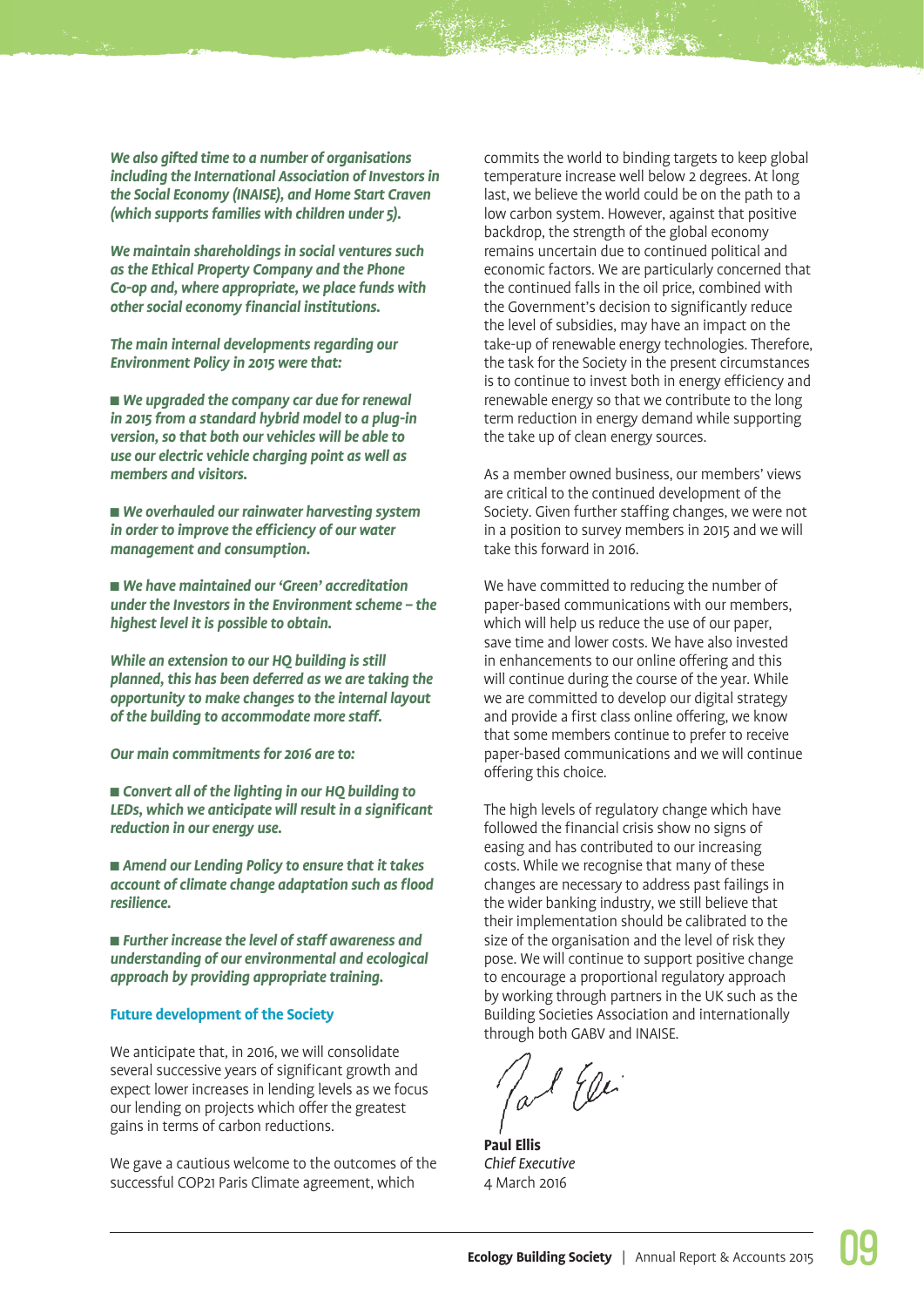# Directors' Report

#### **Introduction**

The Directors have pleasure in presenting their Annual Report, together with the Annual Accounts and Annual Business Statement of the Society for the year ended 31 December 2015.

#### **Business objectives of the Society**

*As stated in the Memorandum adopted in 1998, the Society's principal purpose is making loans which are secured on residential property and are funded substantially by its members.*

*The advances shall be made in those cases which, in the opinion of the Board, are most likely to promote, encourage or support:*

■ *the saving of non-renewable energy or other scarce resources* 

■ *the growth of a sustainable housing stock* 

■ *the development of building practices, ways of living or uses of land which have a low ecological impact.*

*The Memorandum also states that, in carrying out its business, the Society will promote ecological policies designed to protect or enhance the environment in accordance with the principles of sustainable development.*

*In relation to its lending activities, therefore, the Society requires any borrower applying for a loan to demonstrate that the purposes for which it is required are consistent with the ecological policies approved by the Board of Directors. This approach to lending is fully in keeping with the original objectives laid down by the Society when it was established in 1981.*

#### **Business review**

The key performance indicators employed by the Society and the business review for 2015 are discussed within the Chief Executive's Review.

#### **Charitable donations**

During the year, the Society made charitable donations amounting to £10,939 (2014: £7,978). No contributions were made to political parties.

#### **Land and buildings**

The head office building was valued in 2007 at an open market value of £1,100,000. The carrying book value of the head office at the end of 2015 is £1,135,000. The Directors remain of the view that the value in use of the head office is in excess of the carrying value.

The head office building was developed to reflect *the ecological business practices of the Society. Where possible recycled and reclaimed materials have been used and energy reduction techniques and practices utilised. The energy generated for the year is around 26% (2014: 25%) of our needs, with the remainder supplied from off-site renewable sources.* 

#### **Capital**

At 31 December 2015, the ratio of gross capital as a percentage of total share and deposit liabilities was 6.10% (2014: 5.89%) and free capital was 5.21% (2014: 4.92%).

#### **Principal risks and uncertainties**

The Society has a documented framework for the management of risk, which is subject to continual re-evaluation. Management are responsible for the identification and management of risks facing the Society, supported by the risk management function. Key elements of the control of risk across the business are as follows:

 $\blacksquare$  the Chief Risk Officer, with the support of the Chief Executive, has overall responsibility for the elaboration of risk systems and mitigation measures, with management engagement in risk identification and day-to-day operation of the risk management framework

- oversight of Risk Management on behalf of the Board is performed by the Risk, Audit, Compliance and Ethics Committee
- the Asset and Liability Committee (ALCO) is primarily responsible for market, liquidity and credit risk (core lending and financial institutions)

■ the Board Lending Committee is responsible for new lending initiatives and commercial lending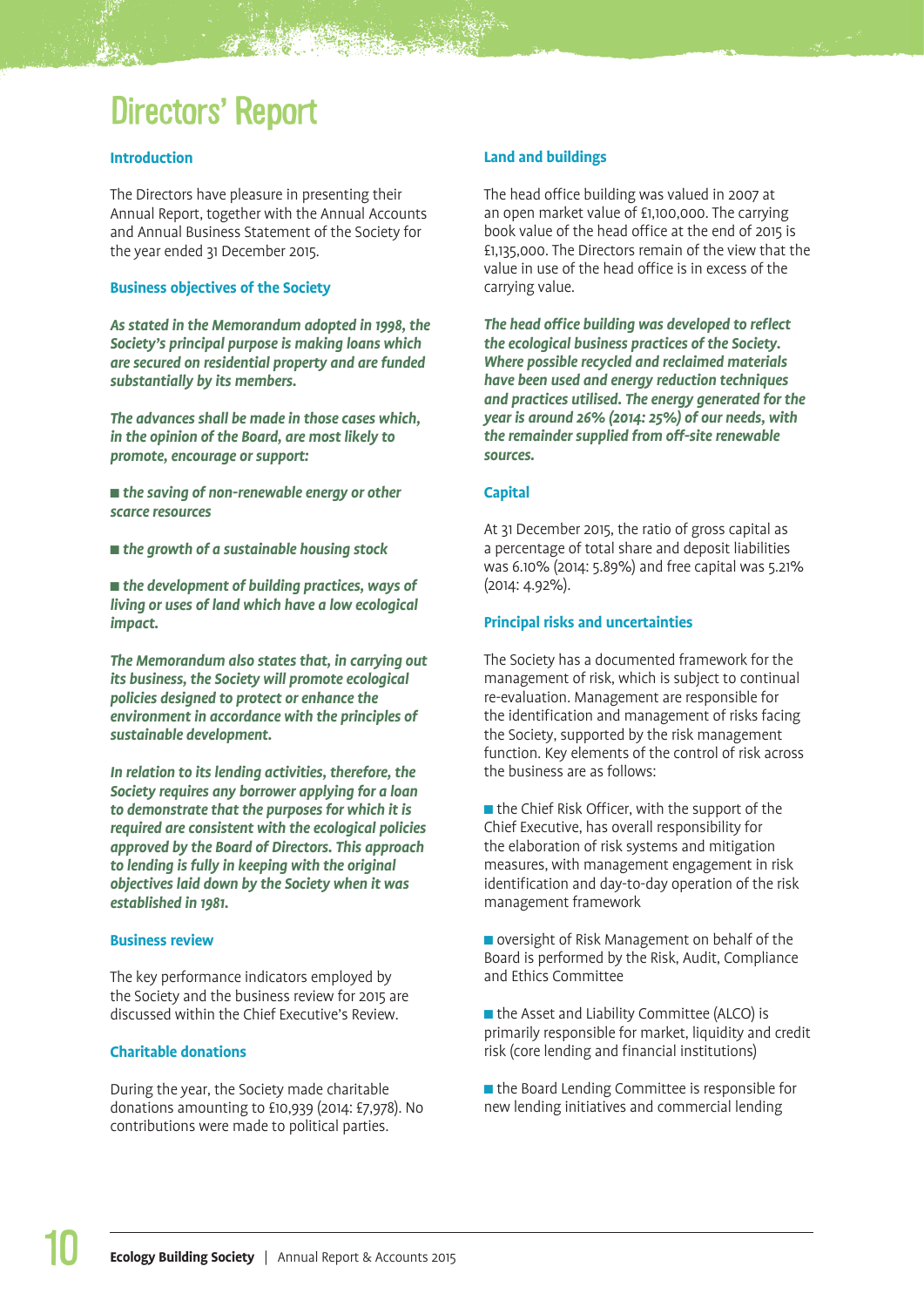■ the Technology Manager addresses business continuity aspects of operational risk

The effectiveness of the Society's Risk Management Framework is monitored and reported on by Internal Audit.

**Credit risk** arises primarily from mortgage lending to individuals, commercial lending to corporate bodies and lending of liquid assets to other financial institutions (counterparties). The Society is exposed to the potential risk that a customer or counterparty will not be able to meet its obligations to the Society as they fall due.

Credit risk arising from mortgage and commercial lending is managed through a comprehensive analysis of both the creditworthiness of the borrower and the proposed security. Following completion, the performance of all mortgages and commercial loans are monitored closely and action is taken to manage the collection and recovery process. The risk posed by counterparties is controlled by restricting the amount of lending to institutions without an external credit rating. This control also applies to counterparties with credit ratings below A-.

**Interest rate risk** is the risk that income or expenditure arising from the Society's assets or liabilities varies as a result of changes in interest rates. The Society's exposure to interest rate risk is limited as it does not engage in fixed rate mortgage lending.

**Liquidity risk** is the risk that the Society will be unable to meet current and future financial commitments as they fall due. These commitments include deposits, advances and other borrowings. The approach to management of liquidity risk is described in note 24 to the accounts.

**Operational risk** is the risk of loss resulting from inadequate or failed internal processes, people and systems or from external events. Operational losses can result from fraud, errors by employees, failure to comply with regulatory requirements, equipment failures or natural disasters.

**Concentration risk** in the asset portfolio can arise from product type, geographical concentration and over exposure to single borrowers, investors or counterparties. The Society takes particular note of concentration risk arising from large exposures which are a function of the relatively small size of the Society. This is controlled by close attention to the credit assessment process.

**Regulatory and legal risk** is the risk that the volume and complexity of regulatory issues may reduce the Society's capital and ability to compete and grow, or result in fines, public censure or restitution costs because of failure to understand, interpret, implement and comply with UK and EU regulatory requirements. The Society has an internal compliance function to monitor compliance with existing legislation, the implementation of controls and the impact of new requirements. This is overseen by the Risk, Audit, Compliance and Ethics Committee.

**Reputational risk** - the unique nature of the Society gives rise to a specific form of reputational risk. The Society must ensure that it is apparent that it adheres closely to its stated key principles, particularly regarding the ecological basis for its lending programme, in order to continue to justify the trust placed in the Society by the members.

**Conduct risk** is the risk that the Society fails to treat its customers fairly and delivers poor customer outcomes. The Society considers conduct risk to be a sub-set of wider ethical considerations and therefore maintains an overarching Ethics Risk framework, which fully addresses all aspects of the Society's interactions with society and the environment while providing assurance that conduct issues are appropriately addressed in the Society's culture.

#### **Financial risk management objectives and policies**

The main financial risks arising from the Society's activities are interest rate risk, credit risk and liquidity risk. The Board reviews and agrees policies for managing each of these risks, of which further detail is provided in note 24.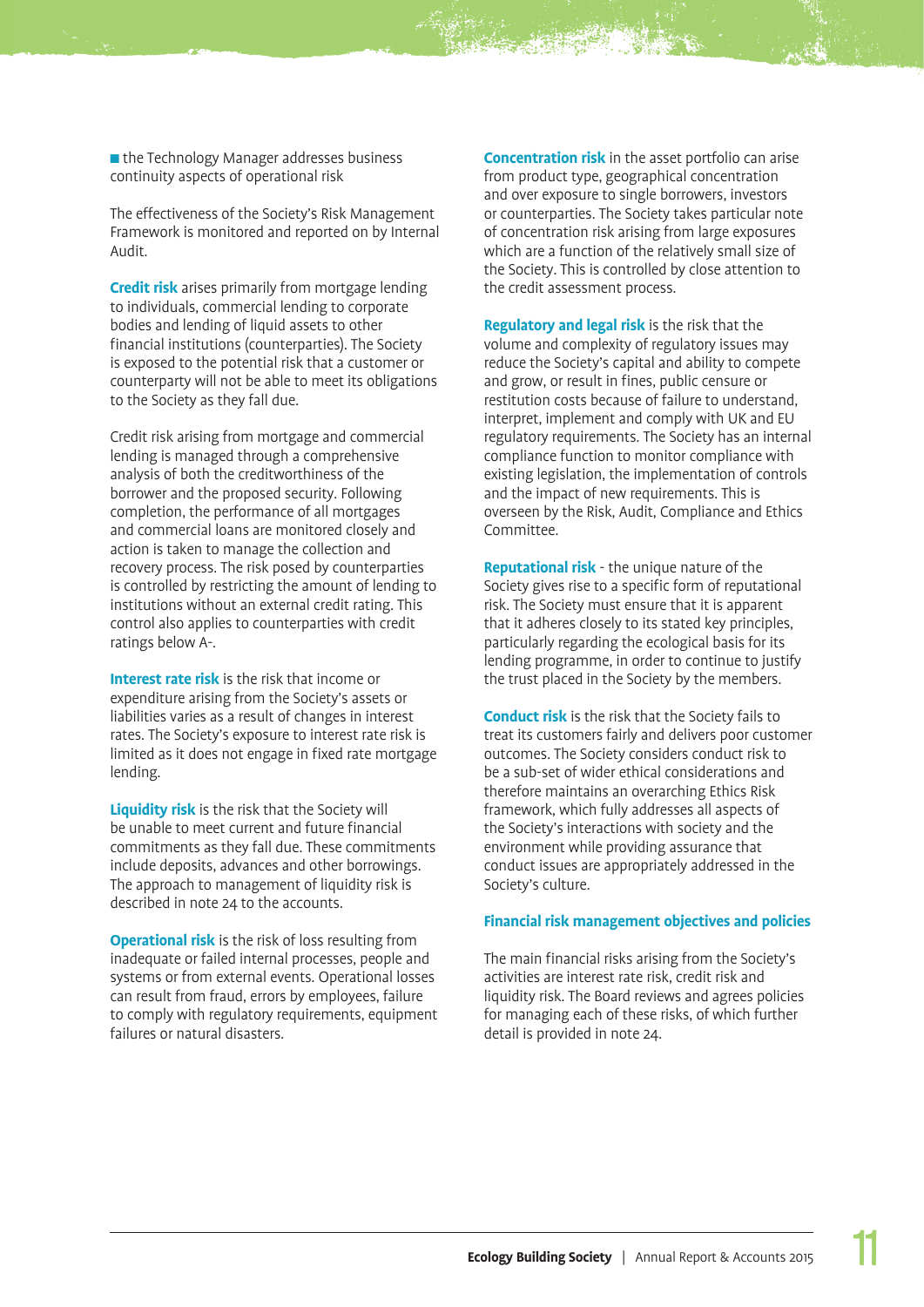#### **Capital adequacy**

The European Union's Capital Requirements Regulation (CRR) came into effect on 1 January 2014 and sets the transition path towards full implementation of the Basel III capital framework by 2019. CRR and the associated Capital Requirements Directive (CRD) require the Society to assess the adequacy of its capital through an Internal Capital Adequacy Assessment Process (ICAAP). Scenario analysis and stress testing is performed on key business risks to assist the Board in assessing whether the Society could survive a severe economic downturn and other severe business shocks. Through the application of the ICAAP, the Board is satisfied that the Society holds sufficient capital to satisfy both the CRD's Pillar 1 requirements and to cover those risks that the Board has identified under Pillar 2. The Pillar 3 disclosures required under CRD are available on the Society's website: **www.ecology.co.uk**.

#### **Post Balance Sheet Events**

The Board considers that there have been no events since the end of the year that have a material effect on the financial position of the Society.

#### **Supplier payment policy and practice**

*All suppliers are requested to furnish the Society with a copy of their Environmental Policy, and the quality of the documents received forms a part of the approval process.*

The Society's policy concerning the payment of its trade creditors is as follows:

■ the Society agrees the terms of payment at the start of trading with a new supplier

■ all supplier payments are paid within the agreed terms of payment.

The number of trade creditor days as at 31 December 2015 was 34 days (2014: 36 days). All invoices received are normally paid within 30 days.

#### **Tax Policy**

The Society adopted a Tax Compliance Policy Statement on 29 January 2016. A copy is available on our website at **www.ecology.co.uk/about/corporate**.

The disclosure made in these financial statements comply with commitments made in that Policy Statement.

#### **Going concern**

In common with other deposit-taking financial institutions, the Society meets its day-to-day liquidity requirements through managing its retail funding sources, and is required to maintain a sufficient buffer over regulatory capital in order to continue to be authorised to carry on its business. The Society's forecasts and objectives, taking into account a number of potential changes in trading performance and funding retention, show that the Society has adequate resources for the foreseeable future. There is the possibility that, during 2016, the regulatory view of the risk weighting for homes under construction may be revised from 35% to 100%, which will significantly increase the levels of capital the Society must hold against its assets. The Board is confident that, should this occur, the Society is able to put in place measures to change the structure of its assets and continue to meet regulatory requirements. For these reasons, the accounts continue to be prepared on a going concern basis.

#### **Auditor**

The Auditor, KPMG LLP, has expressed its willingness to continue in office and therefore a resolution for their reappointment will be proposed to the forthcoming Annual General Meeting of the Society.

*When the Society last ran a tender process for this work, we undertook a close examination of the sustainability policies of the candidate fi rms, and found that KPMG's was by far the best.*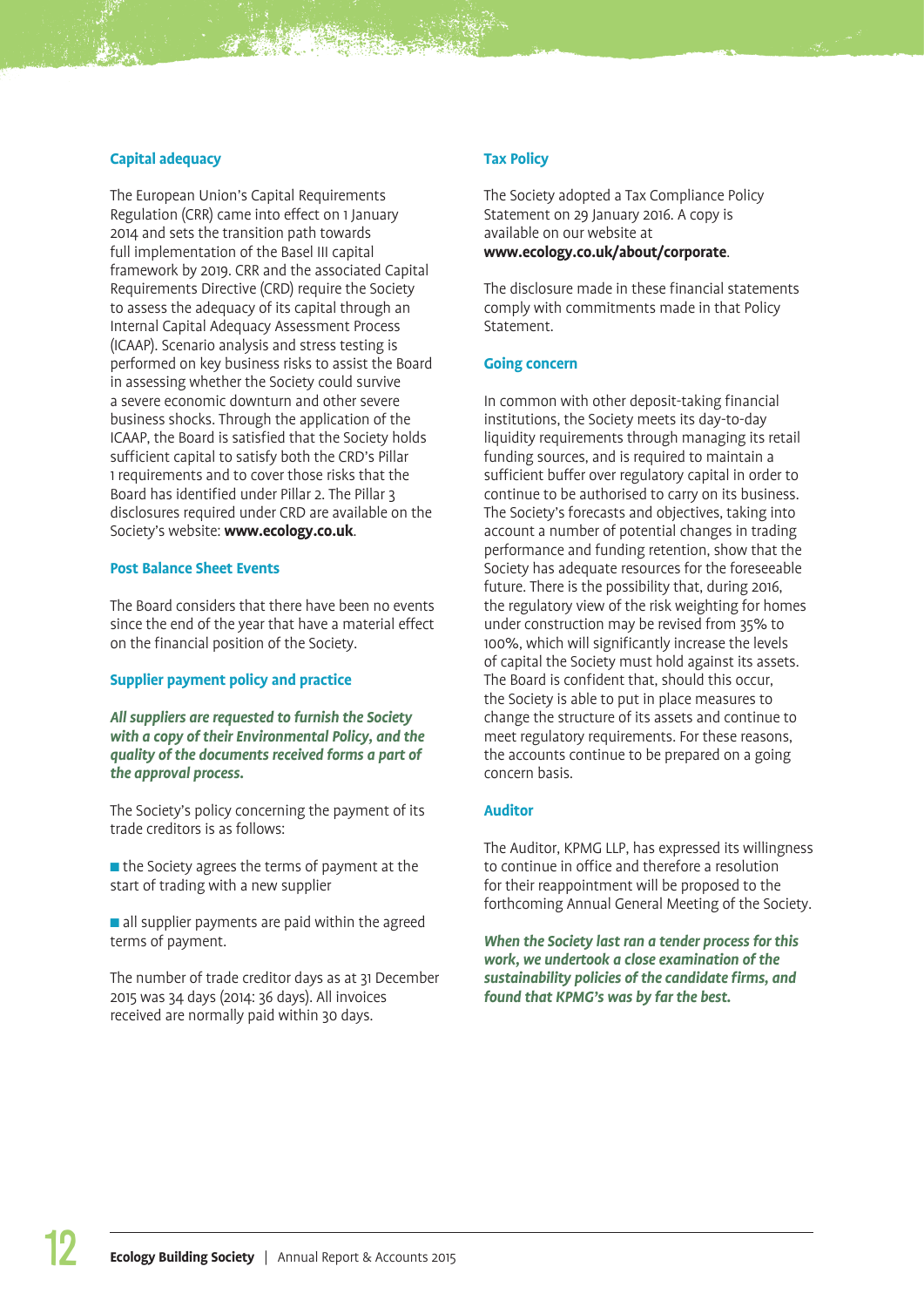#### **Directors**

The following persons were Directors of the Society during the year:

**Alison Vipond** Deputy Chair

**Malcolm Lynch** Chair (retired 25 April 2015)

**Paul Ellis** Chief Executive

**Pam Waring** Secretary

**Helen Ashley Taylor** (retired 27 June 2015)

**Tim Morgan**

**Chris Newman**

**Andrew Gold**

**Louise Power** (appointed 17 June 2015)

Paul Ellis and Pam Waring are to retire by rotation and, being eligible, offer themselves for re-election at the AGM.

Louise Power was co-opted on to the Board in 2015 and in, accordance with the provisions of Rule 25(4), is required to stand for election at the AGM. The Board appoint Directors who can offer specific skills and experience to the Society. Louise is a solicitor with over 20 years' experience in litigation, negotiation and mediation to resolve disputes relating to property and mortgage transactions, and is committed to sustainable living.

The Directors who held office at the date of approval of the Directors' report confirm that, so far as they are each aware, there is no relevant audit information of which the Society's auditors are unaware and each Director has taken all the steps that they ought to have taken as a Director to make themselves aware of any relevant audit information and to establish that the Society's auditors are aware of that information.

#### **Directors and staff matters**

The Society's policy is to not discriminate in any way regarding recruitment, career development and training opportunities. Further, the Society is mindful to consider diversity in its recruitment decisions while keeping business needs to the fore. *The Society is fortunate to have a staff team based around a number of long-serving, committed individuals.* 

*The Society has a commitment to fair remuneration practices and operates a 5:1 salary ratio, where the largest salary paid does not exceed five times the lowest full-time salary paid. The ratio in 2015 was 4.7:1 (2014: 4.4:1)*

The Directors would like to record their appreciation for the commitment of the management and staff during what has been a year of significant growth for the Society.

#### **Conclusion**

In conclusion, the Directors consider that our Annual Report and Accounts, taken as a whole, is a fair and balanced statement of the Society's condition and prospects. The Directors believe that it provides the information necessary for members to assess the Society's performance, business model and strategy.

On behalf of the Board

**Steve Round**  *Chair* 4 March 2016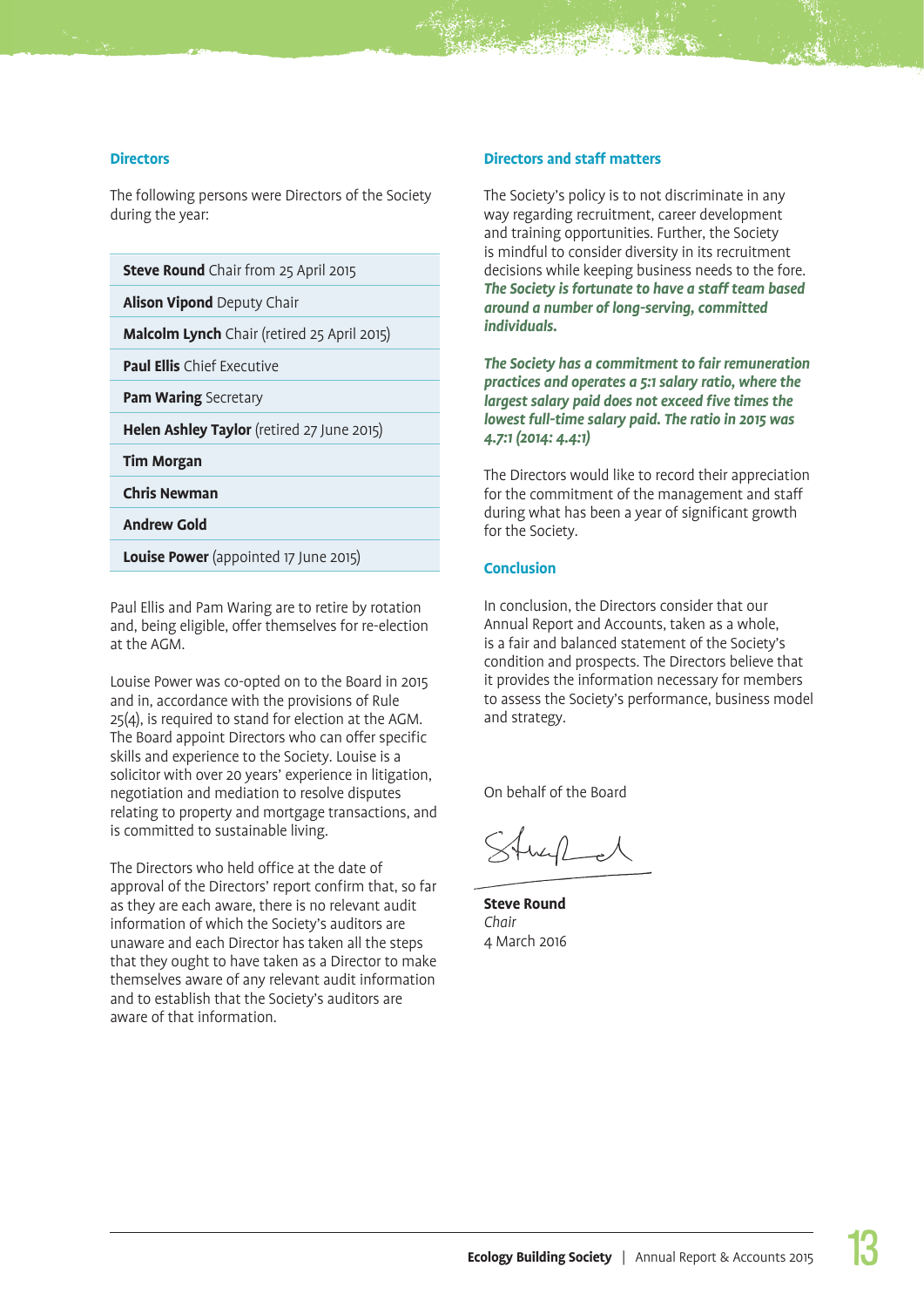# Corporate governance report

#### **Overview**

The Society does not comply with the UK Corporate Governance Code issued by the Financial Reporting Council, as it is not a listed company. The Society's regulators, the Prudential Regulation Authority (PRA) and Financial Conduct Authority (FCA), require the Board to have regard to the Code in developing its policies and practices. The Board agrees with and has regard to the general principles of the Code, including provisions effective from 1 October 2014.

#### **The Board**

The Board works with management to set the Society's strategic and policy direction, acting in the best interest of its members in respect of both their financial and ethical objectives. It ensures that adequate financial and human resources are in place and it reviews management performance. The Board is responsible for the recruitment and employment terms and conditions of senior management.

The Board has a general duty to ensure the Society operates within the Society's Rules and relevant regulation and legislation, and that proper accounting records and effective systems of business control are established, maintained, documented and audited. The Board takes decisions on specific matters such as major capital expenditure, annual budgets, corporate objectives and environmental and ethical issues. The Board maintains a system of effective Corporate Governance and systems of control, ensuring accurate and comprehensive business information is produced with sound financial controls and risk management. The Board meets at least ten times a year.

The Board has a clearly defined schedule of retained powers and has delegated authority in other matters to a number of Board committees, each of which has Board approved terms of reference. The schedule of retained and delegated powers is reviewed regularly.

#### **Board composition and independence**

All Directors are "approved persons" as defined by the Society's regulators, the PRA and the FCA, who must meet and continue to maintain the 'fit and proper' requirements and comply with the Statement of Principle and the Code of Practice for Approved Persons. Because we do not have an equity shareholding model, we do not appoint a senior independent director, as this has little relevance to the small building society model. We have appointed Alison Vipond as the Member Advocacy Director to be the first line of communication for members and the Board. Our model of encouraging participation, particularly through AGMs, provides a better way of ensuring sensitivity to member concerns. The Board has considered the recommendation within the Corporate Governance Code that Non-Executive Directors stand for annual election after serving a period of nine years. By exception, we allow for an annual election for a Director beyond the nine year period, to enable us to retain skills for further short periods should we, as a small society requiring Directors to be drawn from our 'constituency', be unable to readily identify a candidate currently available in regard to a particular skill set. Where a Director who has served nine years is appointed Chair, the election period reverts to three years.

The Society's Rules require that all Directors are submitted for election at the AGM following their appointment to the Board. Where the appointment occurs in the period between the end of the Society's financial year and the AGM itself, they must seek election at the AGM in the following year. Directors are appointed for a three-year term. All Directors are required to seek re-election if they have not been elected at either of the two previous AGMs. Directors may submit themselves for re-election voluntarily.

The Nominations Committee reviews Board constitution, skills, performance, succession plans and makes recommendations for re-elections of Directors. It considers the appointment of new Non-Executive Directors following the publication of vacancies in the Society newsletter, the Society website, and on social media. The Committee reviews the skills, knowledge and experience of the candidate against the current requirements of the Board and Society. It evaluates the ability of Directors to commit the time required for their role prior to appointment. Its recommendations are submitted to the full Board for consideration.

Within prudential constraints, the Board aims at diversity in its membership aiming particularly at gender balance and diversity of age. During 2015, 38% of Board members were female. All Board vacancies are communicated via Women on Boards.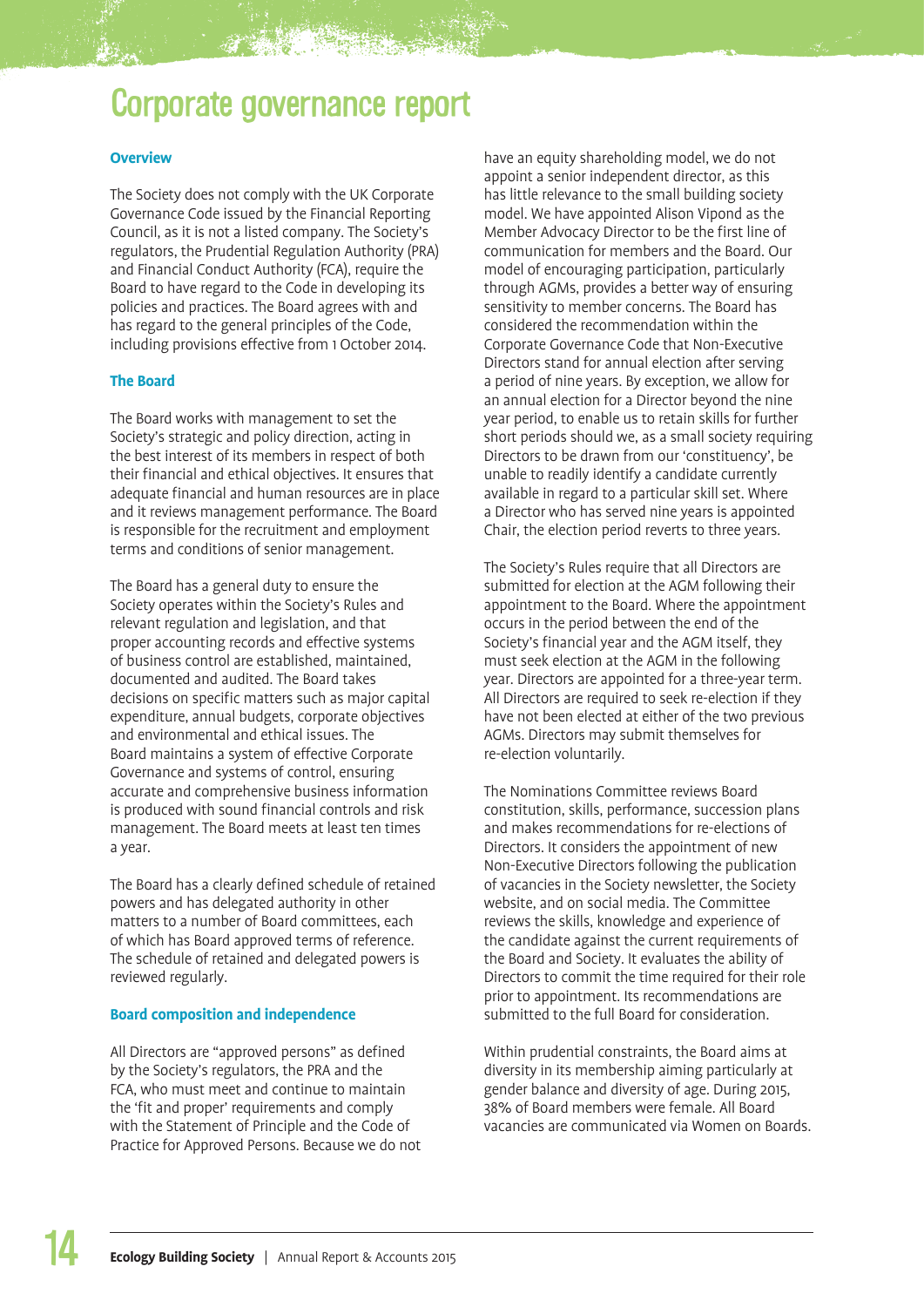#### **Roles of the Chair and Chief Executive**

The roles of Chair and Chief Executive are held by different individuals with a clear division of responsibilities. The Chair is responsible for leadership of the board and ensuring the Board acts effectively. The Chief Executive has overall responsibility for managing the Society and implementing strategies agreed by the Board.

#### **Information and professional development**

All Directors are encouraged to attend industry events, seminars and training courses to maintain an up to date knowledge of the industry, regulatory framework and environmental issues. All Directors have had appropriate briefings on industry issues.

#### **Performance evaluation**

Each year Directors are subject to a formal appraisal at which their contribution to the Board's performance is assessed. The assessment includes training, development, and attendance. The Chair and Deputy Chair carry out the Chief Executive's appraisal and the Deputy Chair and an Executive Director appraise the Chair. All other appraisals are undertaken by the Chair.

As required under the UK Corporate Governance Code, the Board undertakes an annual evaluation of its own performance and that of its committees. The Board also assesses the effectiveness of its decision-making after each meeting.

#### **Risk management, internal control and Board Committees**

The Board is collectively responsible for determining strategies for risk management and control. Senior management have the tasks of designing, operating and monitoring risk management and internal control processes. The system of internal control is designed to enable the Society to achieve its corporate objectives within a managed risk profile. The Board has established committees to give more attention to key areas of the business than is possible within regular Board meetings. The full terms of reference for these committees are available on application to the Secretary.

#### **Risk, Audit, Compliance and Ethics Committee (RACE)**

The principal functions of the Committee are to support the Board in its responsibility for maintaining an appropriate system of internal control to safeguard the funds of both members and depositors and Society assets, including assessments of business risk. The Committee receives regular reports from both the External and Internal auditors. The Internal Audit function provides independent assurance of the effectiveness of the system of internal controls.

The composition and effectiveness of the committee are reviewed annually by the Board. Membership of RACE is for a period of up to three years, extendable by no more than two additional three year periods. The Committee met four times during 2015.

The Board is satisfied that the committee has appropriate recent and relevant financial experience to carry out its duties effectively. The committee is chaired by Tim Morgan. At the invitation of the Chair of the committee, the Chief Executive, Finance Director, Chief Risk Officer, Compliance Manager, Conduct Risk and Ethics Manager and representatives from both Internal and External Audit attend meetings.

RACE reviews the Annual Report and Accounts with the external auditors and executive management and, if appropriate, recommends approval of these at the next full Board meeting. After discussion with Senior Management, the committee considered and confirmed that the key risks of mis-statement in the Society's financial statements relate to the following judgements:

- provision for bad and doubtful debts
- revenue recognition
- levies under the Financial Services Compensation Scheme

These issues were discussed with the external auditors through the audit process and at the conclusion of the audit process to confirm the Financial Statements for approval.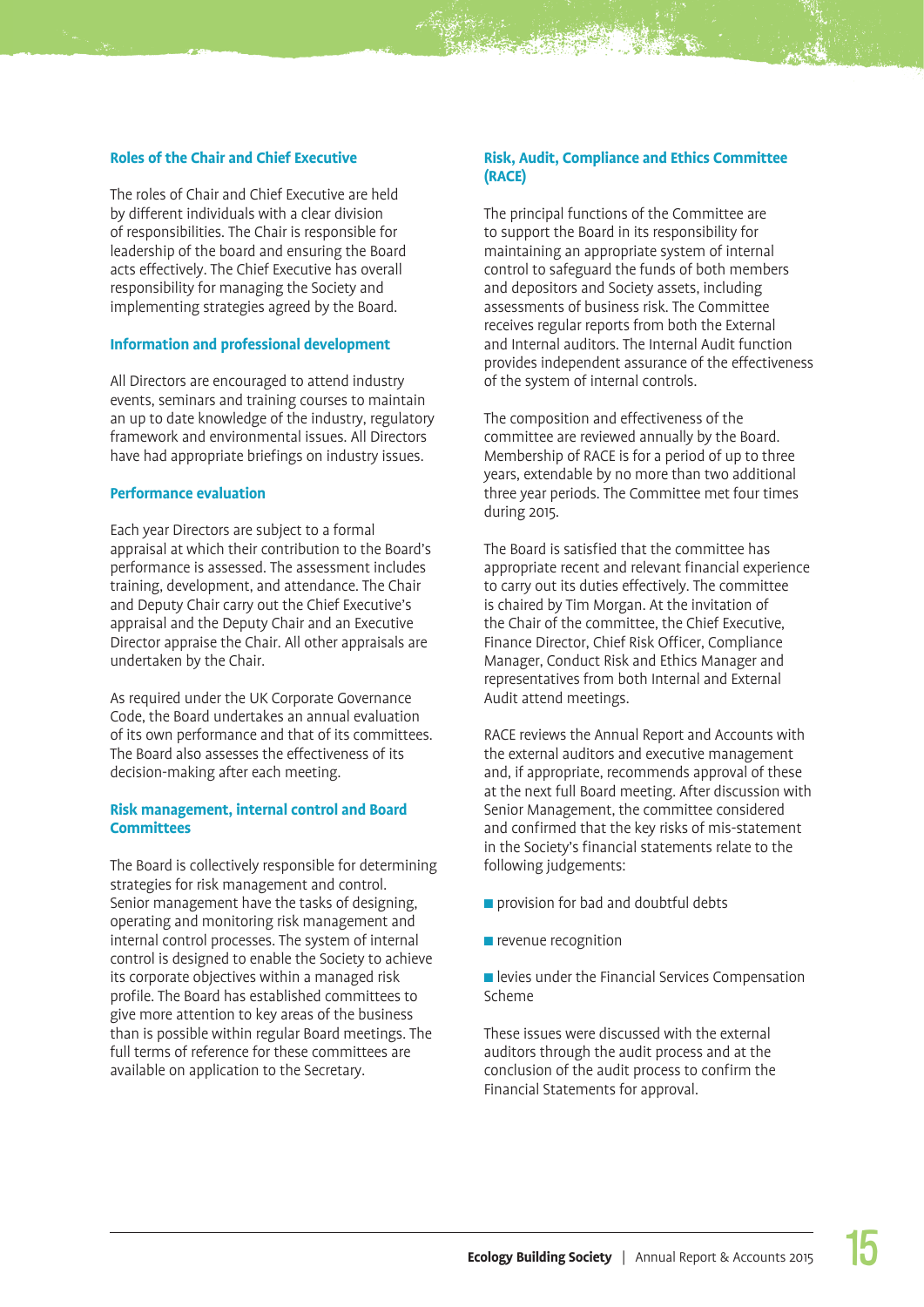As the Society holds that the conduct of its business must result in tangible environmental and social benefits within the context of sustainable economic outcomes accompanied by social justice, it believes that any discussion of risk and internal control must be informed by the Society's understanding of ethics. Therefore the Committee also assesses adherence to our ethical standards, and receives reports from the Conduct Risk and Ethics Manager.

The Committee monitors the independence and effectiveness of Internal and External Audit. At RACE meetings during the year the members have discussed the effectiveness of the external auditors using evidence from regular written reports including KPMG LLP's Statement of Independence presented to RACE in September 2015, and held discussions with the audit partner. KPMG have been the Society's auditors for over 20 years but operate an audit partner rotation policy. It was concluded that, while the auditors were carrying out their duties objectively, effectively and independent of management, as the last tender was undertaken in 2005, it is the intention of the Board to conduct a tender process in 2017. This was discussed at the January 2016 Board meeting and the recommendation to the AGM to appoint KPMG LLP for another year was approved.

Non-audit work undertaken by External Auditors would only be conducted by prior approval of the RACE committee to ensure that the continued independence and objectivity of the Society's external auditors would not at any time be compromised.

#### **Assets and Liabilities Committee (ALCO)**

The remit of the committee is to monitor and control structural risks in the balance sheet, liquidity, treasury, funding, recommending policy development and monitoring implementation to ensure that Board defined risk limits are adhered to and that the Society has adequate liquid financial resources to meets its liabilities as they fall due.

The Committee is chaired by the Chief Executive with the other members being the Finance Director, Chief Operating Officer and two Non-Executive Directors. The Committee met five times during 2015.

#### **Development and Strategy Planning Committee (DSPC)**

The DSPC is responsible for formulating the future strategy of the Society. The Committee consists of the full Board and is currently chaired by Alison Vipond. The Committee met three times during 2015.

#### **Board Lending Committee**

The Committee examines non-standard risks and non-residential lending proposals. It also reviews potential changes to lending policy and limits. The Committee comprises two Non-Executive Directors, two consultants who have relevant experience of the Society's lending sectors, and is attended by the Chief Executive, the Chief Operating Officer, and other staff members as appropriate. The Committee is chaired by Chris Newman and met four times during 2015.

#### **Nominations Committee**

This Committee is responsible for succession planning and for reviewing applications for the post of Non-Executive Director and making a recommendation to the full Board. The committee is comprised of one Executive Director and two Non-Executive Directors. The Committee is currently chaired by Steve Round and it met on two occasions in 2015.

The function and details of the **Remuneration Committee** are disclosed within the Directors' Remuneration Report on page 18. The committee is chaired by Andrew Gold.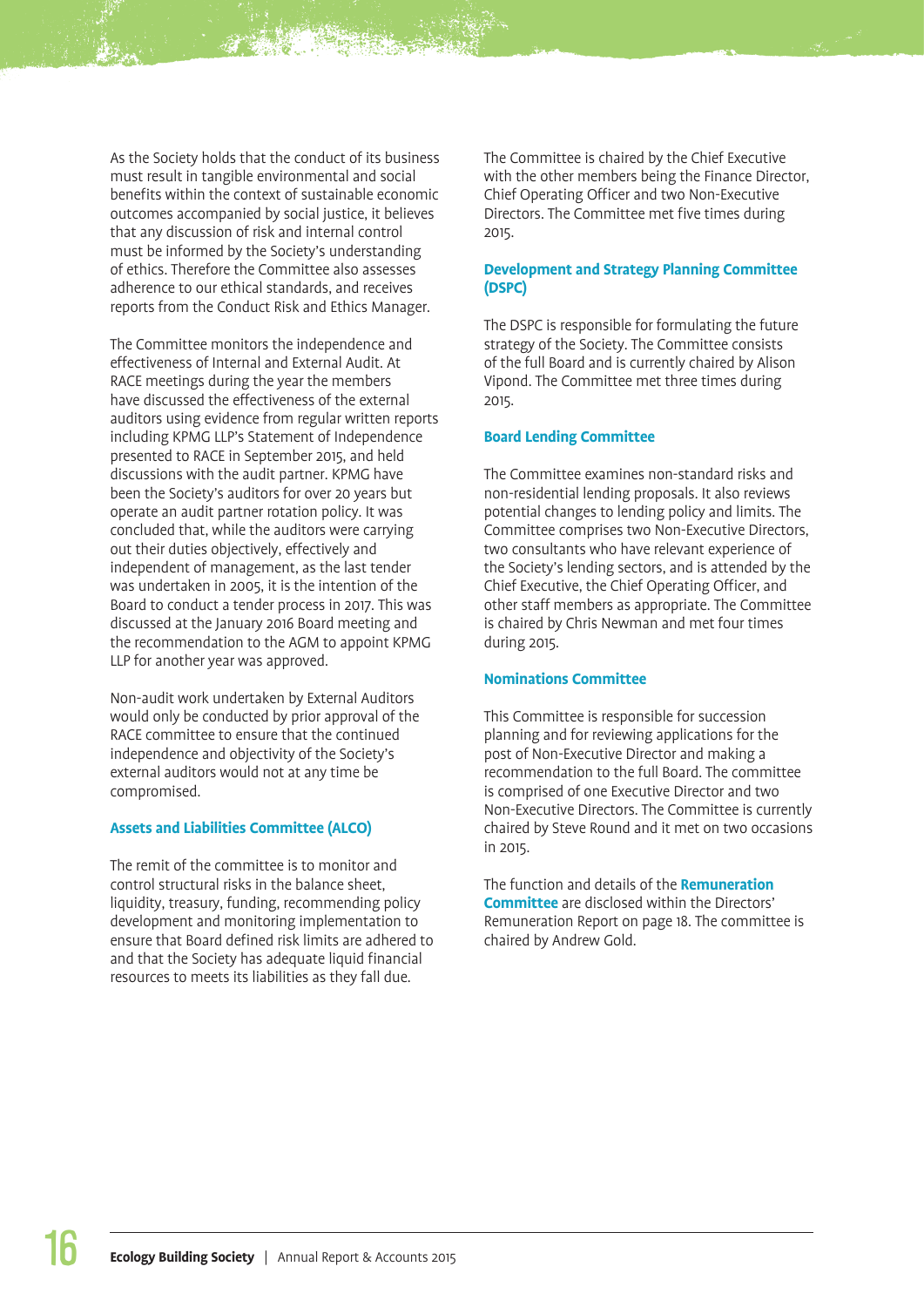| <b>Director</b>            | <b>Board</b> | Risk, Audit,<br>Compliance<br>and Ethics | <b>DSPC</b> | <b>Board</b><br>Lending | <b>Remuneration</b> | <b>Nominations</b> | <b>ALCO</b> |
|----------------------------|--------------|------------------------------------------|-------------|-------------------------|---------------------|--------------------|-------------|
| <b>Malcolm Lynch</b>       | 2/3          |                                          | 1/1         | O/1                     |                     |                    |             |
| <b>Steve Round</b>         | 9/10         |                                          | 3/3         |                         |                     | 2/2                | 4/5         |
| <b>Louise Power</b>        | 9/9          | ▬                                        | 1/2         |                         |                     |                    |             |
| <b>Helen Ashley Taylor</b> | 3/5          | 1/2                                      | 0/2         |                         |                     | 1/1                |             |
| Andrew Gold*               | 10/10        | 4/4                                      | 3/3         |                         | 1/1                 |                    | 5/5         |
| <b>Tim Morgan</b>          | 10/10        | 4/4                                      | 3/3         | 4/4                     | 1/1                 | п                  | ш           |
| <b>Chris Newman</b>        | 10/10        | 4/4                                      | 3/3         | 4/4                     |                     | 1/1                | ш           |
| <b>Alison Vipond</b>       | 10/10        | 2/2                                      | 3/3         |                         | 1/1                 | п                  | ш           |
| Paul Ellis*                | 10/10        | 4/4                                      | 3/3         | 4/4                     |                     | 2/2                | 5/5         |
| Pam Waring*                | 9/10         | 4/4                                      | 3/3         |                         |                     |                    | 5/5         |

# **Board and committee membership and attendance record**

The above contains occasional attendance at committees when Directors acted as deputies for absent colleagues. The first figure represents the number of meetings attended, and the second the maximum number of possible attendances.

\*Directors are invited attendees of RACE

All Non-Executive Directors are actively encouraged to attend committee meetings that they are not a member of as part of their ongoing training.

■ *Not a member of this committee*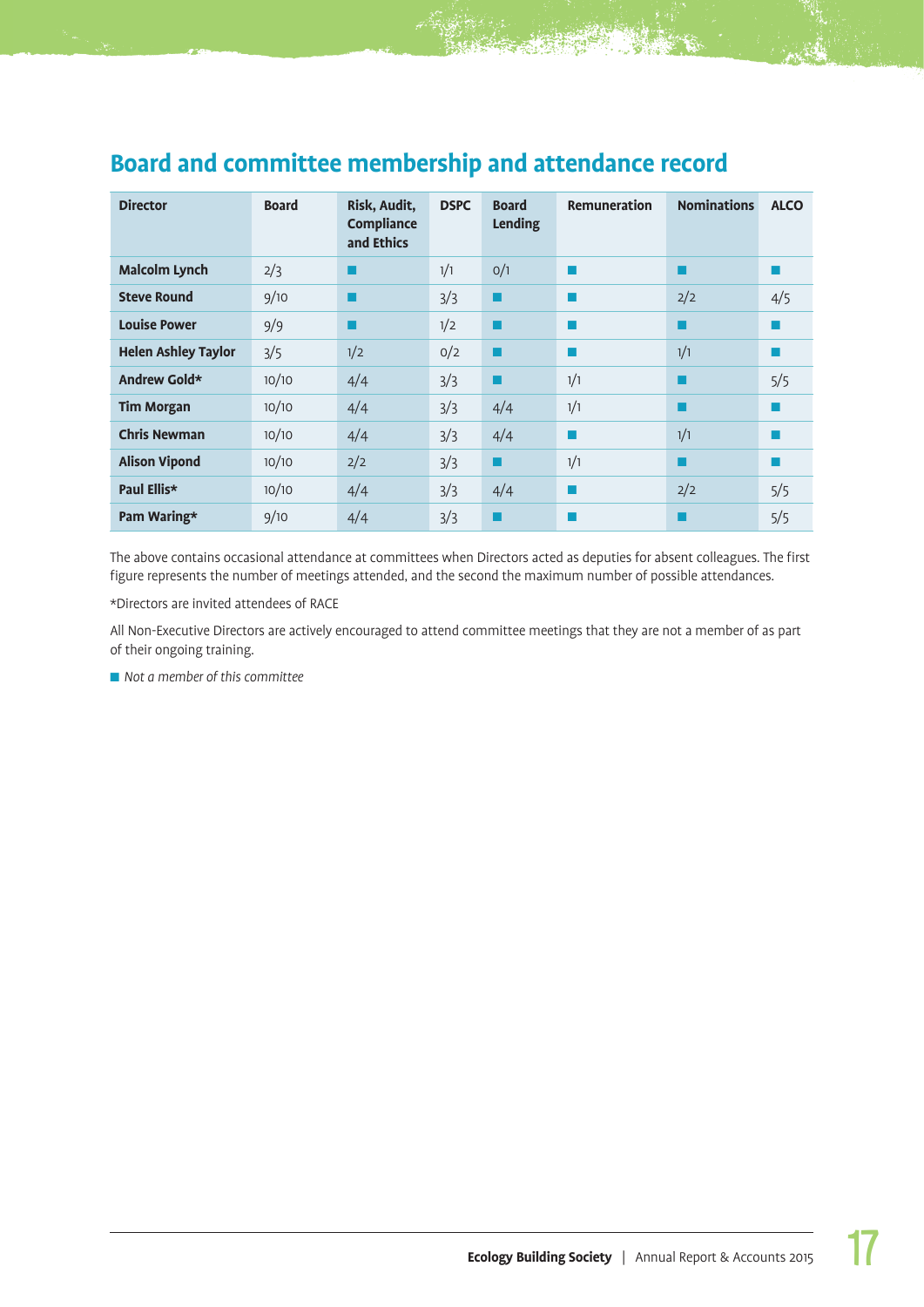# Directors' remuneration report

#### **Introduction**

The purpose of this report is to inform members of the Society about the policy for the remuneration of Executive and Non-Executive Directors. It provides details of the elements of Directors' remuneration and explains the process for setting them.

The Society adheres to the FCA Remuneration Code which sets out the standards that building societies have to meet when setting pay and bonus awards for their staff. The Code requires disclosure of the fixed and variable remuneration of senior management, risk takers, staff engaged in control functions and any employee receiving total remuneration that takes them into the same remuneration bracket as senior management and risk takers whose professional activities have a material impact on the Society's risk profile. These disclosures are published annually in the Society's Pillar 3 Statement.

#### **Role and composition of the Remuneration Committee**

The Committee's responsibility is to determine the salaries and contractual arrangements of the Chair of the Board, the Executive Directors and Executive Management. It is also responsible for making recommendations to the Board on the level of remuneration for Non-Executive Directors. In addition, it reviews general salary levels.

The Committee meets at least once a year and reviews supporting evidence, including external professional advice if appropriate, on comparative remuneration packages.

#### **Remuneration policy**

#### **Non-Executive Directors**

Non-Executive Directors receive a fee for their services. There are no bonus schemes for Non-Executive Directors and they do not qualify for pension or other benefits. Additional fees are paid to the Chair, Deputy Chair and those Non-Executive Directors who are members of Board committees in recognition of the additional duties and responsibilities associated with these positions. Non-Executive Directors do not have service contracts but serve under letters of appointment. The contribution of each Director is appraised by the Chair annually.

#### **Executive Directors**

Remuneration of the Executive Directors comprises a number of elements: basic salary, performance related pay and contributions to the Society's Personal Pension Scheme and other benefits. The Chair appraises Executive Directors annually.

All fees earned by Executive Directors serving on external Boards are paid to the Society.

#### **Basic salary**

The Society's policy is for all employees (including Executive Directors) to be remunerated in relation to their expertise, experience, overall contribution and the general market place. The committee considers external data from salary surveys of comparable institutions. The Society has a policy that no basic salary will exceed a maximum of five times the lowest full grade available.

#### **Performance related pay**

This is an annual scheme that provides nonpensionable rewards directly linked to the achievement of key performance objectives aimed at personal and professional development. The overall objective is to improve Society performance whilst maintaining the financial strength of the Society for the long term benefit of its members.

#### **Pensions**

The Society makes contributions equivalent to 8% of basic salary for each member of staff, including Executive Directors, to the Society's Group Personal Pension Plan after an initial service period of 3 months. A death in service scheme is operated which pays a lump sum of four times basic salary. These arrangements apply equally to all qualifying staff, with no enhanced arrangements for Executive Directors or senior management.

#### **Benefits**

Executive Directors can participate in the Society's staff mortgage scheme subject to a maximum of £33,000. The Chief Executive is also provided with a company car.

#### **Contractual terms**

None of the Society's Non-Executive Directors have service contracts. Paul Ellis, Chief Executive, has a service contract entered into on 1 December 1999 and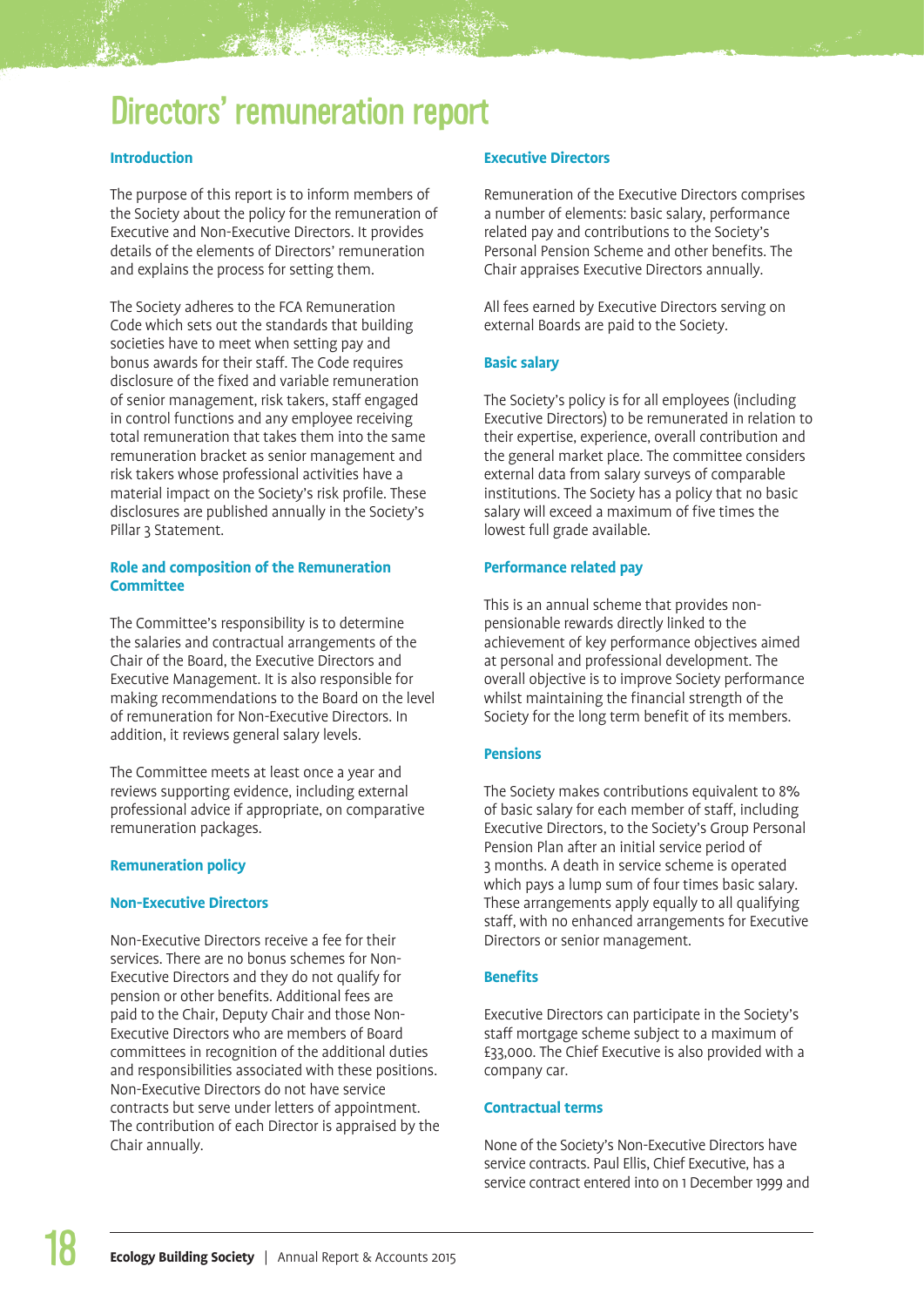Pam Waring, Finance Director, has a service contract entered into on 28 December 2001. Both contracts are terminable by either party giving six months' notice.

#### **Potential future policy developments**

In our last report, we informed members that we intended to review how we set executive remuneration, including the existing maximum salary ratio. Since then, we have widened our review to the whole of our remuneration setting policies, and we have engaged the services of a HR consultancy with experience in the co-operative and financial sectors to assist us in that review. Part of

the background to that review is the need to take into account any potential changes that might arise as a result of the new Senior Managers Regime which is a joint initiative of the Financial Conduct Authority and Prudential Regulation Authority, and which is effective from March 2016.

The Board values all the feedback on our remuneration policy that it has already received from members, and remains committed to further seeking members' views on the updated policy via a consultation through our Ethics Panel and discussion at a subsequent AGM.

### **Non-Executive Directors' remuneration**

|                                                 | 2015<br>£000 | 2014<br>£000      |
|-------------------------------------------------|--------------|-------------------|
| <b>Steve Round</b>                              | 14           | 10                |
| Tony Taylor <sup>1</sup> (January - April 2014) | -            | $\overline{4}$    |
| <b>Malcolm Lynch</b>                            | 5            | 14                |
| Helen Ashley Taylor (retired 27 June 2015)      | 5            | 9                 |
| <b>Tim Morgan</b>                               | 11           | 10                |
| <b>Chris Newman</b>                             | 10           | 9                 |
| Louise Power (appointed 17 June 2015)           | 5            | $\qquad \qquad -$ |
| <b>Alison Vipond</b>                            | 10           | 8                 |
| Andrew Gold <sup>1</sup>                        | 16           | 10                |
| <b>Totals</b>                                   | 76           | 74                |

<sup>1</sup> *Includes additional remuneration in relation to oversight of the Society's Risk function.*

### **Executive Directors' remuneration**

| 2015                                 | <b>Salary</b><br><b>£000</b> | <b>Performance</b><br><b>Related Pay</b><br>£000 | <b>Taxable</b><br>Benefits*<br>£000 | <b>Contributions to</b><br>pension scheme<br>£000 | <b>Total</b><br>£000 |
|--------------------------------------|------------------------------|--------------------------------------------------|-------------------------------------|---------------------------------------------------|----------------------|
| <b>Paul Ellis (Chief Executive)</b>  | 80                           | 3                                                | $\overline{2}$                      | 6                                                 | 91                   |
| <b>Pam Waring (Finance Director)</b> | 70                           | 3                                                | -                                   | 5                                                 | 78                   |
| <b>Totals</b>                        | 150                          | 6                                                | $\overline{2}$                      | 11                                                | 169                  |
| 2014                                 |                              |                                                  |                                     |                                                   |                      |
| Paul Ellis (Chief Executive)         | 74                           | 3                                                | $\overline{2}$                      | 6                                                 | 85                   |
| Pam Waring (Finance Director)        | 66                           | 3                                                | $\mathbf{1}$                        | 5                                                 | 75                   |
| <b>Totals</b>                        | 140                          | 6                                                | $\overline{\mathbf{3}}$             | 11                                                | 160                  |

\**Taxable benefi ts include the staff mortgage scheme. In 2015 the offi cial interest rate for mortgage benefi ts was lower than the*  Society's interest rate and therefore this did not classify as a taxable benefit.

On behalf of the board

**Steve Round** *Chair* 4 March 2016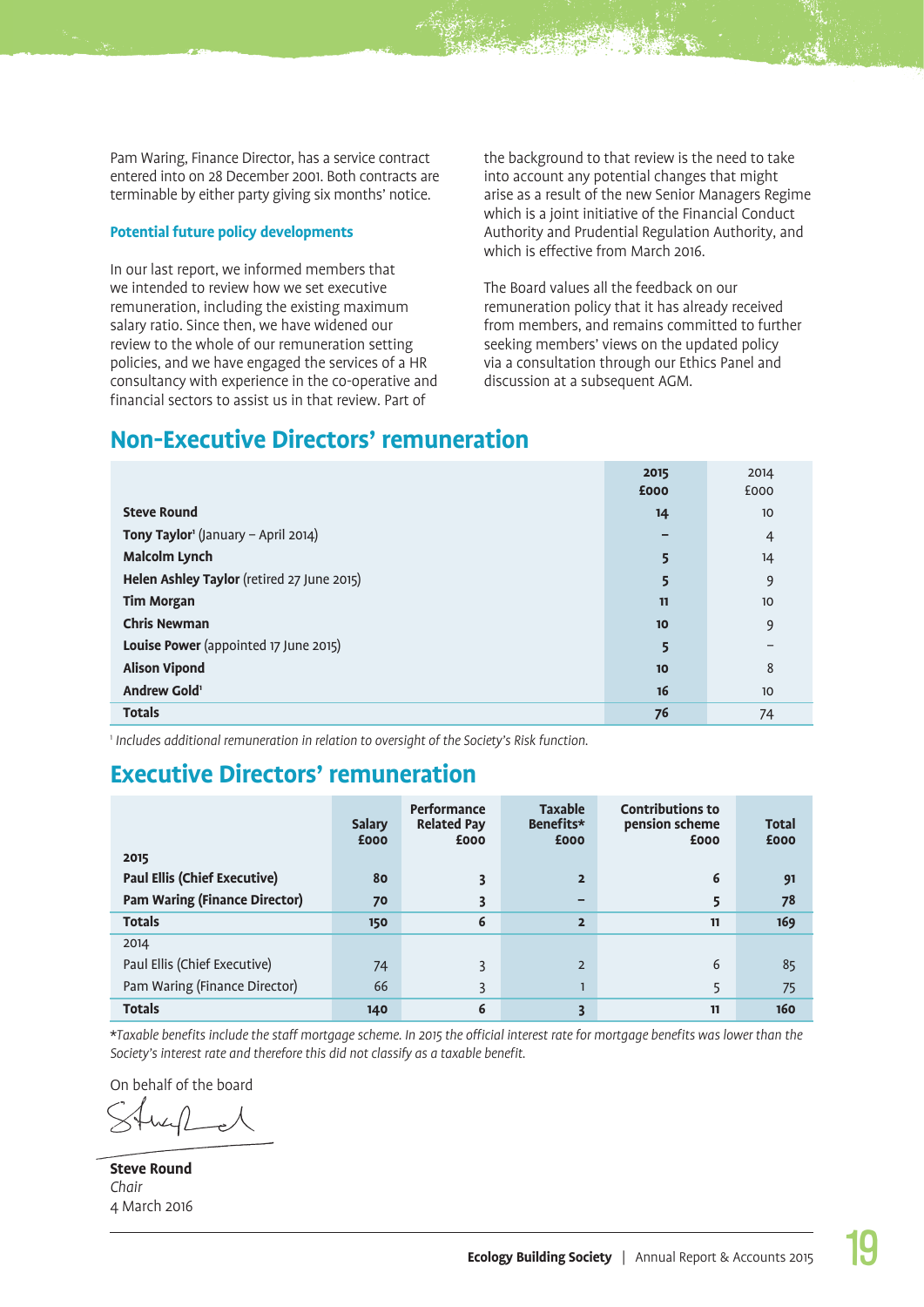# Statement of Directors' responsibilities in respect of the annual report, the annual business statement, the the annual report, the annual business<br>Directors' report and annual accounts

The Directors are responsible for preparing the Annual Report, Annual Business Statement, Directors' Report and the annual accounts in accordance with applicable law and regulations.

The Building Societies Act ("the Act") requires the Directors to prepare the Society's annual accounts for each financial year. Under that law they have elected to prepare the Society's annual accounts in accordance with UK Accounting Standards and applicable law (UK Generally Accepted Accounting Practice) including FRS 102 *The Financial Reporting Standard applicable in the UK and Republic of Ireland].* 

The Society's annual accounts are required by law to give a true and fair view of the state of affairs of the Society as at the end of the financial year and of the income and expenditure of the Society for the financial year.

In preparing the annual accounts, the Directors are required to:

■ select suitable accounting policies and then apply them consistently;

■ make judgements and estimates that are reasonable and prudent;

■ state whether applicable UK Accounting Standards have been followed, subject to any material departures disclosed and explained in the annual accounts;

**■** prepare the annual accounts on the going concern basis unless it is inappropriate to presume that the Society will continue in business.

In addition to the annual accounts the Act requires the Directors to prepare, for each financial year, an Annual Business Statement and a Directors' Report, each containing prescribed information relating to the business of the Society.

#### **Directors' responsibilities for accounting records and internal control**

The Directors are responsible for ensuring that the Society:

■ keeps proper accounting records that disclose with reasonable accuracy at any time the financial position of the group and Society, in accordance with the Act;

■ takes reasonable care to establish, maintain, document and review such systems and controls as are appropriate to its business in accordance with the rules made by the Financial Conduct Authority and Prudential Regulation Authority under the Financial Services and Markets Act 2000.

The Directors have general responsibility for taking such steps as are reasonably open to them to safeguard the assets of the Society and to prevent and detect fraud and other irregularities.

The Directors are responsible for the maintenance and integrity of the corporate and financial information included on the Society's website. Legislation in the UK governing the preparation and dissemination of annual accounts may differ from legislation in other jurisdictions.

Fugled

**Steve Round** *Chair* 4 March 2016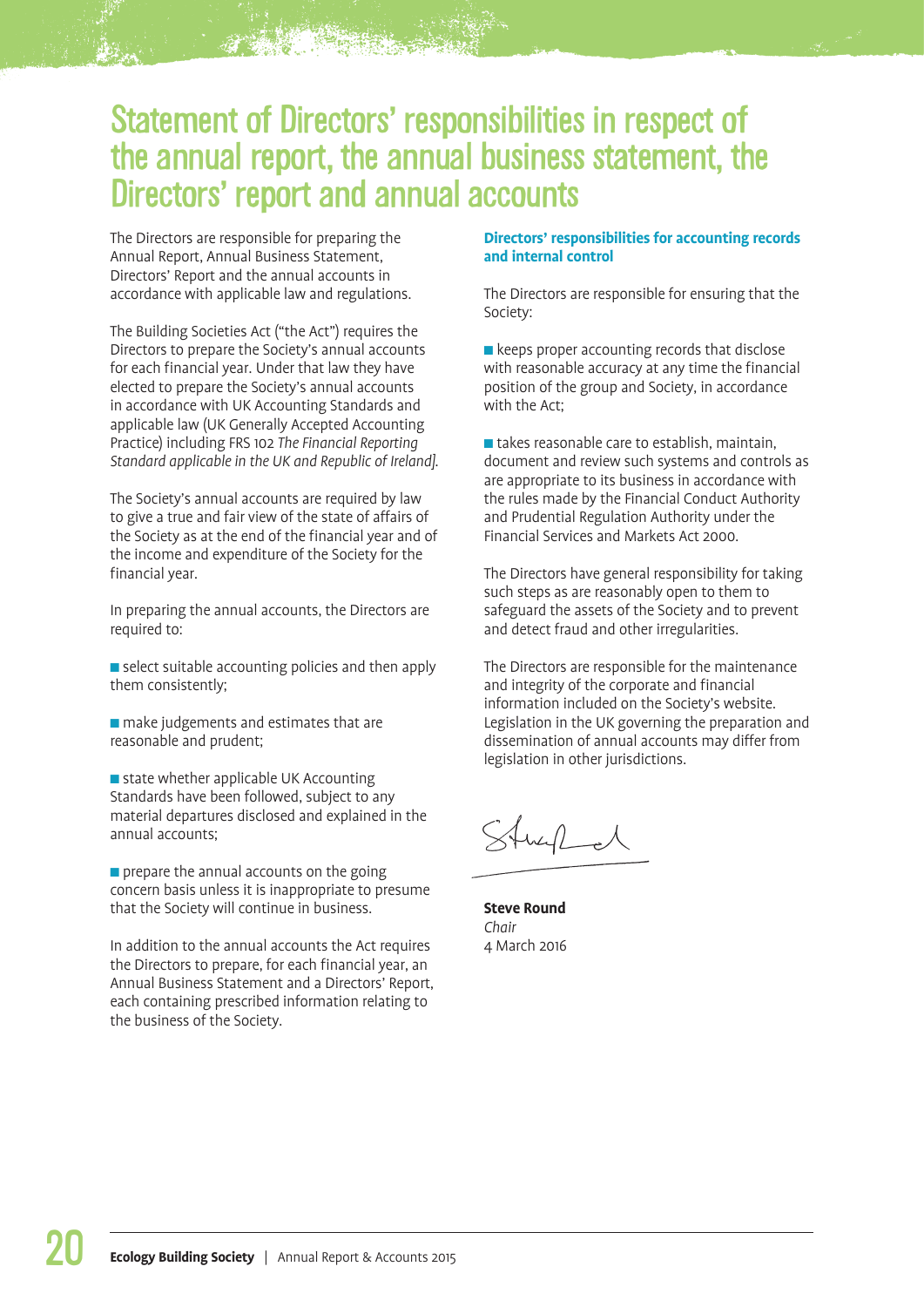# Independent auditor's report to the members of Ecology Building Society

We have audited the annual accounts of Ecology Building Society for the year ended 31 December 2015 set out on pages 22 to 56. The financial reporting framework that has been applied in their preparation is applicable law and UK Accounting Standards (UK Generally Accepted Accounting Practice), including FRS 102 *The Financial Reporting Standard* applicable in the UK and Republic of Ireland.

This report is made solely to the Society's members, as a body, in accordance with section 78 of the Building Societies Act 1986. Our audit work has been undertaken so that we might state to the Society's members those matters we are required to state to them in an auditor's report and for no other purpose. To the fullest extent permitted by law, we do not accept or assume responsibility to anyone other than the Society and the Society's members as a body, for our audit work, for this report, or for the opinions we have formed.

#### **Respective responsibilities of Directors and auditor**

As explained more fully in the Directors' Responsibilities Statement set out on page 20, the Directors are responsible for the preparation of annual accounts which give a true and fair view. Our responsibility is to audit, and express an opinion on, the annual accounts in accordance with applicable law and International Standards on Auditing (UK and Ireland). Those standards require us to comply with the Auditing Practices Board's Ethical Standards for Auditors.

#### **Scope of the audit of the annual accounts**

A description of the scope of an audit of annual accounts is provided on the Financial Reporting Council's website at **www.frc.org.uk/auditscopeukprivate**.

#### **Opinion on annual accounts**

In our opinion the annual accounts:

■ give a true and fair view, in accordance with UK Generally Accepted Accounting Practice, of the state of affairs of the society as at 31 December 2015 and of the income and expenditure of the Society for the year then ended; and

■ have been prepared in accordance with the requirements of the Building Societies Act 1986 and regulations made under it.

#### **Opinion on other matters prescribed by the Building Societies Act 1986**

In our opinion:

■ the Annual Business Statement and the Directors' Report have each been prepared in accordance with the applicable requirements of the Building Societies Act 1986 and regulations thereunder;

■ the information given in the Directors' Report for the financial year for which the annual accounts are prepared is consistent with the accounting records and the annual accounts; and

■ the information given in the Annual Business Statement (other than the information upon which we are not required to report) gives a true representation of the matters in respect of which it is given.

#### **Matters on which we are required to report by exception**

We have nothing to report in respect of the following matters where the Building Societies Act 1986 requires us to report to you if, in our opinion:

■ proper accounting records have not been kept by the Society; or

■ the annual accounts are not in agreement with the accounting records; or

■ we have not received all the information and explanations and access to documents we require for our audit.

lant.

**John Ellacott** (Senior Statutory Auditor) for and on behalf of KPMG LLP, Statutory Auditor *Chartered Accountants*  1 Sovereign Square Leeds LS1 4DA

4 March 2016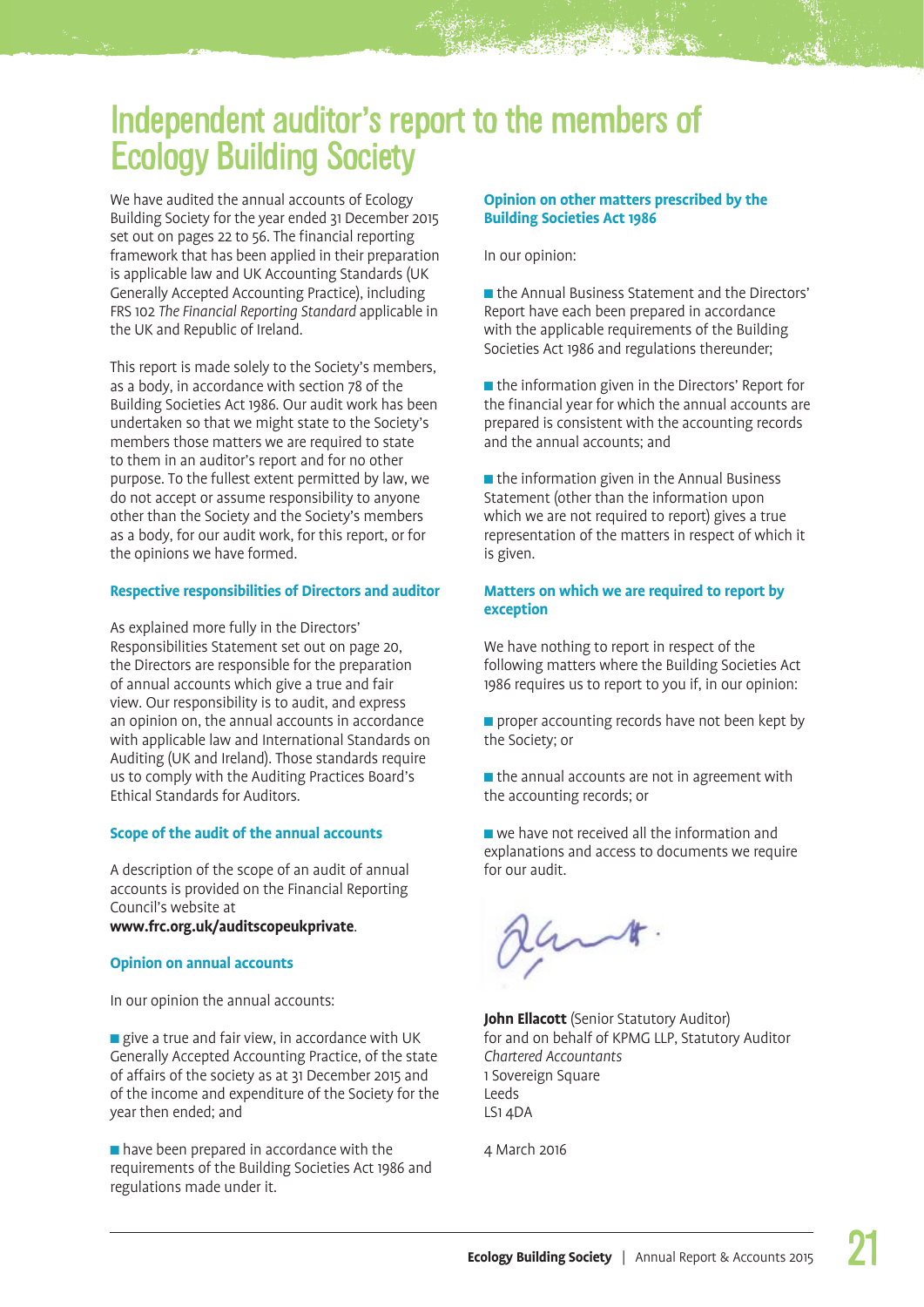# Statement of Comprehensive Income

#### *for the year ended 31 December 2015*

|                                                                                    | <b>Notes</b>   | 2015<br><b>£000</b> | 2014<br>£000 |
|------------------------------------------------------------------------------------|----------------|---------------------|--------------|
| Interest receivable and similar income                                             | $\overline{2}$ | 5,218               | 4,454        |
| Interest payable and similar charges                                               | 3              | 1,855               | (1, 858)     |
| <b>Net interest income</b>                                                         |                | 3,363               | 2,596        |
| Income from investments                                                            |                | 12                  |              |
| Fees and commissions receivable                                                    |                | 9                   | 9            |
| Fees and commissions payable                                                       |                | (38)                | (32)         |
| Other operating income                                                             |                | 23                  | 15           |
| Net loss from other financial instruments at fair value<br>through profit and loss |                | (5)                 | (1)          |
| <b>Total net income</b>                                                            |                | 3,364               | 2,587        |
| Administrative expenses                                                            | $\overline{4}$ | (1,996)             | (1,736)      |
| Depreciation and amortisation                                                      | 13,15          | (81)                | (77)         |
| Operating profit before impairment losses and provisions                           |                | 1,287               | 774          |
| Impairment losses on loans and advances                                            | 12             | (178)               | 11           |
| Provisions for liabilities FSCS                                                    | 22             | (35)                | (50)         |
| <b>Profit before tax</b>                                                           |                | 1,074               | 735          |
| Tax expense                                                                        | $\overline{7}$ | (193)               | (169)        |
| Profit for the financial year                                                      |                | 881                 | 566          |
| Other comprehensive income                                                         |                |                     |              |
| Total comprehensive income for the year                                            |                | 881                 | 566          |

Profit for the financial year arises from continuing operations. The profit for the financial year is attributable to the members of the Society.

Further comments on the income and expenditure account line items are presented in the notes to the financial statements.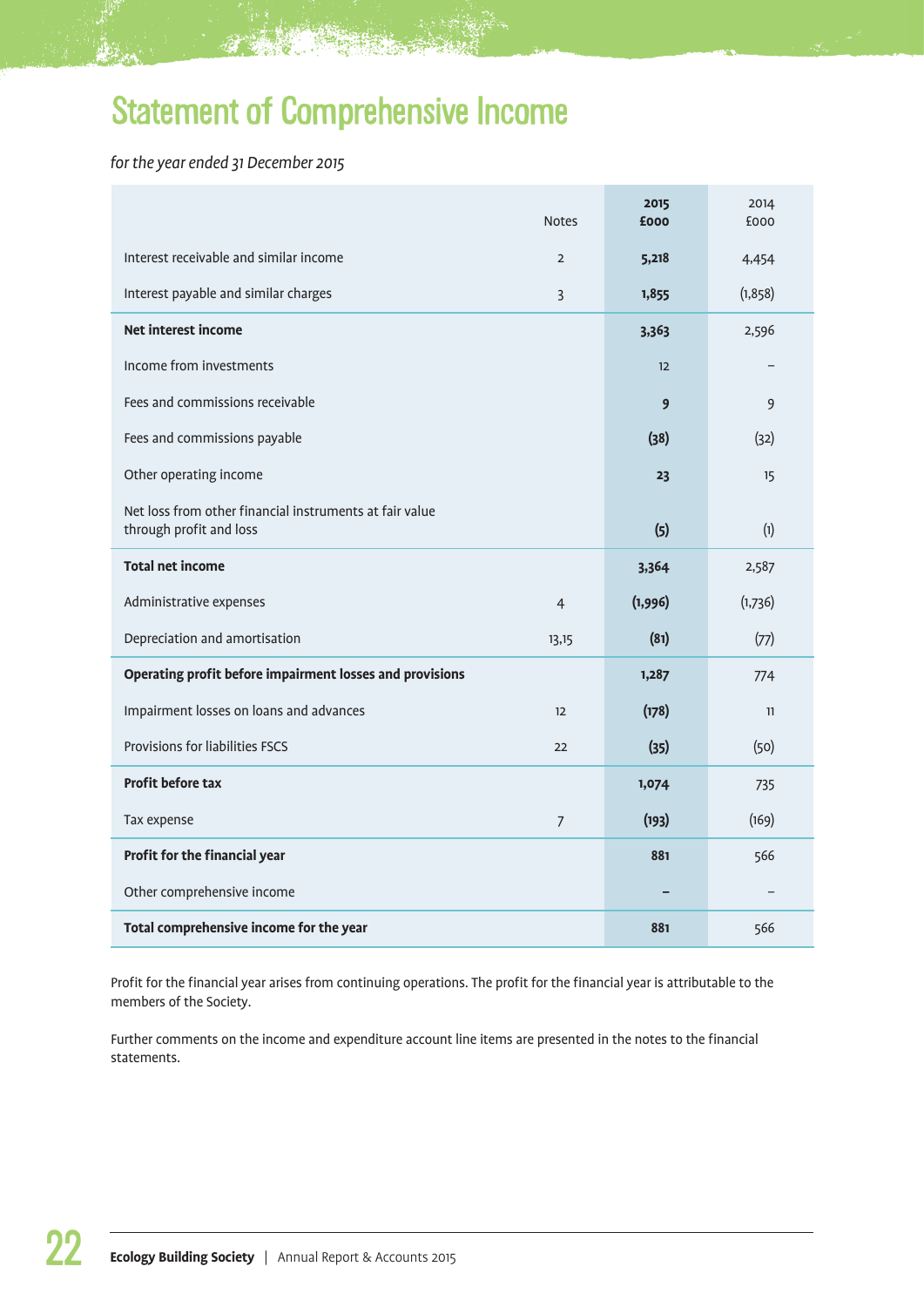# Statement of Financial Position

#### *at 31 December 2015*

|                                                       | <b>Notes</b>     | 2015<br>£000   | 2014<br>£000 |  |
|-------------------------------------------------------|------------------|----------------|--------------|--|
| <b>Assets</b>                                         |                  |                |              |  |
| Liquid assets                                         |                  |                |              |  |
| Cash in hand and with the Bank of England             | 8                | 12,790         |              |  |
| Treasury bills and similar securities                 | 10 <sup>10</sup> | 5,492          | 18,228       |  |
| Loans and advances to credit institutions             | 9                | 11,460         | 23,156       |  |
| Debt securities                                       | 10 <sup>°</sup>  |                | 3,515        |  |
| Loans and advances to customers                       | 11               | 113,512        | 91,324       |  |
| Tangible fixed assets                                 | 13               | 1,283          | 1,269        |  |
| Fixed asset investments                               | 14               | 1,123          | 150          |  |
| Intangible assets                                     | 15               | 33             | 39           |  |
| Other debtors                                         | 16               | 236            | 187          |  |
| <b>Total assets</b>                                   |                  | 145,929        | 137,868      |  |
| <b>Liabilities</b>                                    |                  |                |              |  |
| <b>Shares</b>                                         | 17               | 127,433        | 121,526      |  |
| Amounts owed to credit institutions                   | 18               | 1,503          |              |  |
| Amounts owed to other customers                       | 19               | 7,309          | 7,612        |  |
| Sub-ordinated liabilities                             | 23               | 1,248          | 1,248        |  |
| Other liabilities                                     | 20               | 524            | 476          |  |
| Accrual and deferred income                           |                  | 105            | 51           |  |
| Deferred tax liability                                | 21               | $\overline{7}$ | 27           |  |
| Provision for FSCS liability                          | 22               | 40             | 49           |  |
| <b>Total liabilities</b>                              |                  | 138,169        | 130,989      |  |
| Reserves                                              |                  |                |              |  |
| General reserves                                      |                  | 7,760          | 6,879        |  |
| Total reserves attributable to members of the Society |                  | 7,760          | 6,879        |  |
| <b>Total reserves and liabilities</b>                 |                  | 145,929        | 137,868      |  |

These accounts were approved by the Board of Directors on 4 March 2016 and were signed on its behalf by:

 $\ell$ 

**Steve Round Paul Ellis** Paul Ellis Pam Waring

Chair Chair Chief Executive Finance Director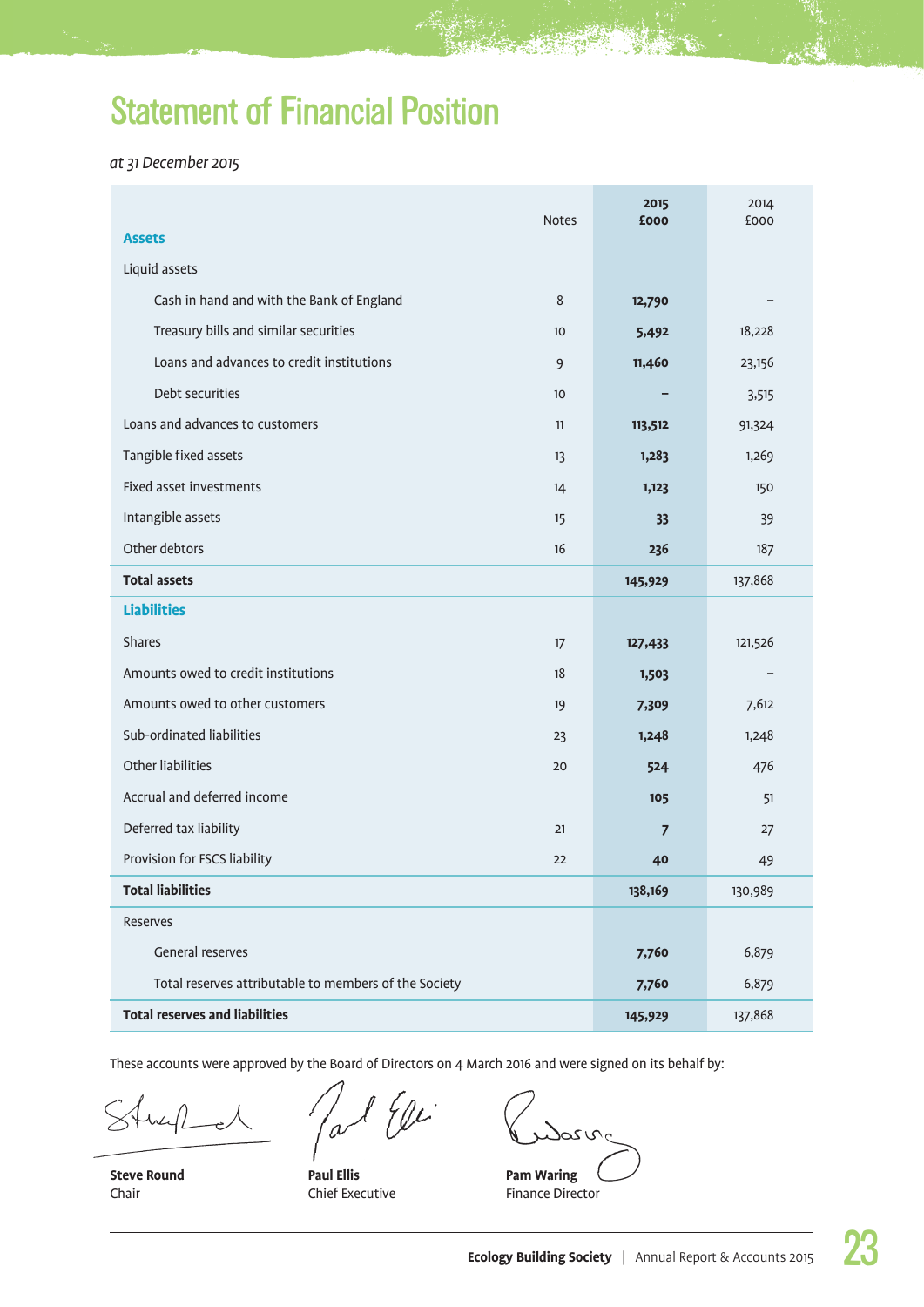# Statement of Changes in Members' Interests

溶性

|                                           | <b>General</b><br>reserve<br>2015<br>£000 | <b>Total</b><br>2015<br><b>£000</b> | General<br>reserve<br>2014<br>£000 | Total<br>2014<br>£000 |
|-------------------------------------------|-------------------------------------------|-------------------------------------|------------------------------------|-----------------------|
| Balance at 1 January                      | 6,879                                     | 6,879                               | 6,313                              | 6,313                 |
| Total comprehensive income for the period |                                           |                                     |                                    |                       |
| Profit for the year                       | 881                                       | 881                                 | 566                                | 566                   |
| Other comprehensive income                | $\mathbf{o}$                              | $\mathbf{o}$                        | $\circ$                            | $\circ$               |
| Total comprehensive income for the period | 881                                       | 881                                 | 566                                | 566                   |
| <b>Balance at 31 December</b>             | 7,760                                     | 7,760                               | 6,879                              | 6,879                 |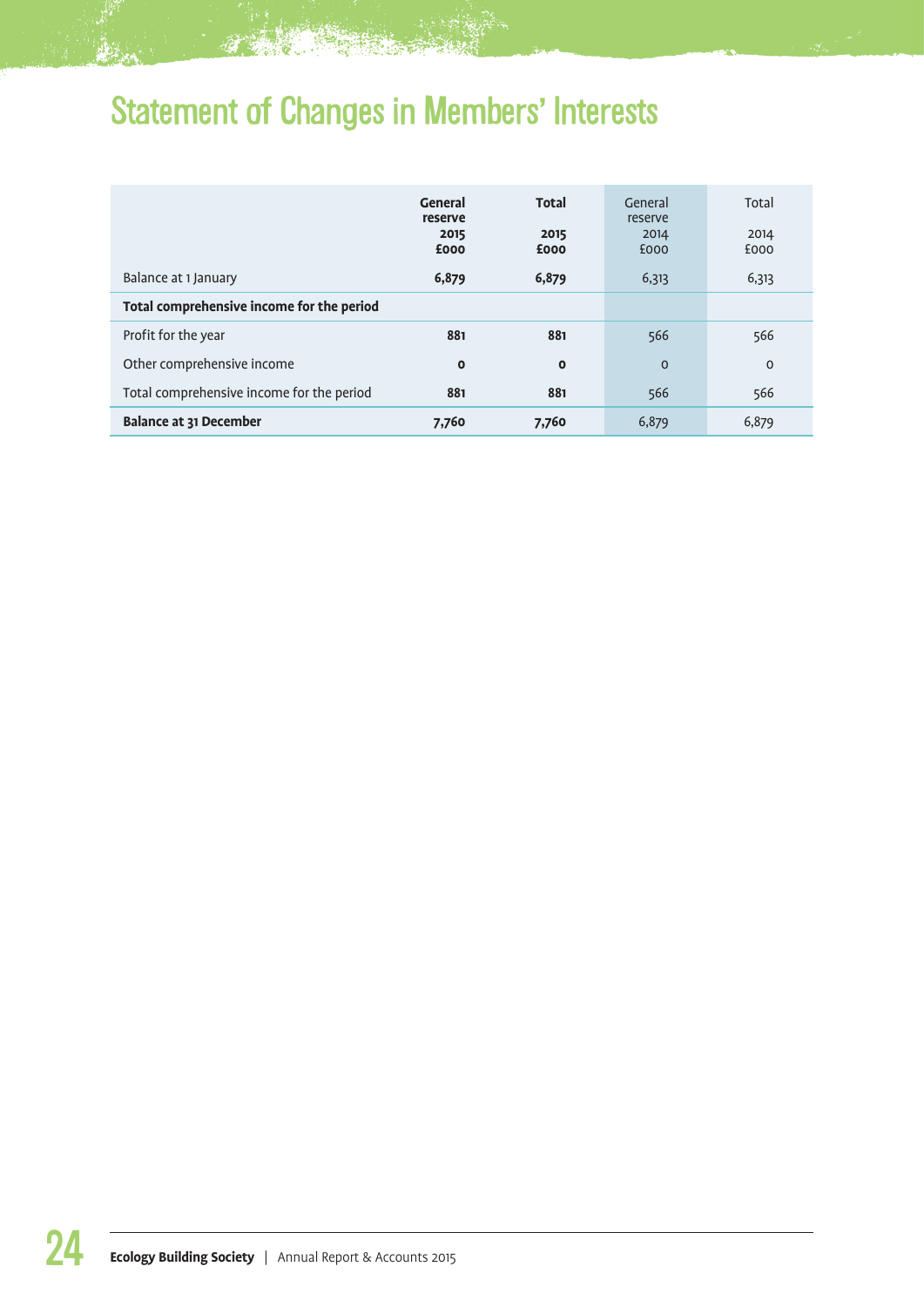# Cash Flow Statement

|                                                                           |              | 2015      | 2014               |
|---------------------------------------------------------------------------|--------------|-----------|--------------------|
|                                                                           | <b>Notes</b> | £000      | £000               |
| Cash flows from operating activities<br>Profit before tax                 |              |           |                    |
| Adjustments for                                                           |              | 1,074     | 735                |
| Depreciation and amortisation                                             |              | 81        |                    |
| (Profit)/ Loss on disposal of tangible fixed assets                       | 13,15        | (6)       | 77                 |
| Impairment of fixed asset investment                                      |              | 6         | 37<br>$\mathbf{1}$ |
|                                                                           | 14           |           |                    |
| Interest on subscribed capital<br>Provision for liabilities               | 3            | 57        | 57                 |
|                                                                           |              | 35        | 50                 |
| Loans and advances written off in the year                                | 12           | 78        |                    |
| Increase in impairment of loans and advances                              | 12           | 100       | (11)               |
| <b>Total</b>                                                              |              | 1,425     | 946                |
| Changes in operating assets and liabilities                               |              |           |                    |
| Increase in prepayments, accrued income and other assets                  |              | (49)      | (17)               |
| Increase/(decrease) in accruals, deferred income and other liabilities    |              | 54        | (8)                |
| Increase in loans and advances to customers                               |              | (22, 365) | (8,230)            |
| Decrease/(increase) in loans and advances to credit institutions          |              | 4,010     | (1,459)            |
| Increase in shares                                                        |              | 5,907     | 11,994             |
| Increase in amounts owed to other credit institutions and other customers |              | 1,200     | 586                |
| (Decrease)/increase other liabilities                                     |              | (4)       | 38                 |
| FSCS interest cost paid                                                   |              | (43)      | (44)               |
| Taxation paid                                                             |              | (161)     | (115)              |
| Net cash generated by operating activities                                |              | (10, 026) | 3,691              |
| Cash flows from investing activities                                      |              |           |                    |
| Purchase of debt securities                                               |              |           | (4,002)            |
| Disposal of debt securities                                               |              | 3,515     | 4,508              |
| Purchase of treasury bills                                                |              | (15, 515) | (46, 600)          |
| Disposal of treasury bills                                                | 10           | 28,250    | 40,863             |
| Purchase of fixed asset investments                                       |              | (979)     |                    |
| Purchase of tangible fixed assets                                         | 13           | (83)      | (102)              |
| Disposal of tangible fixed assets                                         | 13           | 6         |                    |
| Purchase of intangible assets<br>15                                       |              | (6)       | (35)               |
| Net cash generated by/(used in) investing activities                      |              | 15,188    | (5,368)            |
| Cash flows from financing activities                                      |              |           |                    |
| Interest paid on subscribed capital                                       |              | (57)      | (55)               |
| Net increase/(decrease) in cash and cash equivalents                      |              | 5,105     | (1,732)            |
| Cash and cash equivalents at 01 January                                   |              | 17,642    | 19,374             |
| Cash and cash equivalents at 31 December                                  | 8            | 22,747    | 17,642             |

 $\mathbb{R} \longrightarrow \mathbb{R}$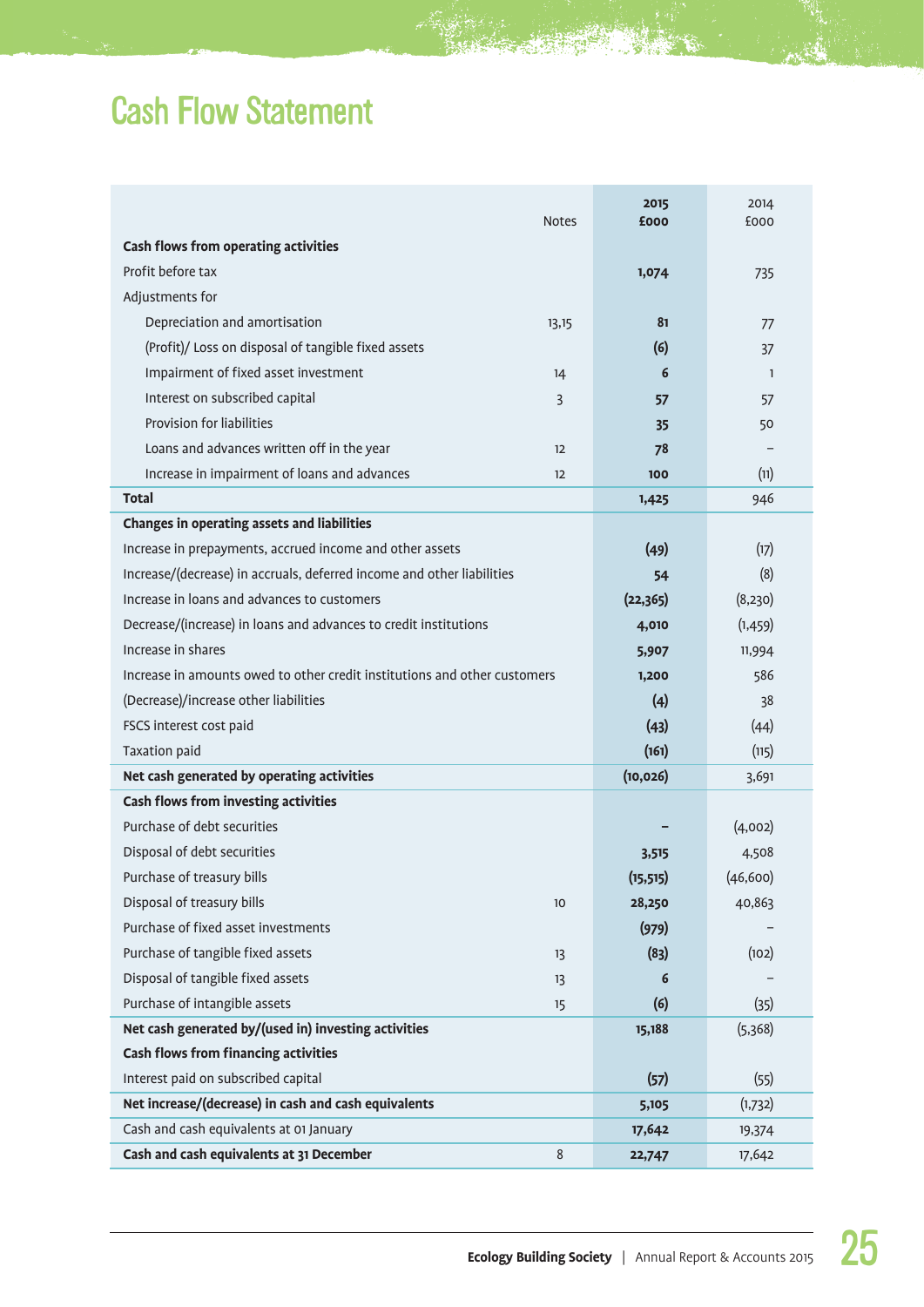# **Notes**

*(forming part of the annual accounts)*

### **1. Accounting policies**

Ecology Building Society (the "Society") has prepared these annual accounts on a going concern basis as outlined in the Director's Report on pages 10 to 13 and in accordance with the Building Societies Act 1986, the Building Societies (Accounts and Related Provisions) Regulations 1998 and Financial Reporting Standard 102, *The Financial Reporting Standard,* applicable in the UK and Republic of Ireland *("FRS 102")* as issued in August 2014. The presentation currency of these annual accounts is sterling. All amounts in the annual accounts have been rounded to the nearest £1,000.

In the transition to FRS 102 from old UK GAAP, the Society has made measurement and recognition adjustments. An explanation of how the transition to FRS 102 has affected financial position and financial performance of the Society is provided in note 28.

FRS 102 grants certain first-time adoption exemptions from the full requirements of FRS 102. The following exemption has been taken in these annual accounts:

■ Designation of previously recognised financial  $instruments - certain financial assets and liabilities$ were at the 1 January 2015 designated at fair value through profit or loss.

The accounting policies set out below have, unless otherwise stated, been applied consistently to all periods presented in these annual accounts. On first time adoption of FRS 102, the Society has not retrospectively changed its accounting under old UK GAAP for derecognition of financial assets and liabilities before the date of transition.

In common with other deposit-taking financial institutions, the Society meets its day-to-day liquidity requirements through managing its retail funding sources, and is required to maintain a sufficient buffer over regulatory capital in order to continue to be authorised to carry on its business. The Society's forecasts and objectives, taking into account a number of potential changes in trading performance and funding retention, show that the Society has adequate resources for the foreseeable future. There is the possibility that during 2016, the regulatory view of the risk weighting for homes under construction may be revised from 35% to

100% which will significantly increase the levels of capital the Society must hold against its assets. The Board is confident that should this occur the Society is able to put in place measures to change the structure of its assets and continue to meet regulatory requirements. For these reasons, the accounts continue to be prepared on a going concern basis.

#### **1.1 Measurement convention**

The annual accounts are prepared on the historical cost basis except that the following assets and liabilities are stated at their fair value: Fixed Asset Investments measured in accordance with open market value.

#### **1.2 Interest**

Interest income and expense are recognised in profit or loss using the amortised cost effective interest method. The 'effective interest rate' (EIR) is the rate that exactly discounts the estimated future cash payments and receipts through the expected life of the financial asset or financial liability (or, where appropriate, a shorter period) to the carrying amount of the financial asset or financial liability.

The calculation of the effective interest rate includes transaction costs and fees and commissions paid or received that are an integral part of the effective interest rate. Transaction costs include incremental costs that are directly attributable to the acquisition or issue of a financial asset or financial liability.

Interest income and expense presented in the income statement and other comprehensive income include:

 $\blacksquare$  interest on financial assets and financial liabilities measured at amortised cost calculated on an effective interest basis.

#### **1.3 Fees and commission**

Fees and commission income and expense that are integral to the effective interest rate on a financial asset or financial liability are included in the measurement of the effective interest rate (see 1.2).

Other fees and commission income – including account servicing fees and introducers commission on house insurance is recognised as the related services are performed. If a loan commitment is not expected to result in the draw-down of a loan, then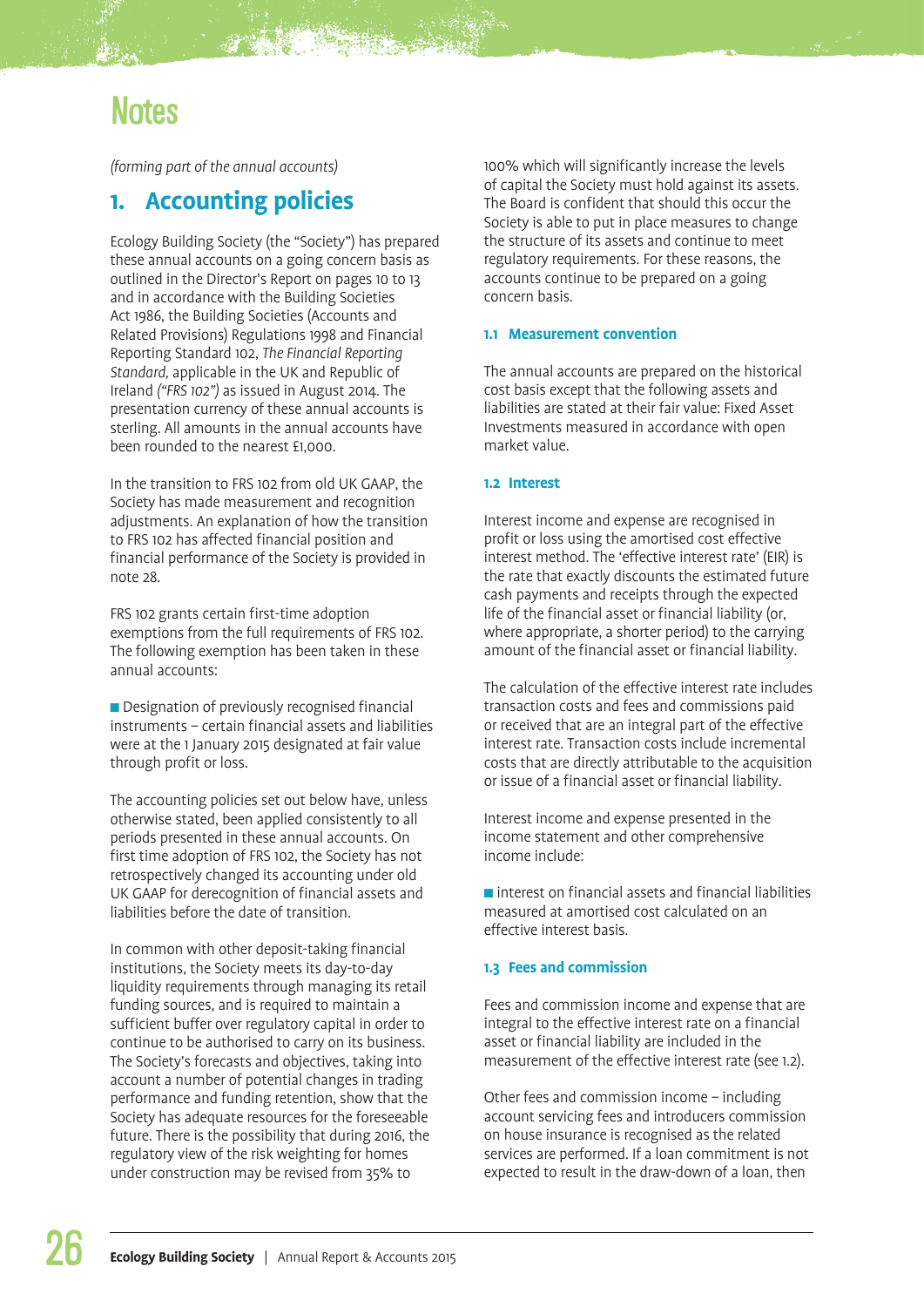the related loan commitment fees are recognised on a straight-line basis over the commitment period.

Other fees and commission expense relates mainly to introducer fees specific to the Society's revenue generating activities (excluding EIR already covered by 1.2).

#### **1.4 Taxation**

Tax on the profit or loss for the year comprises current and deferred tax. Tax is recognised in the profit and loss account except to the extent that it relates to items recognised directly in equity or other comprehensive income, in which case it is recognised directly in equity or other comprehensive income.

Current tax is the expected tax payable or receivable on the taxable income or loss for the year, using tax rates enacted or substantively enacted at the balance sheet date, and any adjustment to tax payable in respect of previous years.

Deferred tax is provided on timing differences which arise from the inclusion of income and expenses in tax assessments in periods different from those in which they are recognised in the annual accounts. The following timing differences are not provided for: differences between accumulated depreciation and tax allowances for the cost of a fixed asset if and when all conditions for retaining the tax allowances have been met; and differences relating to investments in subsidiaries, to the extent that it is not probable that they will reverse in the foreseeable future and the reporting entity is able to control the reversal of the timing difference. Deferred tax is not recognised on permanent differences arising because certain types of income or expense are non-taxable or are disallowable for tax or because certain tax charges or allowances are greater or smaller than the corresponding income or expense.

Deferred tax is provided in respect of the additional tax that will be paid or avoided on differences between the amount at which an asset (other than goodwill) or liability is recognised in a business combination and the corresponding amount that can be deducted or assessed for tax. Goodwill is adjusted by the amount of such deferred tax.

Deferred tax is measured at the tax rate that is expected to apply to the reversal of the related difference, using tax rates enacted or substantively enacted at the balance sheet date. Deferred tax balances are not discounted.

Unrelieved tax losses and other deferred tax assets are recognised only to the extent that is it probable that they will be recovered against the reversal of deferred tax liabilities or other future taxable profits.

#### **1.5 Financial instruments**

#### **Recognition**

The Society initially recognises loans and advances, deposits, debt securities issued and subordinated liabilities on the date on which they are originated. All other financial instruments are recognised on the trade date, which is the date on which the Society becomes a party to the contractual provisions of the instrument.

A financial asset or financial liability is measured initially at fair value plus, for an item not at fair value through profit or loss, transaction costs that are directly attributable to its acquisition or issue.

#### *Financial assets*

The Society classifies its financial assets into one of the following categories:

■ *Loans and receivables*

'Loans and advances' are non-derivative financial assets with fixed or determinable payments that are not quoted in an active market and that the Society does not intend to sell immediately or in the near term.

Loans and advances are initially measured at fair value plus incremental direct transaction costs, and subsequently measured at their amortised cost using the effective interest method

Interest income is recognised in profit or loss using the effective interest method (see 1.2). Dividend income is recognised in profit or loss when the Society becomes entitled to the dividend. Impairment losses are recognised in profit or loss.

■ At fair value through profit and loss

The Society designates some investment securities as at fair value, with fair value changes recognised immediately in profit or loss.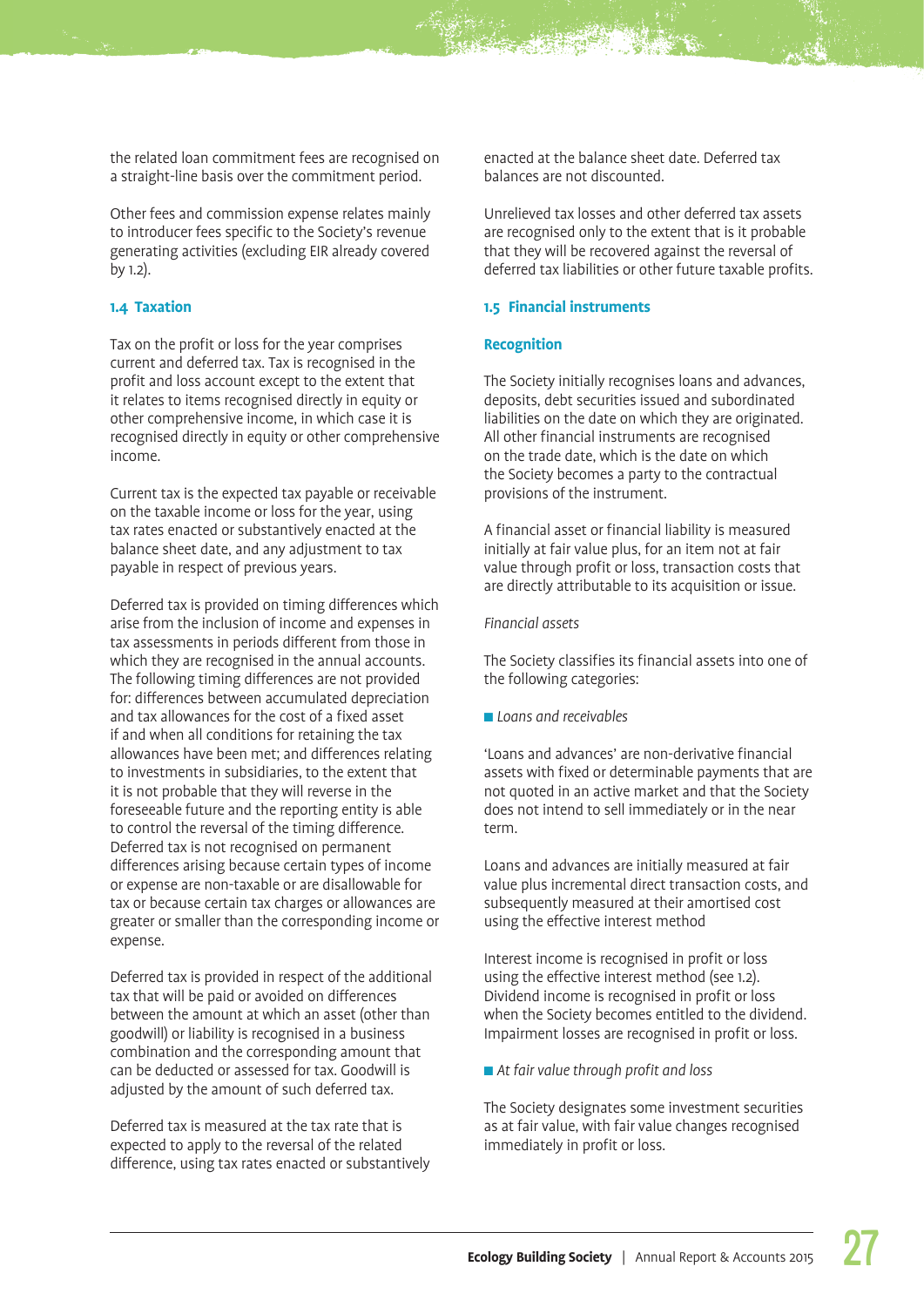#### *Financial liabilities*

The Society classifies its financial liabilities, other than financial guarantees and loan commitments, as measured at amortised cost.

#### **Derecognition**

The Society derecognises a financial asset when the contractual rights to the cash flows from the financial asset expire, or it transfers the rights to receive the contractual cash flows in a transaction in which substantially all of the risks and rewards of ownership of the financial asset are transferred or in which the Society neither transfers nor retains substantially all of the risks and rewards of ownership and it does not retain control of the financial asset.

On derecognition of a financial asset, the difference between the carrying amount of the asset (or the carrying amount allocated to the portion of the asset derecognised) and the sum of (i) the consideration received (including any new asset obtained less any new liability assumed) and (ii) any cumulative gain or loss that had been recognised in OCI is recognised in profit or loss. Any interest in transferred financial assets that qualify for derecognition that is created or retained by the Society is recognised as a separate asset or liability.

The Society derecognises a financial liability when its contractual obligations are discharged or cancelled, or expire.

During the year ending 31 December 2015 the Society has not transferred any financial assets to another party that did not qualify for derecognition.

#### **Measurement**

#### *Amortised cost measurement*

The 'amortised cost' of a financial asset or financial liability is the amount at which the financial asset or financial liability is measured at initial recognition, minus principal repayments, plus or minus the cumulative amortisation using the effective interest method of any difference between the initial amount recognised and the maturity amount, minus any reduction for impairment.

#### **Fair value measurement**

'Fair value' is the amount for which an asset could be exchanged, a liability settled, or an equity instrument granted could be exchanged, between knowledgeable, willing parties in an arm's length transaction.

When available, the Society measures the fair value of an instrument using the quoted price in an active market for that instrument. A market is regarded as active if transactions for the asset or liability take place with sufficient frequency and volume to provide pricing information on an ongoing basis.

If there is no quoted price in an active market, then the Society uses valuation techniques that maximise the use of relevant observable inputs and minimise the use of unobservable inputs. The chosen valuation technique incorporates all of the factors that market participants would take into account in pricing a transaction.

The best evidence of the fair value of a financial instrument at initial recognition is normally the transaction price – i.e. the fair value of the consideration given or received. If the Society determines that the fair value at initial recognition differs from the transaction price and the fair value is evidenced neither by a quoted price in an active market for an identical asset or liability nor based on a valuation technique that uses only data from observable markets, then the financial instrument is initially measured at fair value, adjusted to defer the difference between the fair value at initial recognition and the transaction price. Subsequently, that difference is recognised in profit or loss on an appropriate basis over the life of the instrument but no later than when the valuation is wholly supported by observable market data or the transaction is closed out.

#### **Identification and measurement of impairment**

At each reporting date, the Society assesses whether there is objective evidence that financial assets not carried at fair value through profit or loss are impaired. A financial asset or a group of financial assets is 'impaired' when objective evidence demonstrates that a loss event has occurred after the initial recognition of the asset(s) and that the loss event has an impact on the future cash flows of the asset(s) that can be estimated reliably.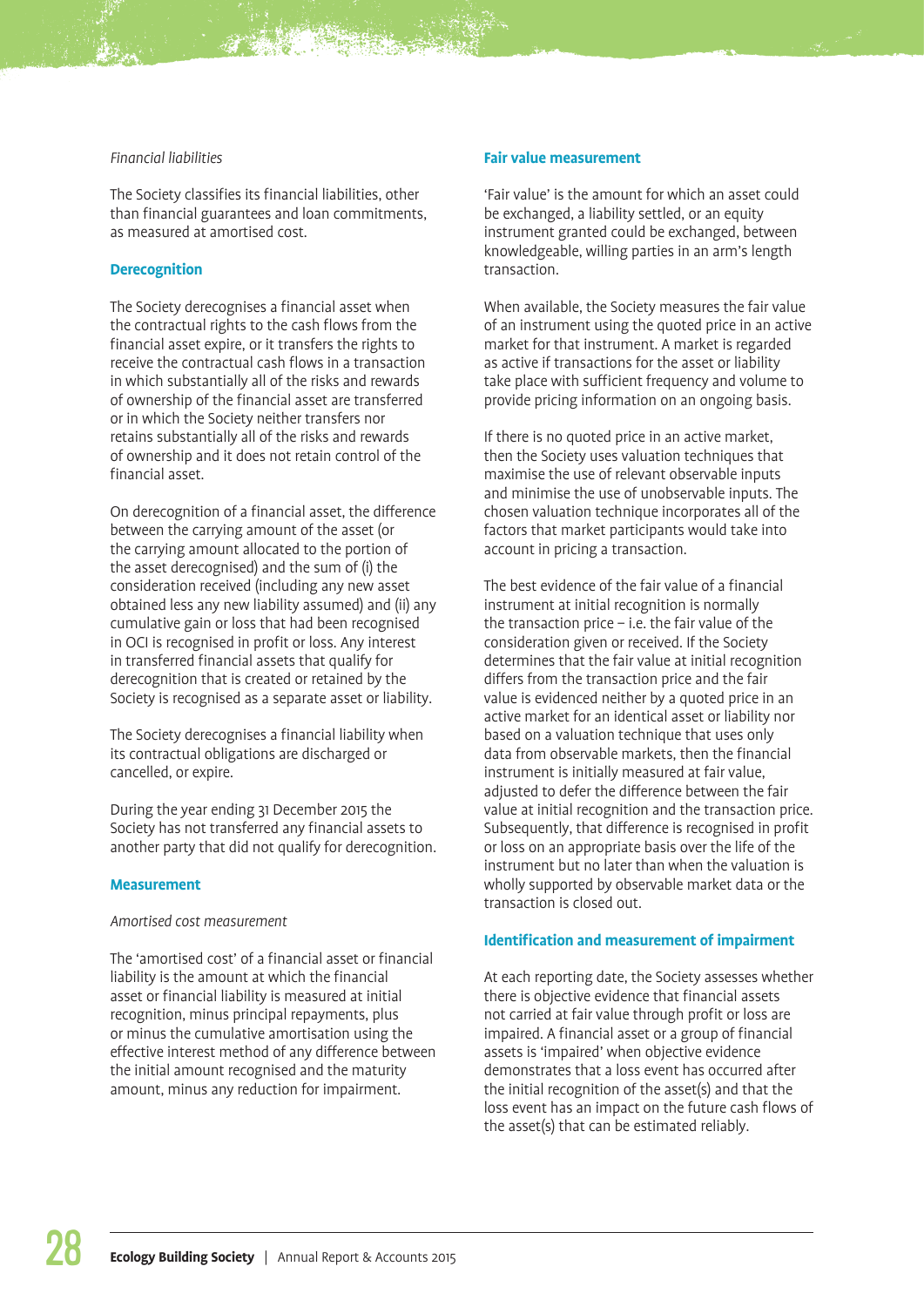Objective evidence that financial assets are impaired includes:

 $\blacksquare$  significant financial difficulty of the borrower or issuer

■ default or delinquency by a borrower

■ the restructuring of a loan or advance by the Society on terms that the Society would not consider otherwise

■ indications that a borrower or issuer will enter bankruptcy

■ the disappearance of an active market for a security

■ observable data relating to a group of assets such as adverse changes in the payment status of borrowers.

The Society considers evidence of impairment for loans and advances at both a specific asset and a collective level. All individually significant loans and advances are assessed for specific impairment. Those found not to be specifically impaired are then collectively assessed for any impairment that has been incurred but not yet identified. Loans and advances that are not individually significant are collectively assessed for impairment by grouping together loans and advances with similar risk characteristics.

In assessing collective impairment, the Society uses statistical modelling of historical trends of the probability of default, the timing of recoveries and the amount of loss incurred, and makes an adjustment if current economic and credit conditions are such that the actual losses are likely to be greater or lesser than is suggested by historical trends. Default rates, loss rates and the expected timing of future recoveries are regularly benchmarked against actual outcomes to ensure that they remain appropriate.

Impairment losses on assets measured at amortised cost are calculated as the difference between the carrying amount and the present value of estimated future cash flows discounted at the asset's original effective interest rate.

If the terms of a financial asset are renegotiated or modified or an existing financial asset is replaced with a new one due to financial difficulties of the borrower, then an assessment is made of whether the financial asset should be derecognised. If the cash flows of the renegotiated asset are substantially different, then the contractual rights to cash flows from the original financial asset are deemed to have expired. In this case, the original financial asset is derecognised and the new financial asset is recognised at fair value. The impairment loss before an expected restructuring is measured as follows.

■ If the expected restructuring will not result in derecognition of the existing asset, then the estimated cash flows arising from the modified financial asset are included in the measurement of the existing asset based on their expected timing and amounts discounted at the original effective interest rate of the existing financial asset.

■ If the expected restructuring will result in derecognition of the existing asset, then the expected fair value of the new asset is treated as the final cash flow from the existing financial asset at the time of its derecognition. This amount is discounted from the expected date of derecognition to the reporting date using the original effective interest rate of the existing financial asset.

A range of forbearance options are available to support customers who are in financial difficulty. The purpose of forbearance is to support borrowers who have temporary financial difficulties and help them get back on track. The main options offered by the Society include:

- Interest only payments
- Payment holiday

Borrowers requesting a forbearance option will need to provide information to support the request. If the forbearance request is granted the account is monitored in accordance with our policy and procedures. At the appropriate time the forbearance option that has been implemented is cancelled, with the exception of capitalisation of arrears, and the customer's normal contractual payment is restored.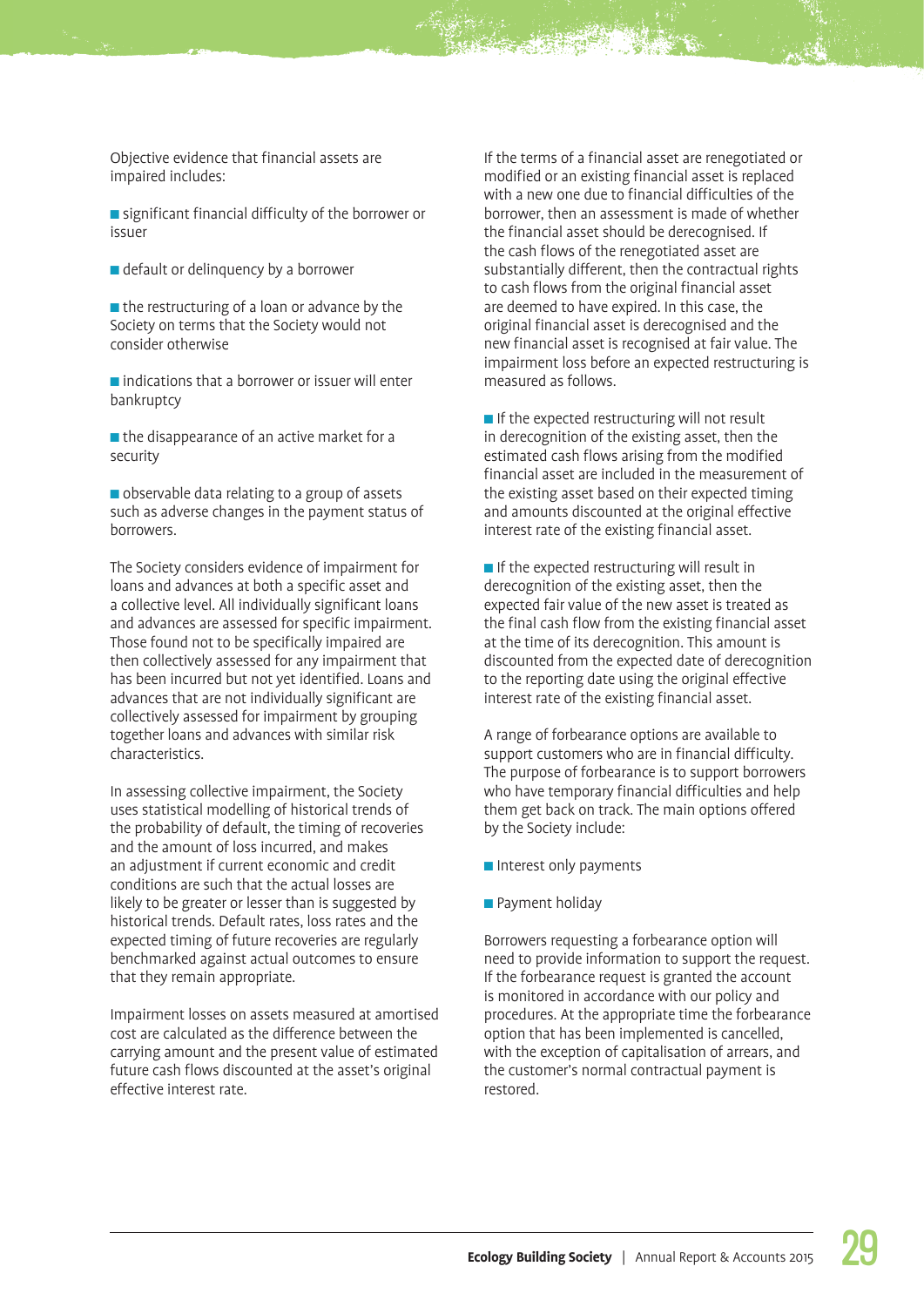Loans that are subject to restructuring may only be classified as restructured and up-to-date once a specified number and/or amount of qualifying payments have been received. These qualifying payments are set at a level appropriate to the nature of the loan and the customer's ability to make the repayment going forward. Typically the receipt of 6 months of qualifying payments is required.

Impairment losses are recognised in profit or loss and reflected in an allowance account against loans and receivables. Interest on the impaired assets continues to accrue. If an event occurring after the impairment was recognised causes the amount of impairment loss to decrease, then the decrease in impairment loss is reversed through profit or loss.

#### **1.6 Cash and cash equivalents**

For the purposes of the Statements of Cash Flows, cash comprises cash in hand and unrestricted loans and advances to credit institutions repayable on demand. Cash equivalents comprise highly liquid unrestricted investments that are readily convertible into cash with an insignificant risk of changes in value with original maturities of less than three months.

The Statements of Cash Flows have been prepared using the indirect method.

#### **1.7 Tangible fixed assets**

Tangible fixed assets are stated at cost less accumulated depreciation and accumulated impairment losses.

Where parts of an item of tangible fixed assets have different useful lives, they are accounted for as separate items of tangible fixed assets, for example land is treated separately from buildings.

The Society assesses at each reporting date whether tangible fixed assets are impaired.

Depreciation is charged to the profit and loss account on a straight-line basis over the estimated useful lives of each part of an item of tangible fixed assets. Land is not depreciated. The estimated useful lives are as follows:

- plant and equipment ................................... 10 years
- fi xtures and fi ttings ............................. 4 to 10 years

|--|--|--|--|--|--|

■ computer, hardware and associated software .................................... 3 to 5 years

Depreciation methods, useful lives and residual values are reviewed if there is an indication of a significant change since last annual reporting date in the pattern by which the Society expects to consume an asset's future economic benefits.

#### **1.8 Intangible assets**

Amortisation is charged to the profit or loss on a straight-line basis over the estimated useful lives of intangible assets. Intangible assets are amortised from the date they are available for use.

The only intangible assets of the Society are software assets for which the useful life is set to 3 to 5 years on the basis of the licence or renewal policy.

The Society reviews the amortisation period and method when events and circumstances indicate that the useful life may have changed since the last reporting date.

Intangible assets are tested for impairment in accordance with Section 27 of FRS102 Impairment of Assets when there is an indication that an intangible asset may be impaired.

#### **1.9 Impairment excluding financial assets and deferred tax assets**

The carrying amounts of the entity's non-financial assets, other than deferred tax assets, are reviewed at each reporting date to determine whether there is any indication of impairment. If any such indication exists, then the asset's recoverable amount is estimated. The recoverable amount of an asset or cash-generating unit is the greater of its value in use and its fair value less costs to sell. In assessing value in use, the estimated future cash flows are discounted to their present value using a pre-tax discount rate that reflects current market assessments of the time value of money and the risks specific to the asset. For the purpose of impairment testing, assets that cannot be tested individually are grouped together into the smallest group of assets that generates cash inflows from continuing use that are largely independent of the cash inflows of other assets or groups of assets (the "cash-generating unit").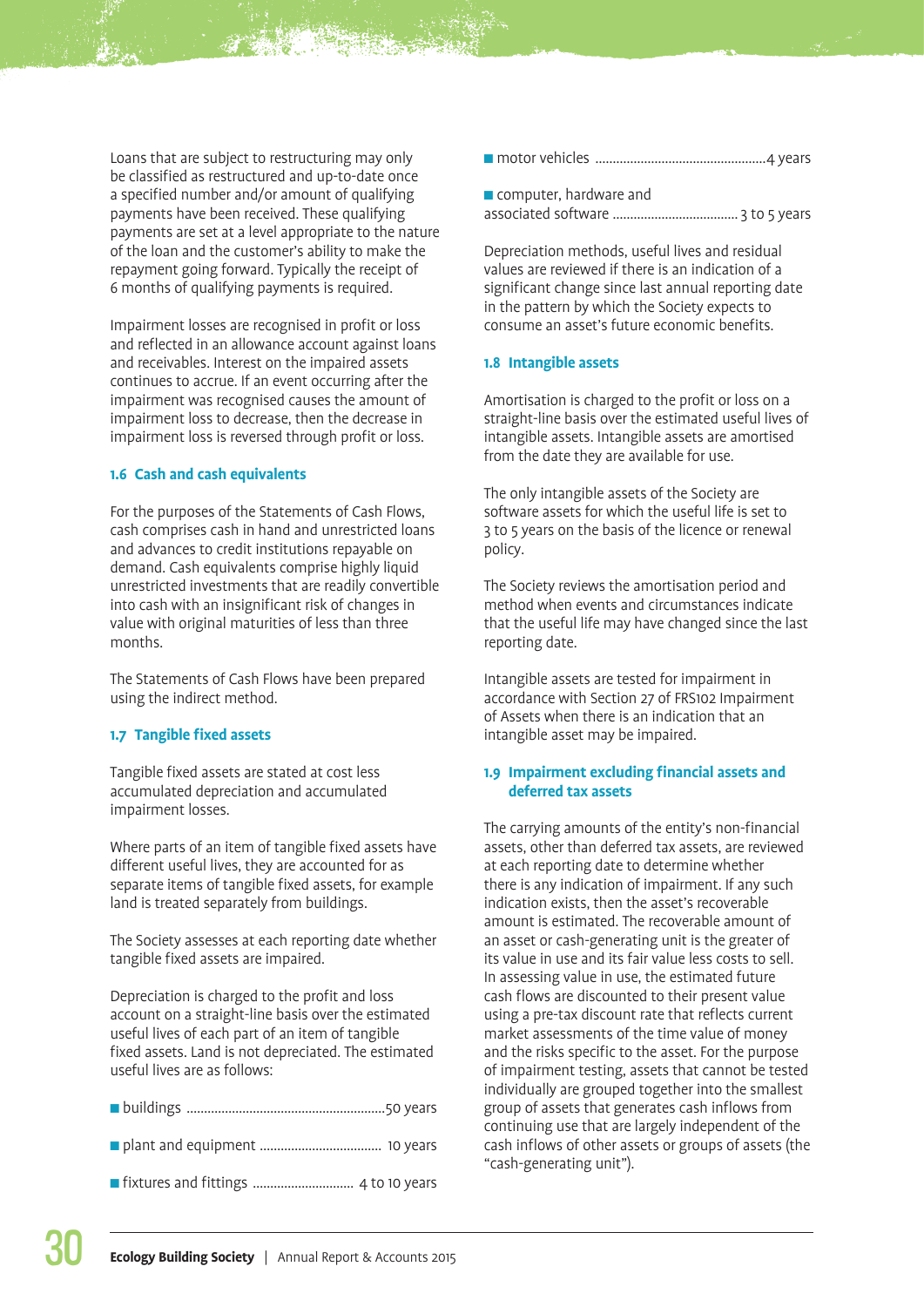An impairment loss is recognised if the carrying amount of an asset exceeds its estimated recoverable amount. Impairment losses are recognised in profit or loss.

An impairment loss is reversed if and only if the reasons for the impairment have ceased to apply.

Impairment losses recognised in prior periods are assessed at each reporting date for any indications that the loss has decreased or no longer exists. An impairment loss is reversed only to the extent that the asset's carrying amount does not exceed the carrying amount that would have been determined, net of depreciation or amortisation, if no impairment loss had been recognised.

#### **1.10 Provisions**

A provision is recognised in the balance sheet when the entity has a present legal or constructive obligation as a result of a past event, that can be reliably measured and it is probable that an outflow of economic benefits will be required to settle the obligation. Provisions are recognised at the best estimate of the amount required to settle the obligation at the reporting date.

#### **1.11 Assumptions and estimation uncertainties**

Certain asset and liability amounts reported in the accounts are based on management estimates, judgements and assumptions. There is, therefore, a risk of changes to the carrying amounts for these assets and liabilities within the next financial year.

#### **Impairment losses on loans and advances to customers**

To assess impairment, the Society reviews its loan book at least twice yearly. In undertaking this assessment, the Society makes judgments on whether there is evidence that could indicate a material decrease in future cash flows arising from a particular loan portfolio. Estimates are applied on the basis of historical arrears and loss experience for assets with similar credit risk characteristics and objective evidence of impairment. The Society's Management also assesses the expected loss on loans and advances as a result of the potential movement in house prices and the likely discount on the sale of properties in possession, based on an understanding of the length of time to disposal. Therefore, the accuracy of provisions made will be affected by changes in these assumptions.

#### **Financial instruments and deferred tax assets**

Information about other assumptions and estimation uncertainties that have a significant risk of resulting in a material adjustment in the year ending 31 December 2015 are set out in the following notes:

■ Note 14 – determination of the fair value of financial instruments with significant unobservable inputs;

■ Note 21 – recognition of deferred tax assets: availability of future taxable profit against which carry-forward tax losses can be used

### **2. Interest receivable and similar income**

|                                                 | 2015<br>£000   | 2014<br>£000   |
|-------------------------------------------------|----------------|----------------|
| On loans fully secured on residential property  | 4,524          | 3,719          |
| On other loans                                  | 481            | 496            |
| On debt securities                              | 20             | 46             |
| On treasury bills at fixed rate interest        | 63             | 64             |
| On other liquid assets                          | 120            | 123            |
| Profit on sale of liquid assets                 | 8              | $\overline{4}$ |
| On other interest receivable and similar income | $\overline{2}$ | $\overline{2}$ |
|                                                 | 5,218          | 4,454          |

There was no interest income accrued on impaired loans two or more months in arrears (2014: 0)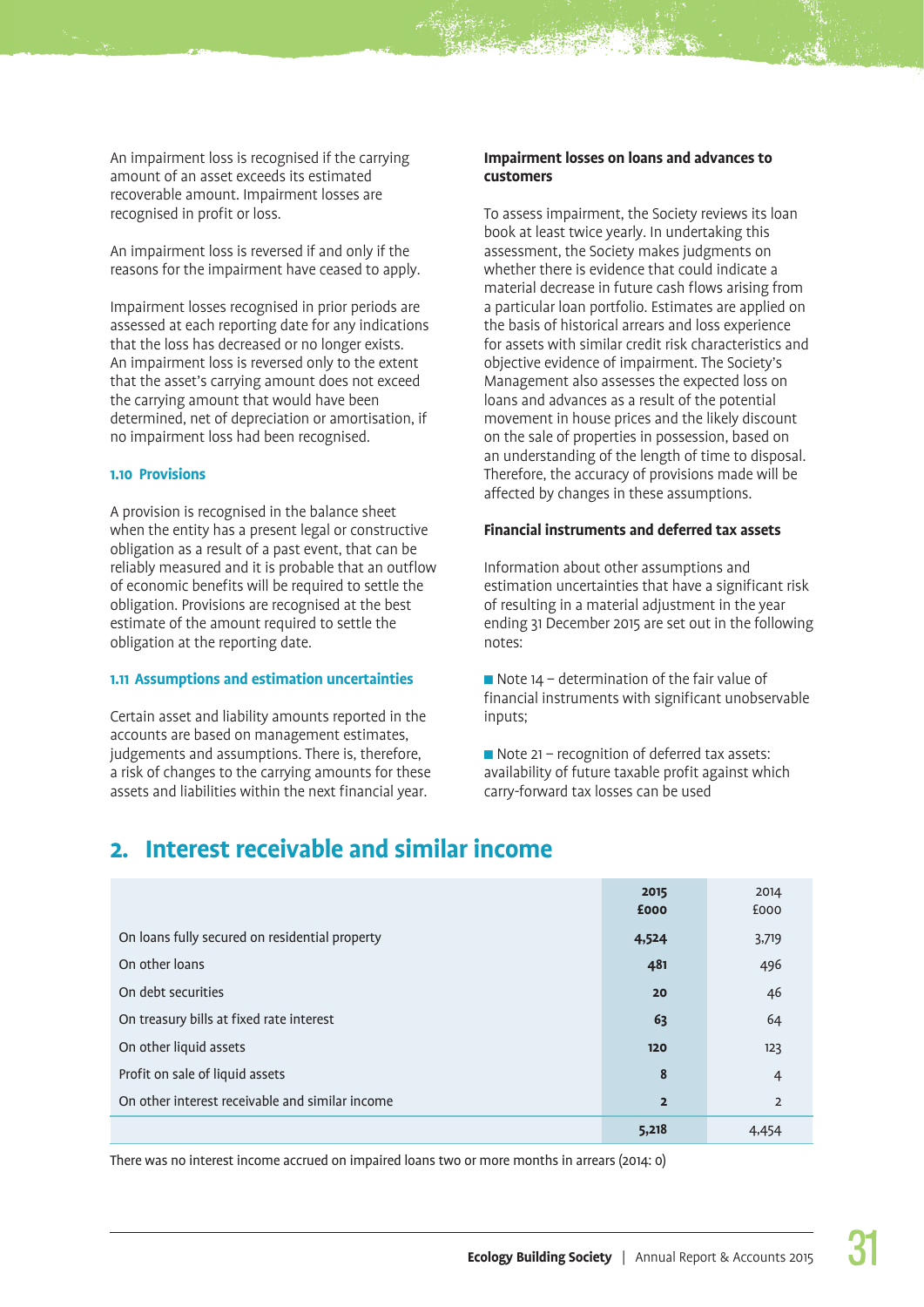### **3. Interest payable and similar charges**

|                                  | 2015<br>£000 | 2014<br>£000 |
|----------------------------------|--------------|--------------|
| On shares held by individuals    | 1,721        | 1,723        |
| On deposits and other borrowings | 77           | 78           |
| On subordinated liabilities      | 57           | 57           |
|                                  | 1,855        | 1,858        |

### **4. Administrative expenses**

 $\hat{d}^{\ast}$ 

|                               | 2015<br>£000 | 2014<br>£000 |
|-------------------------------|--------------|--------------|
| Wages and salaries            | 860          | 743          |
| Social security costs         | 92           | 81           |
| Other pension costs           | 67           | 59           |
|                               | 1,019        | 883          |
| Other administrative expenses | 977          | 853          |
|                               | 1,996        | 1,736        |

The remuneration of the external auditor, which is included within administrative costs above, is set out below (excluding VAT):

|                                  | 2015<br><b>£000</b> | 2014<br>£000 |
|----------------------------------|---------------------|--------------|
| Audit of these annual accounts*  | 54                  | 26           |
| Audit-related assurance services |                     |              |
| Other assurance services         |                     | b            |
|                                  | 54                  |              |

\*The fee for 2015 includes a 'one-off' charge for the audit of the transitional adjustments.

# **5. Employee numbers**

The average number of persons employed by the Society (including directors) during the year, analysed by category, was as follows:

|           | 2015           | 2014 |
|-----------|----------------|------|
| Full time | 23             | 21   |
| Part time | 2 <sup>1</sup> |      |
|           | 25             | 22   |

### **6. Directors' remuneration**

Total remuneration amounted to £245,000 (2014: £234,000). Full details are given in the Directors' Remuneration Report.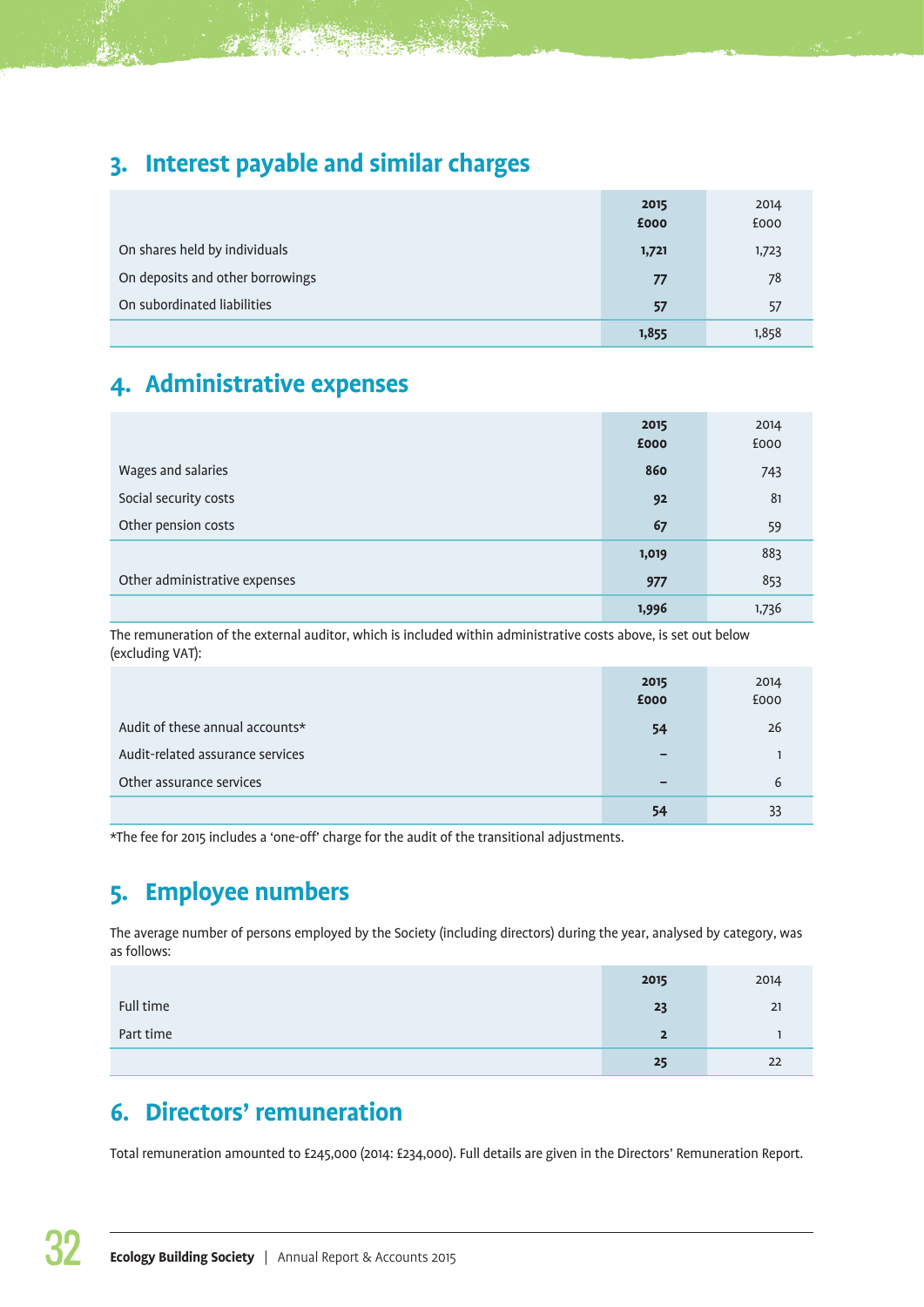# **7. Taxation**

|                                                                  | 2015<br>£000 | 2014<br>£000   |
|------------------------------------------------------------------|--------------|----------------|
| Current tax                                                      |              |                |
| Current tax on income for the period                             | 218          | 167            |
| Adjustments in respect of prior periods                          | (5)          |                |
| <b>Total Current tax</b>                                         | 213          | 167            |
| Deferred tax see note 21                                         |              |                |
| Origination and reversal of timing differences                   | (19)         |                |
| Change in tax rate                                               | (1)          |                |
| Total deferred tax                                               | (20)         |                |
| Tax expenses (income) relating to changes in accounting policies |              | $\overline{2}$ |
|                                                                  | 193          | 169            |

Analysis of current tax recognised in profit and loss

Legislation enacted in July 2013 reduced the main rate of corporation tax to 23% from 21% with effect from 1 April 2014 and to 20% with effect from 1 April 2015.

|                                                               | 2015<br>£000 | 2014<br>£000 |
|---------------------------------------------------------------|--------------|--------------|
| Profit for the year                                           | 881          | 566          |
| Total tax expense                                             | 193          | 169          |
| Profit excluding taxation                                     | 1,074        | 735          |
| Tax using the UK corporation tax rate of 20.25% (2014:21.49%) | 217          | 158          |
| Community Investment relief                                   | (25)         |              |
| Reduction in tax rate on deferred tax balances                | (1)          |              |
| Non-deductible expenses                                       | 7            | 11           |
| Under / (over) provided in prior years                        | (5)          |              |
| Total tax expense included in profit or loss                  | 193          | 169          |

The effective tax rate for the twelve month period ended 31 December 2015 is 20.25%. This differs from the standard rate of corporation tax in the UK due to the impact of disallowable expenditure, deferred tax movement and adjustments for prior years.

Adjustments to tax changes in earlier years arise because the tax charge in the financial statements is estimated before the detailed corporation tax calculations are prepared. Additionally, HM Revenue & Customs may not agree with the tax return that was submitted for a year and the tax liability for a previous year may be adjusted as a result.

Some expenses incurred by the Society may be entirely appropriate charges for inclusion in its financial statements but are not allowed as a deduction against taxable income when calculating the Society's tax liability. The most significant example of this is accounting depreciation or losses incurred on assets that do not qualify for capital allowances (generally land and buildings). Other examples include some legal expenses and some repair costs.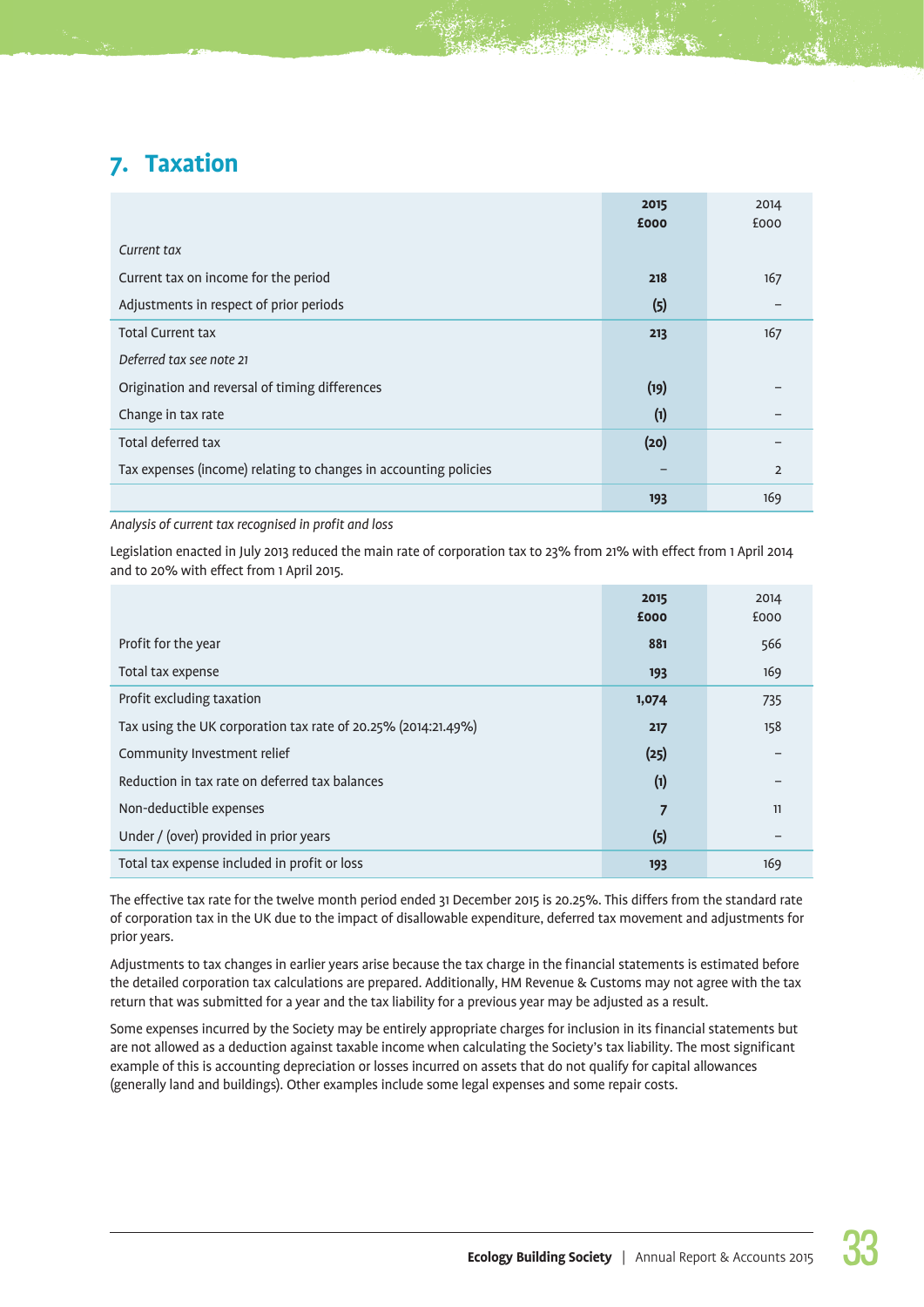# **8. Cash and cash equivalents**

 $\mathscr{A}^*$ 

|                                                        | 2015<br>£000 | 2014<br>£000 |
|--------------------------------------------------------|--------------|--------------|
| Cash in hand and balances with the Bank of England     | 12,790       |              |
| Loans and advances to credit institutions (see note 9) | 9,957        | 17,642       |
| Cash and cash equivalents per cash flow statements     | 22,747       | 17,642       |

**COMMERCIAL** 

# **9. Loans and advances to credit institutions**

|                                                 | 2015<br><b>£000</b> | 2014<br>£000 |
|-------------------------------------------------|---------------------|--------------|
| Accrued Interest                                | 18                  | 33           |
| Repayable on demand                             | 7,442               | 10,623       |
| In not more than three months                   | 2,500               | 7,000        |
| In not more than one year                       | 1,500               | 5,500        |
| Total loans and advances to credit institutions | 11,460              | 23,156       |
| Total included within cash and cash equivalents | 9,957               | 17,642       |

# **10. Debt securities**

|                                                       | 2015<br>£000 | 2014<br>£000 |
|-------------------------------------------------------|--------------|--------------|
| Gilts                                                 |              | 1,012        |
| Treasury bills                                        | 5,492        | 18,228       |
| Certificates of deposit                               |              | 2,002        |
| Floating rate notes                                   |              | 501          |
|                                                       | 5,492        | 21,743       |
| Debt securities have remaining maturities as follows: |              |              |
| In not more than one year                             | 5,492        | 20,230       |
| In more than one year                                 |              | 1,513        |
|                                                       | 5,492        | 21,743       |
| Transferable debt securities comprise:                |              |              |
| Listed on a recognised investment exchange            |              | 1,513        |
| Unlisted                                              | 5,492        | 20,230       |
|                                                       | 5,492        | 21,743       |
| Market value of listed transferable debt securities   |              | 1,518        |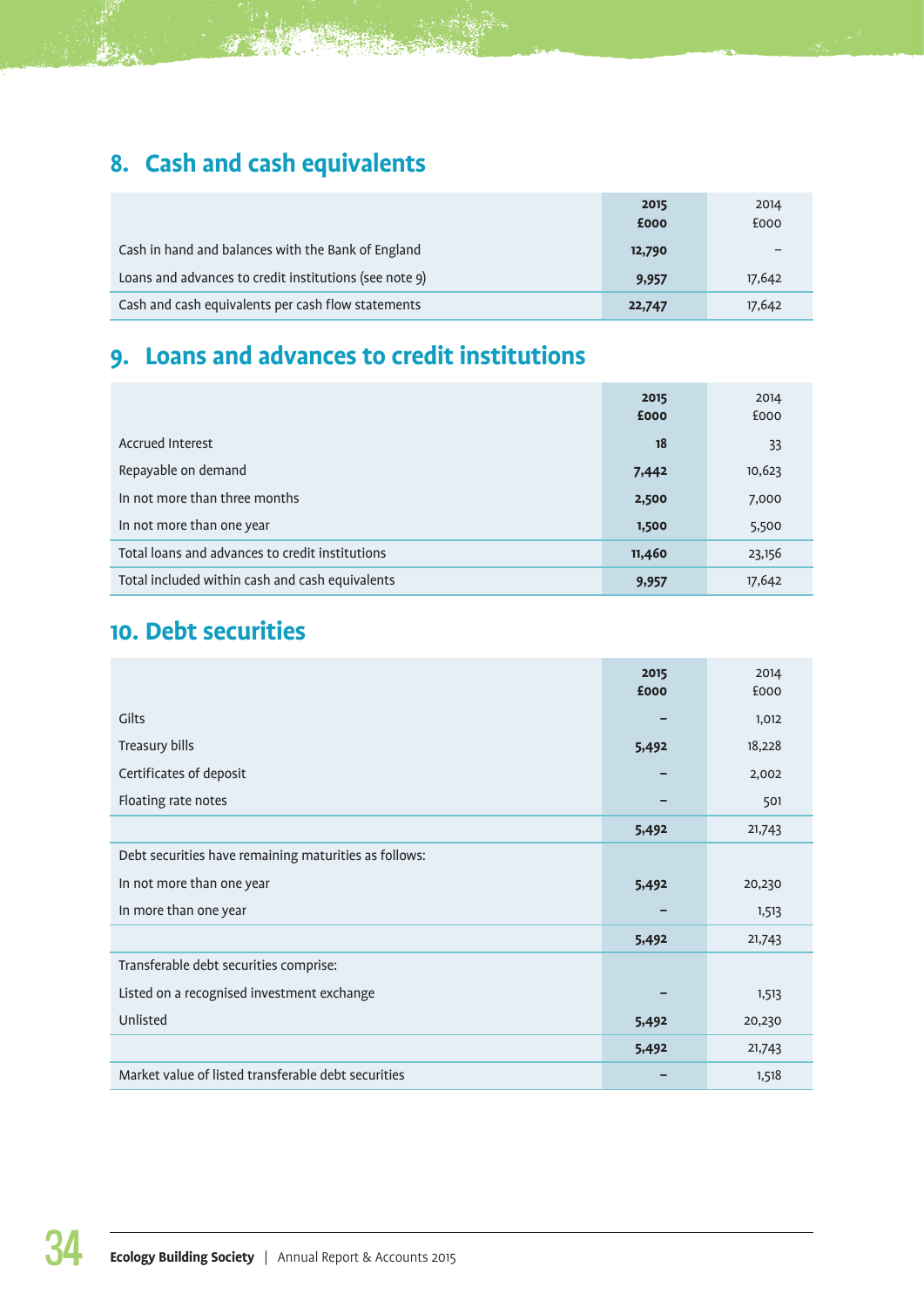# **10. Debt securities (continued)**

Movements in debt securities during the year (excluding accrued interest) are summarised as follows:

|                          | 2015     | 2014      |
|--------------------------|----------|-----------|
|                          | £000     | £000      |
| At 1 January 2015        | 21,718   | 16,496    |
| Additions                | 15,525   | 50,593    |
| Disposals and maturities | (31,757) | (45, 371) |
| At 31 December 2015      | 5,486    | 21,718    |

### **11. Loans and advances to customers**

|                                                                                                     | 2015<br><b>£000</b> | 2014<br>£000 |
|-----------------------------------------------------------------------------------------------------|---------------------|--------------|
| Loans fully secured on residential property                                                         | 104,475             | 82,024       |
| Loans fully secured on land                                                                         | 9,017               | 9,270        |
| Other loans                                                                                         | 20                  | 30           |
|                                                                                                     | 113,512             | 91,324       |
| The remaining maturity of loans and advances to customers from the<br>reporting date is as follows: |                     |              |
| In not more than three months                                                                       | 1,101               | 1,152        |
| In more than three months but not more than one year                                                | 4,853               | 2,908        |
| In more than one year but not more than five years                                                  | 19,931              | 16,586       |
| In more than five years                                                                             | 88,029              | 70,980       |
|                                                                                                     | 113,914             | 91,626       |
| Less: allowance for impairment (note 12)                                                            | 402                 | 302          |
|                                                                                                     | 113,512             | 91,324       |

The maturity analysis above is based on contractual maturity not expected redemption levels.

Loans fully secured on land includes £9,660 of loans which are fully secured on residential property and which were made to corporate bodies, such as Housing Co-operatives, prior to 1 October 1998, the date the Society adopted the powers of the Building Societies Act 1997. The classification of these assets is not consistent with the treatment of similar loans made after the 1 October 1998 that are included in "loans fully secured on residential property" but is necessary to comply with the requirements of the Building Societies Act 1997.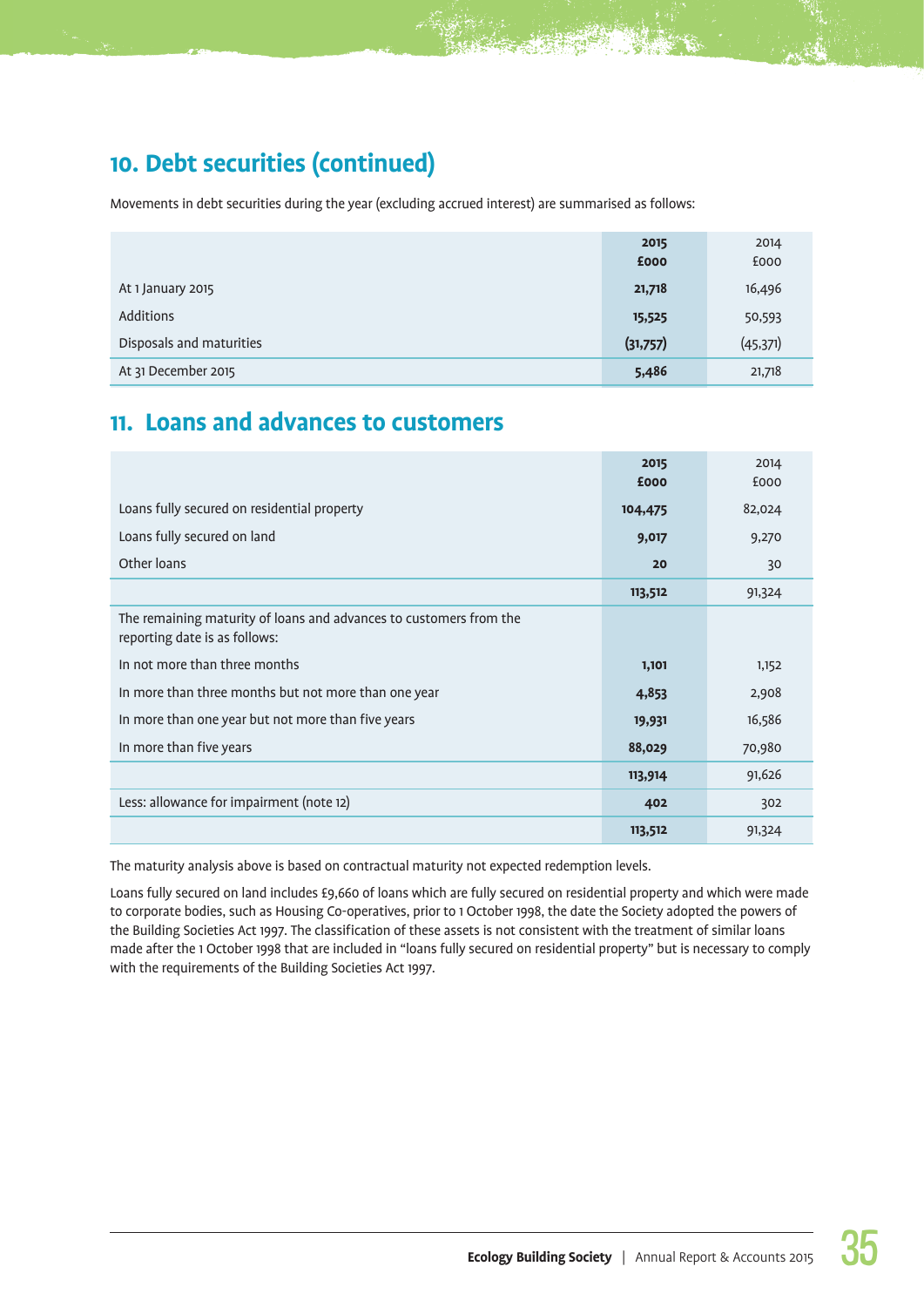# **12. Allowance for impairment**

戀婦

À

|                                                                                                     | Loans fully secured on<br>residential property | Other<br>loans | Total         |
|-----------------------------------------------------------------------------------------------------|------------------------------------------------|----------------|---------------|
|                                                                                                     | £000                                           | £000           | £000          |
| Provision for impairment on loans and advances<br>At 1 January 2015                                 |                                                |                |               |
| Individual impairment                                                                               |                                                | 242            | 242           |
| Collective impairment                                                                               | 44                                             | 16             | 60            |
|                                                                                                     | 44                                             | 258            | 302           |
| Amounts written off during the year, net of recoveries                                              |                                                |                |               |
| Individual impairment                                                                               | 10                                             | 68             | 78            |
| Collective impairment                                                                               |                                                |                |               |
|                                                                                                     | 10                                             | 68             | 78            |
| Income statement                                                                                    |                                                |                |               |
| Impairment losses on loans and advances                                                             |                                                |                |               |
| Individual impairment                                                                               | 65                                             | (3)            | 62            |
| Collective impairment                                                                               | 54                                             | (10)           | 44            |
| Adjustments to impairment losses on loans and<br>advances resulting from recoveries during the year |                                                |                |               |
| Individual impairment                                                                               |                                                | (6)            | (6)           |
| Charge/(credit) for the year                                                                        | 119                                            | (19)           | 100           |
| At 31 December 2015                                                                                 |                                                |                |               |
| <b>Individual impairment</b>                                                                        | 65                                             | 233            | 298           |
| <b>Collective impairment</b>                                                                        | 98                                             | 6              | 104           |
|                                                                                                     | 163                                            | 239            | 402           |
|                                                                                                     |                                                |                |               |
|                                                                                                     |                                                |                |               |
|                                                                                                     | Loans fully secured on                         | Other          |               |
|                                                                                                     | residential property<br>£000                   | loans<br>£000  | Total<br>£000 |
| Provision for impairment on loans and advances                                                      |                                                |                |               |
| At 01 January 2014                                                                                  |                                                |                |               |
| Individual impairment                                                                               |                                                | 227            | 227           |
| Collective impairment                                                                               | 59                                             | 27             | 86            |
|                                                                                                     | 59                                             | 254            | 313           |
| Amounts written off during the year, net of recoveries                                              |                                                |                |               |
| Individual impairment                                                                               |                                                |                |               |
| Collective impairment                                                                               |                                                |                |               |
|                                                                                                     |                                                |                |               |
| <b>Income statement</b>                                                                             |                                                |                |               |
| Impairment losses on loans and advances                                                             |                                                |                |               |
| Individual impairment                                                                               |                                                | 20             | 20            |
| Collective impairment                                                                               | (15)                                           | (11)           | (26)          |
| Adjustments to impairment losses on loans and<br>advances resulting from recoveries during the year |                                                |                |               |
| Individual impairment                                                                               |                                                | (5)            | (5)           |
| Charge/(credit) for the year                                                                        | (15)                                           | $\overline{4}$ | (11)          |
| At 31 December 2014                                                                                 |                                                |                |               |
| Individual impairment                                                                               |                                                | 242            | 242           |
| Collective impairment                                                                               | 44                                             | 16             | 60            |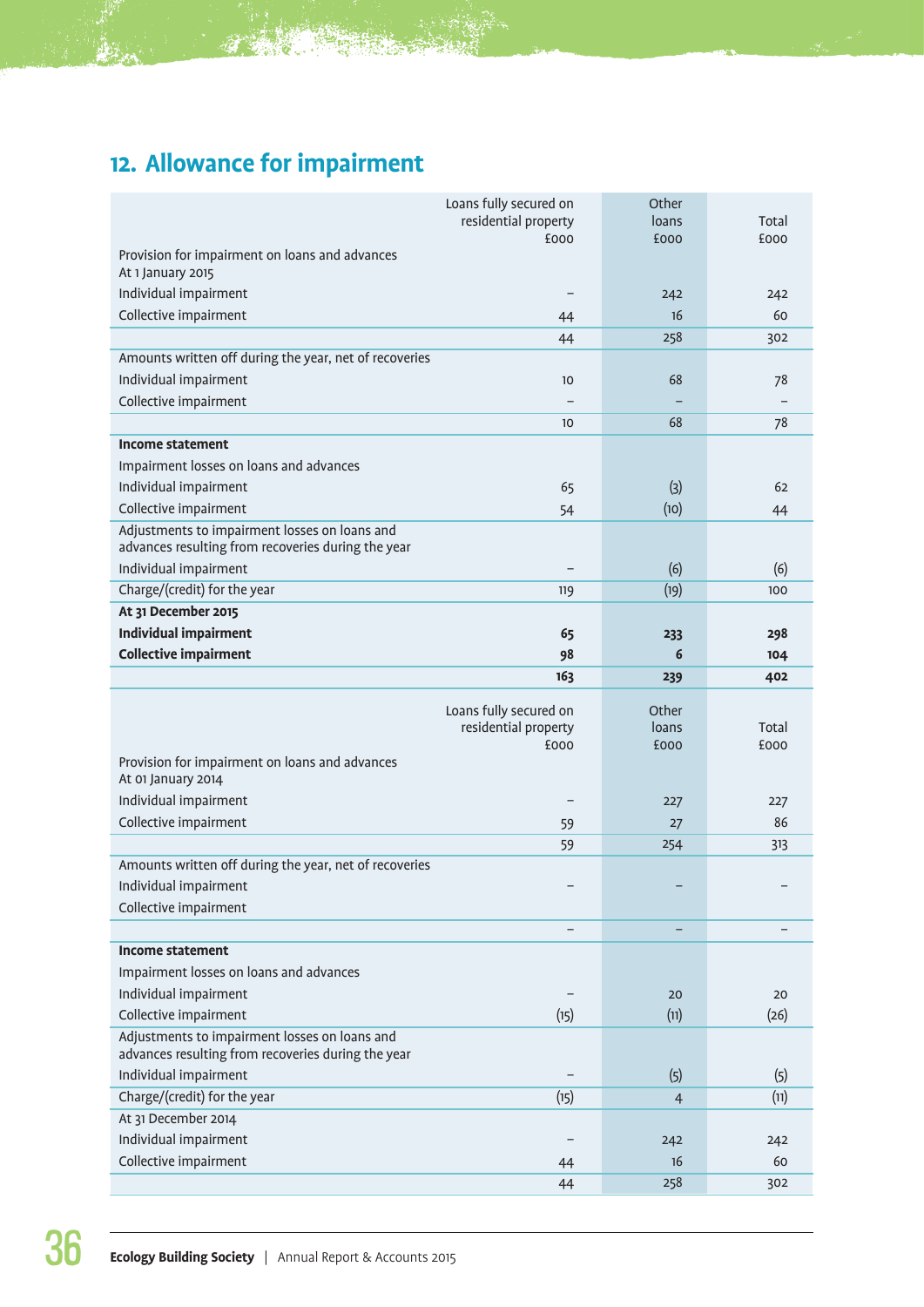### **13. Tangible fixed assets**

|                                  |           |           | Fixtures,<br>Fittings & |          |       |
|----------------------------------|-----------|-----------|-------------------------|----------|-------|
|                                  | Land and  | Plant and | computer                | Motor    |       |
|                                  | buildings | machinery | equipment               | vehicles | Total |
|                                  | £000      | £000      | £000                    | £000     | £000  |
| Cost                             |           |           |                         |          |       |
| Balance at 1 January 2015        | 1,405     | 164       | 309                     | 48       | 1,926 |
| Additions                        |           |           | 55                      | 28       | 83    |
| <b>Disposals</b>                 |           |           | (24)                    | (22)     | (46)  |
| Balance at 31 December 2015      | 1,405     | 164       | 340                     | 54       | 1,963 |
| <b>Depreciation</b>              |           |           |                         |          |       |
| Balance at beginning of the year | 246       | 134       | 249                     | 28       | 657   |
| Depreciation charge for the year | 24        | 6         | 31                      | 8        | 69    |
| <b>Disposals</b>                 | -         | -         | (24)                    | (22)     | (46)  |
| Balance at 31 December 2015      | 270       | 140       | 256                     | 14       | 680   |
| Net book value                   |           |           |                         |          |       |
| At 1 January 2015                | 1,159     | 30        | 60                      | 20       | 1,269 |
| At 31 December 2015              | 1,135     | 24        | 84                      | 40       | 1,283 |

Freehold land and buildings, which are included in the balance sheet at cost less depreciation, amounted to £1.135m at 31 December 2015 (2014: £1.159m). Following completion of the meeting room a valuation of the Head Office was carried out on 15 February 2007 by Wilman & Wilman. This valued the freehold land and buildings on an investment method basis at an open market value of £1.100m, which is lower than the carrying value in the accounts. However, the Directors consider the value in use of these premises to be in excess of the book value and no provision for diminution in value has been made.

The Society occupies 100% of the freehold land and buildings for its own purposes.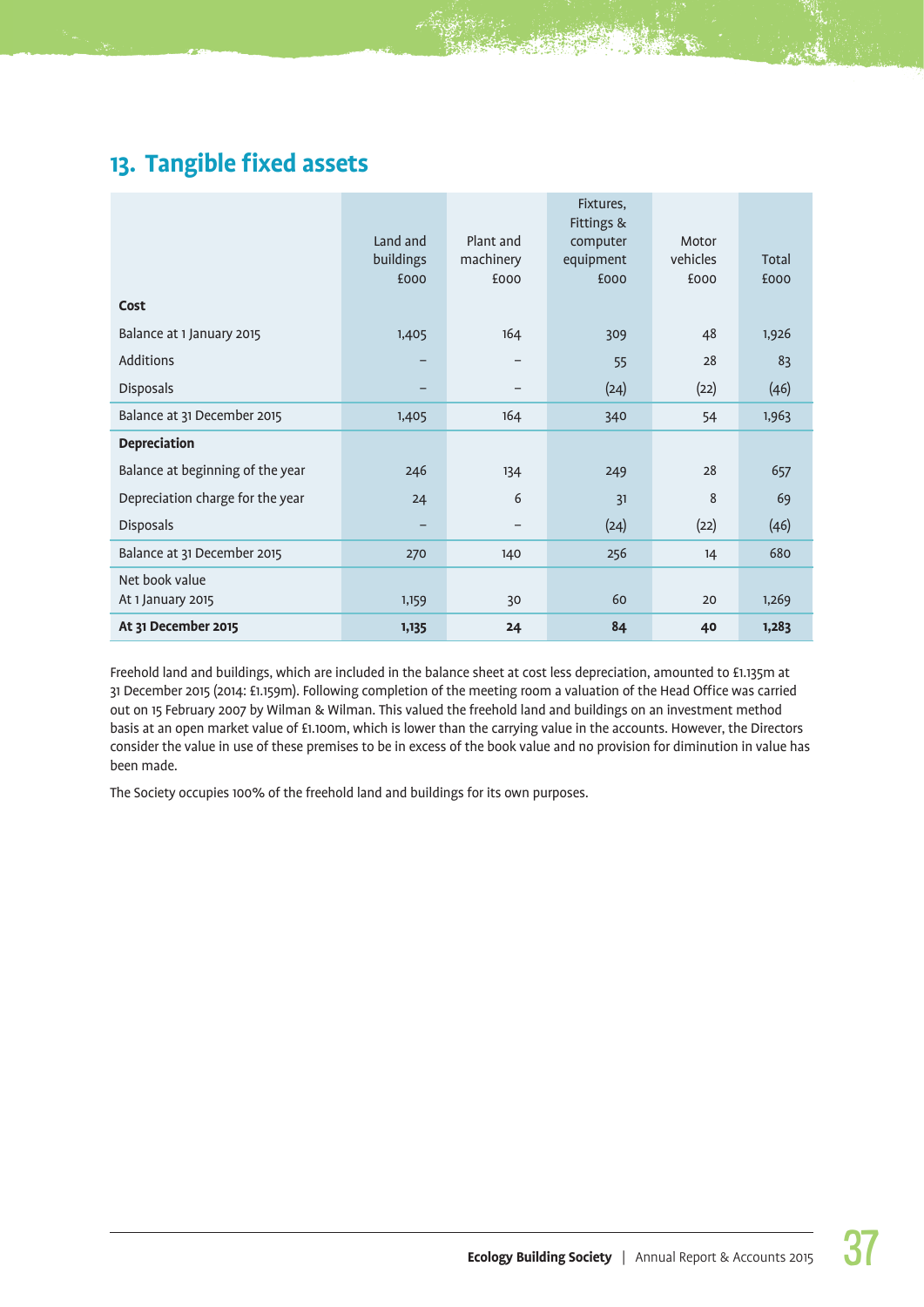### **14. Fixed Asset Investments**

|                                       | Loans | Other<br><b>Investments</b> | Total |
|---------------------------------------|-------|-----------------------------|-------|
| Cost                                  | £000  | £000                        | £000  |
| At 1 January 2015                     | 129   | 26                          | 155   |
| <b>Additions</b>                      | 951   | 36                          | 987   |
| Repayments                            | (9)   | -                           | (9)   |
| At 31 December 2015                   | 1,071 | 62                          | 1,133 |
| <b>Impairment</b>                     |       |                             |       |
| At 1 January 2015                     | -     | (5)                         | (5)   |
| Impairment losses/gains               | -     | (5)                         | (5)   |
| At 31 December 2015                   | -     | (10)                        | (10)  |
| Net book value<br>At 31 December 2015 | 1,071 | 52                          | 1,123 |
| At 1 January 2015                     | 129   | 21                          | 150   |

At the beginning of the year the Society held an existing loan of £129,000 made to Mutual Vision Technology (2014: £129,000). During the year the Society provided loan debentures to Oakapple Berwickshire plc and Ecossol PV Ltd, both solar projects, and in addition made a loan to Co-operative and Community Finance Ltd. These investments were made as part of the Society's strategy to invest directly in renewable energy as announced at the 2014 AGM, and to support other co-operative ventures. All loans are interest bearing and as at 31 December 2015 no loan is considered to be impaired.

The Society holds 10,328 shares in Mutual Vision Technology Limited which provides IT services to the Society. The Society holds £11,508 (2014: £11,209) ordinary shares in the Phone Co-op Ltd, the provider of the Society's telephone services; this includes interest paid by the issue of further shares. These shares are not traded on an active market and are held at cost less impairment.

The Society holds 8,000 shares in The Ethical Property Company PLC which were valued at £6,800 at the end of 2015 (2014: £5,200).

During 2015 the Society purchased shares in the GABV originated Sustainability-Finance-Real-Economies Fund (SFRE) to the value of £35,082. SFRE exists to invest in the capital resources of emerging and established values-based finance institutions and is in the early stages of its operations, which is reflected in the Fair Value of these shares as at the end of 2015 which is recorded as £25,162.

Shares in The Ethical Property Company PLC and SFRE are held at Fair Value.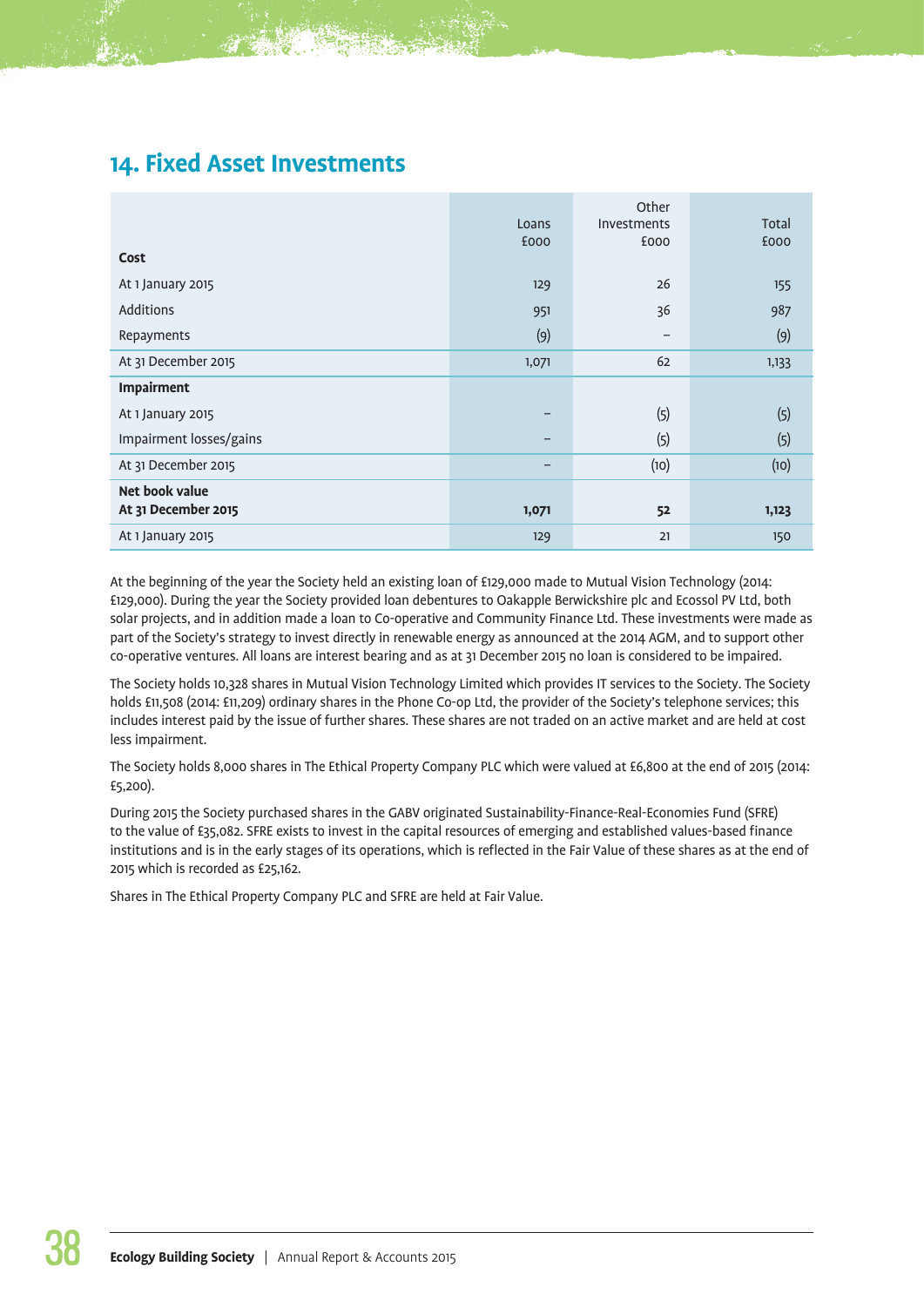# **15. Intangible assets**

| Cost                                    | Purchase<br>Software<br>£000 | Total<br>£000 |
|-----------------------------------------|------------------------------|---------------|
| Balance at 01 January 2015              | 146                          | 146           |
| Other acquisitions externally purchased | 6                            | 6             |
| Disposals                               |                              |               |
| Balance at 31 December 2015             | 152                          | 152           |
| <b>Amortisation</b>                     |                              |               |
| Balance at 01 January 2015              | 107                          | 107           |
| Amortisation for the year               | 12                           | 12            |
| Disposals                               |                              |               |
| Balance at 31 December 2015             | 119                          | 119           |
| Net book value<br>At 01 January 2015    | 39                           | 39            |
| At 31 December 2015                     | 33                           | 33            |

# **16. Other debtors**

|                | 2015<br>£000 | 2014<br>£000 |
|----------------|--------------|--------------|
| Prepayments    | 227          | 182          |
| Accrued income | 9            |              |
|                | 236          | 187          |

Debtors include prepayments and accrued income of £11,063 (2014: £11,812) for the Society that are due after more than one year.

# **17. Shares**

|                                                                                           | 2015<br><b>£000</b> | 2014<br>£000 |
|-------------------------------------------------------------------------------------------|---------------------|--------------|
| Held by individuals                                                                       | 127,433             | 121,526      |
| Shares are repayable with remaining maturities from the<br>balance sheet date as follows: |                     |              |
| <b>Accrued Interest</b>                                                                   | 635                 | 620          |
| On demand                                                                                 | 122,950             | 120,906      |
| In not more than three months                                                             | 3,848               |              |
|                                                                                           | 127,433             | 121,526      |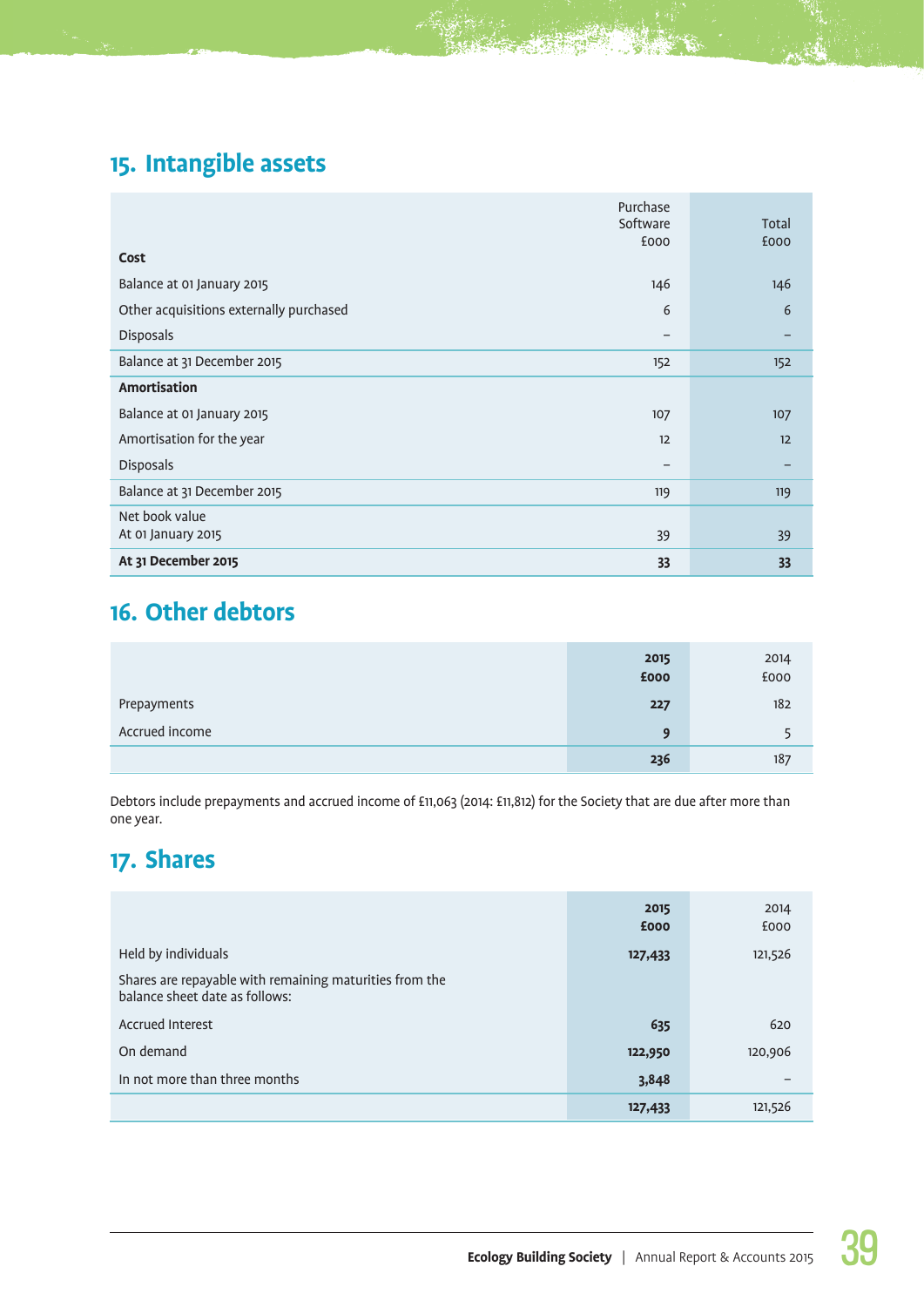# **18. Amounts owed to credit institutions**

₩

|                                                    | 2015<br>£000 | 2014<br>£000 |
|----------------------------------------------------|--------------|--------------|
| Accrued Interest                                   | 3            |              |
| With agreed maturity dates or periods of notice    |              |              |
| In not more than three months                      | 1,000        |              |
| In more than three months but not more than 1 year | 500          |              |
|                                                    | 1,503        |              |

# **19. Amounts owed to other customers**

|                     | 2015<br><b>£000</b> | 2014<br>£000 |
|---------------------|---------------------|--------------|
|                     | 7,309               | 7,612        |
| Repayable on demand | 7,309               | 7,612        |

# **20. Other liabilities**

|                 | 2015<br>£000 | 2014<br>£000 |
|-----------------|--------------|--------------|
| Income tax      | 152          | 146          |
| Corporation tax | 219          | 167          |
| Other creditors | 153          | 163          |
|                 | 524          | 476          |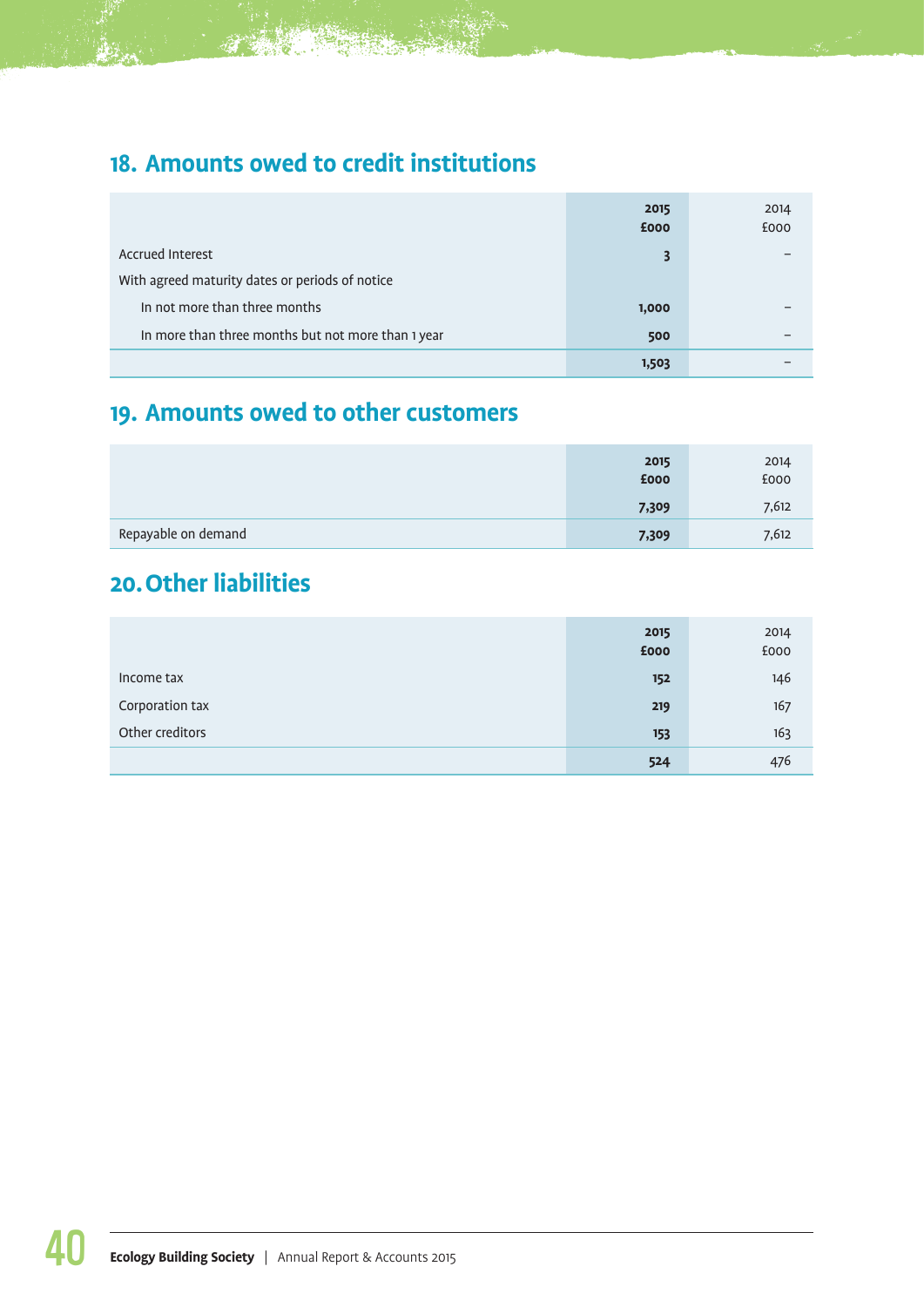# **21. Deferred tax assets and liabilities**

Deferred tax assets and liabilities are attributable to the following:

|                                 | <b>Assets</b>            |                              | <b>Liabilities</b> |                          | <b>Net</b>  |      |
|---------------------------------|--------------------------|------------------------------|--------------------|--------------------------|-------------|------|
|                                 | 2015                     | 2014                         | 2015               | 2014                     | 2015        | 2014 |
|                                 | £000                     | £000                         | <b>£000</b>        | £000                     | <b>£000</b> | £000 |
| Accelerated capital allowances  | $\overline{\phantom{a}}$ | $\qquad \qquad \blacksquare$ | 49                 | 51                       | 49          | 51   |
| FRS102 transitional adjustments | (21)                     | (10)                         | -                  | $\overline{\phantom{0}}$ | (21)        | (10) |
| Other timing differences        | (21)                     | (14)                         | -                  | $\overline{\phantom{0}}$ | (21)        | (14) |
| Tax (assets) / liabilities      | (42)                     | (24)                         | 49                 | 51                       |             | 27   |

During the year beginning 1 January 2016, the net reversal of deferred tax assets and liabilities is expected to decrease the corporation tax charge for the year by approximately £3k. This is due to the reversal of a deferred tax asset recognised in relation to the FRS102 transitional adjustments. The corporation tax impact of the EIR transitional adjustments is spread over ten years and so deferred tax has been recognised accordingly.

The accounting treatment of expenditure on fixed assets differs from the taxation treatment. For accounting purposes, an annual rate of depreciation is applied by the Society. For taxation purposes, the Society is able to claim capital allowances, a tax relief provided in law.

This difference between the rates of depreciation and capital allowances means that there is a difference between the taxable profit for accounting and taxation purposes and this year the Society was able to claim more tax relief than the accounting charge for depreciation.

### **22. Provisions**

|                             | FSCS levy<br>£000 | Total<br>£000 |
|-----------------------------|-------------------|---------------|
| Balance at 01 January 2015  | 49                | 49            |
| Paid in year                | (44)              | (44)          |
| Release of over provision   | -                 |               |
| Charge for the year         | 35                | 35            |
| Balance at 31 December 2015 | 40                | 40            |

At 31 December 2015 the Society has a provision of £40,000 comprising management expenses levies for the scheme year 2015/2016.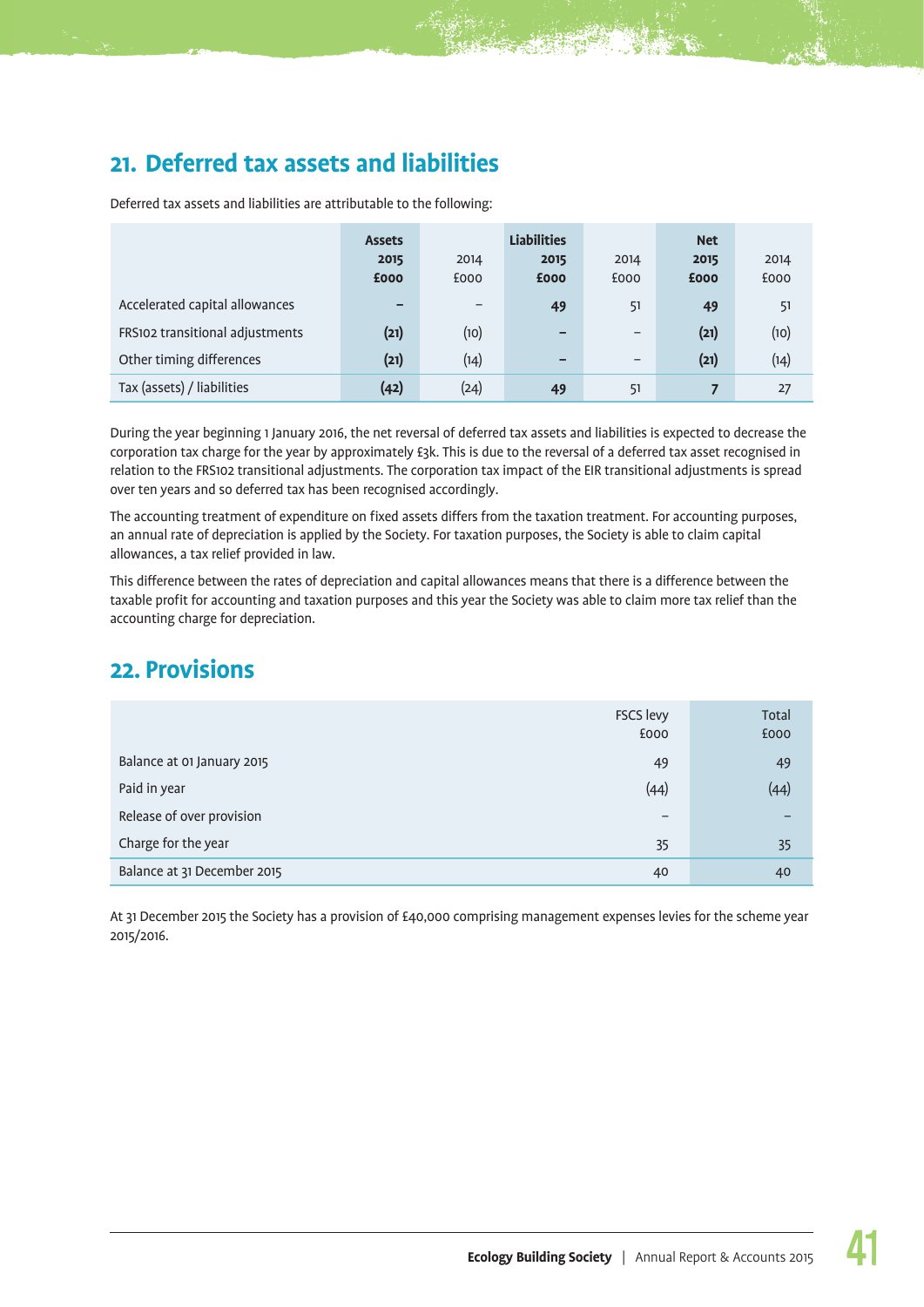# **23. Subordinated liabilities**

|                                                    | 2015<br><b>£000</b> | 2014<br>£000 |
|----------------------------------------------------|---------------------|--------------|
| a) Floating rate subordinated liabilities due 2016 | 500                 | 500          |
| b) Floating rate subordinated liabilities due 2019 | 750                 | 750          |
|                                                    | 1,250               | 1,250        |
| Less unamortised premiums and issue costs          | (2)                 | (2)          |
|                                                    | 1,248               | 1,248        |

The Notes are repayable at the dates stated or earlier at the option of the Society with the prior consent of the PRA. All subordinated liabilities are denominated in sterling. Interest payments on the floating rate loan (a) is at a rate agreed based on the average SVR (Standard Variable Rate) of the top 5 Building Societies. Interest payments made on the floating rate loan (b) is at a rate agreed with reference to the Bank of England Base Rate. Premiums and discounts, commission and other costs incurred in the raising of subordinated liabilities are amortised in equal annual instalments over the relevant period to maturity. Of the subordinated liabilities held by the Society, £0.548m is permissible as Tier 2 capital resources.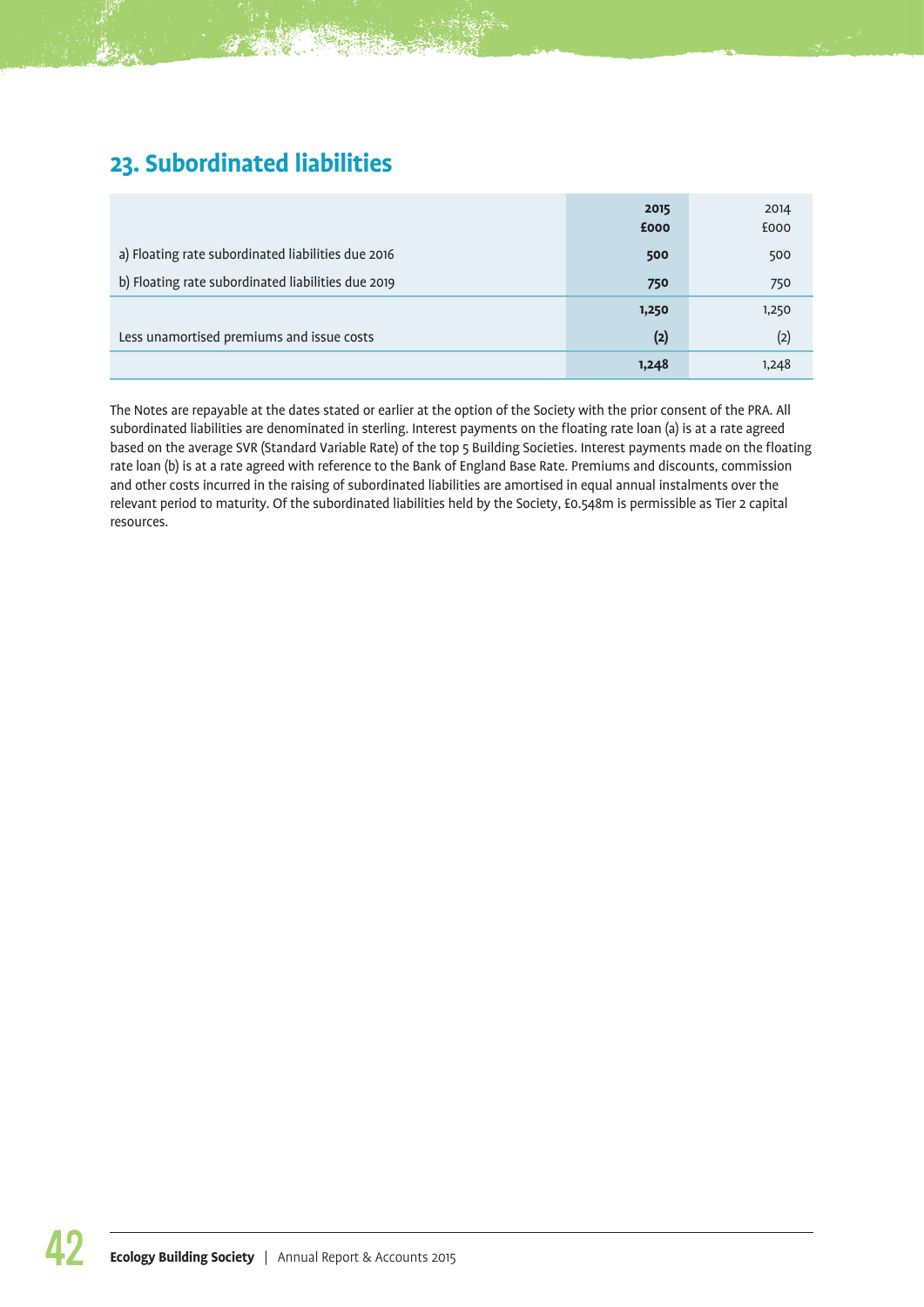# **24. Financial instruments**

The Society uses financial instruments to invest liquid asset balances and raise wholesale funding.

The Society does not run a trading book.

#### *Categories of fi nancial assets and liabilities*

Financial assets and liabilities are measured on an ongoing basis either at fair value or at amortised cost. Note 1.5 'Financial instruments' describes how the classes of financial instruments are measured, and how income and expenses, including fair value gains and losses, are recognised. The tables below analyse the Society's assets by financial classification:

| Carrying values by category<br>31 December 2015    | Held at<br>amortised cost<br>£000 | Held at<br>Fair value<br>£000 | Total<br>£000 |
|----------------------------------------------------|-----------------------------------|-------------------------------|---------------|
| <b>Financial assets</b>                            |                                   |                               |               |
| Cash in hand and Balances with the Bank of England | 12,790                            |                               | 12,790        |
| Treasury Bills and similar securities              | 5,492                             |                               | 5,492         |
| Loans and advances to credit institutions          | 11,460                            |                               | 11,460        |
| Loans and advances to customers                    | 113,512                           |                               | 113,512       |
| Fixed asset investments                            | 1,088                             | 35                            | 1,123         |
| <b>Total financial assets</b>                      | 144,342                           | 35                            | 144,377       |
| Non-financial assets                               | 1,552                             | -                             | 1,552         |
| <b>Total assets</b>                                | 145,894                           | 35                            | 145,929       |
| <b>Financial liabilities</b>                       |                                   |                               |               |
| <b>Shares</b>                                      | 127,433                           |                               | 127,433       |
| Amounts owed to credit institutions                | 1,503                             |                               | 1,503         |
| Amounts owed to other customers                    | 7,309                             |                               | 7,309         |
| Sub-ordinated liabilities                          | 1,248                             |                               | 1,248         |
| Other liabilities                                  | 524                               |                               | 524           |
| <b>Total financial liabilities</b>                 | 138,017                           |                               | 138,017       |
| Non-financial liabilities                          | 7,912                             |                               | 7,912         |
| <b>Total liabilities</b>                           | 145,929                           |                               | 145,929       |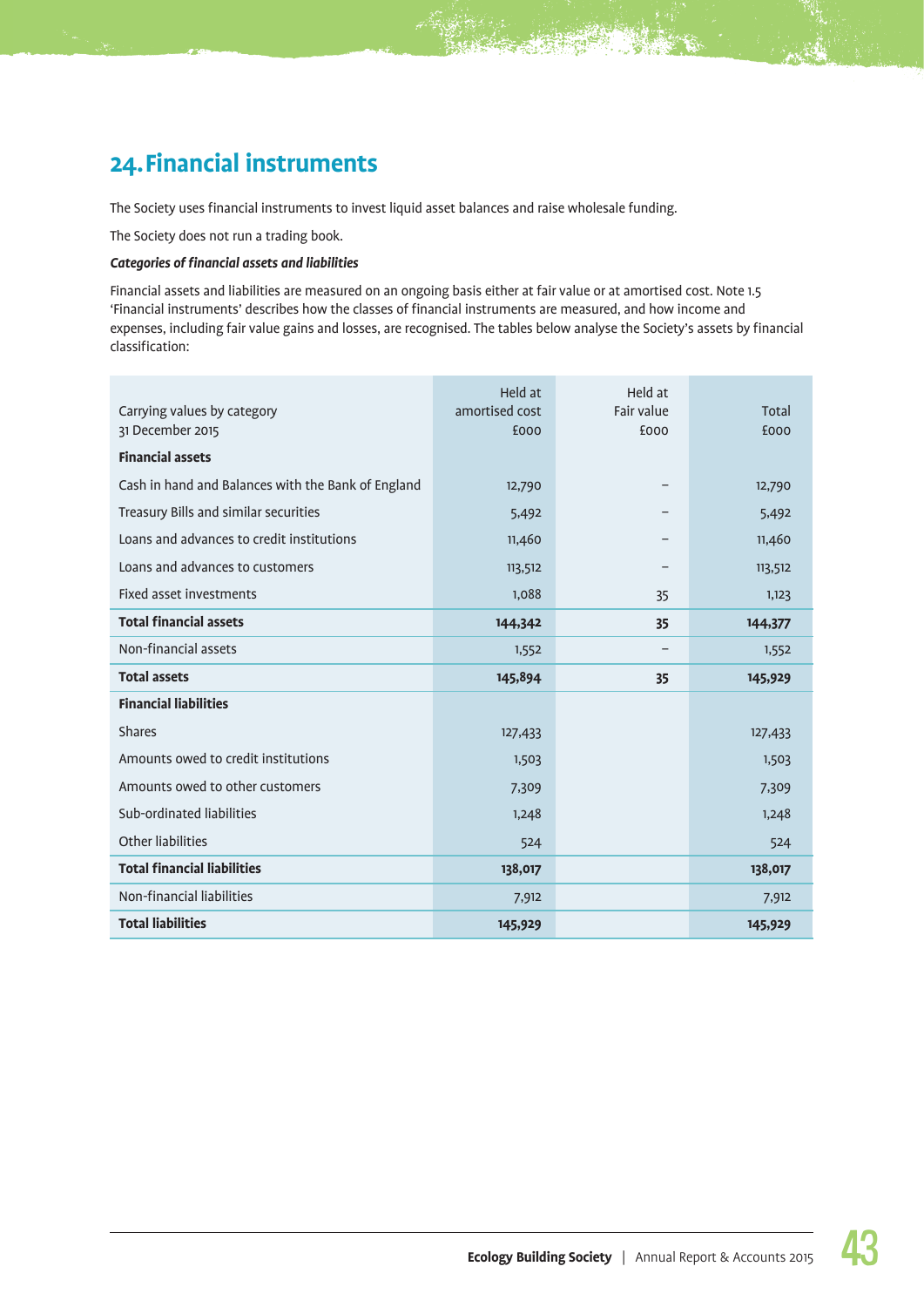| Carrying values by category<br>31 December 2014 | Held at<br>amortised cost<br>£000 | Held at<br>Fair value | Total<br>£000 |
|-------------------------------------------------|-----------------------------------|-----------------------|---------------|
| <b>Financial assets</b>                         |                                   |                       |               |
| Treasury Bills and similar securities           | 18,228                            |                       | 18,228        |
| Loans and advances to credit institutions       | 23,156                            |                       | 23,156        |
| Debt securities                                 | 3,515                             |                       | 3,515         |
| Loans and advances to customers                 | 91,324                            |                       | 91,324        |
| Fixed asset investments                         | 145                               | 5                     | 150           |
| <b>Total financial assets</b>                   | 136,368                           | 5                     | 136,373       |
| Non-financial assets                            | 1,495                             | -                     | 1,495         |
| <b>Total assets</b>                             | 137,863                           | 5                     | 137,868       |
| <b>Financial liabilities</b>                    |                                   |                       |               |
| <b>Shares</b>                                   | 121,526                           |                       | 121,526       |
| Amounts owed to other customers                 | 7,612                             |                       | 7,612         |
| Sub-ordinated liabilities                       | 1,248                             |                       | 1,248         |
| Other liabilities                               | 476                               | -                     | 476           |
| <b>Total financial liabilities</b>              | 130,862                           |                       | 130,862       |
| Non-financial liabilities                       | 7,006                             |                       | 7,006         |
| <b>Total liabilities</b>                        | 137,868                           |                       | 137,868       |

At the 31 December 2015, the Society has loan commitments of £24.3m (2014: £21.2m) measured at cost less impairment.

#### *Valuation of fi nancial instruments carried at fair value*

The Society holds certain financial assets and liabilities at fair value, grouped into Levels 1 to 3 of the fair value hierarchy (see below).

#### *Valuation techniques*

Fair values are determined using the following fair value hierarchy that reflects the significance of the inputs in measuring fair value:

- Level 1 The most reliable fair values of financial instruments are quoted market prices in an actively traded market. The Society's Level 1 portfolio mainly comprises financial fixed asset investments for which traded prices are readily available.
- Level 2 These are valuation techniques for which all significant inputs are taken from observable market data. These include valuation models used to calculate the present value of expected future cash flows and may be employed when no active market exists and quoted prices are available for similar instruments in active markets.
- Level 3 These are valuation techniques for which one or more significant input is not based on observable market data. Valuation techniques include net present value by way of discounted cash flow models.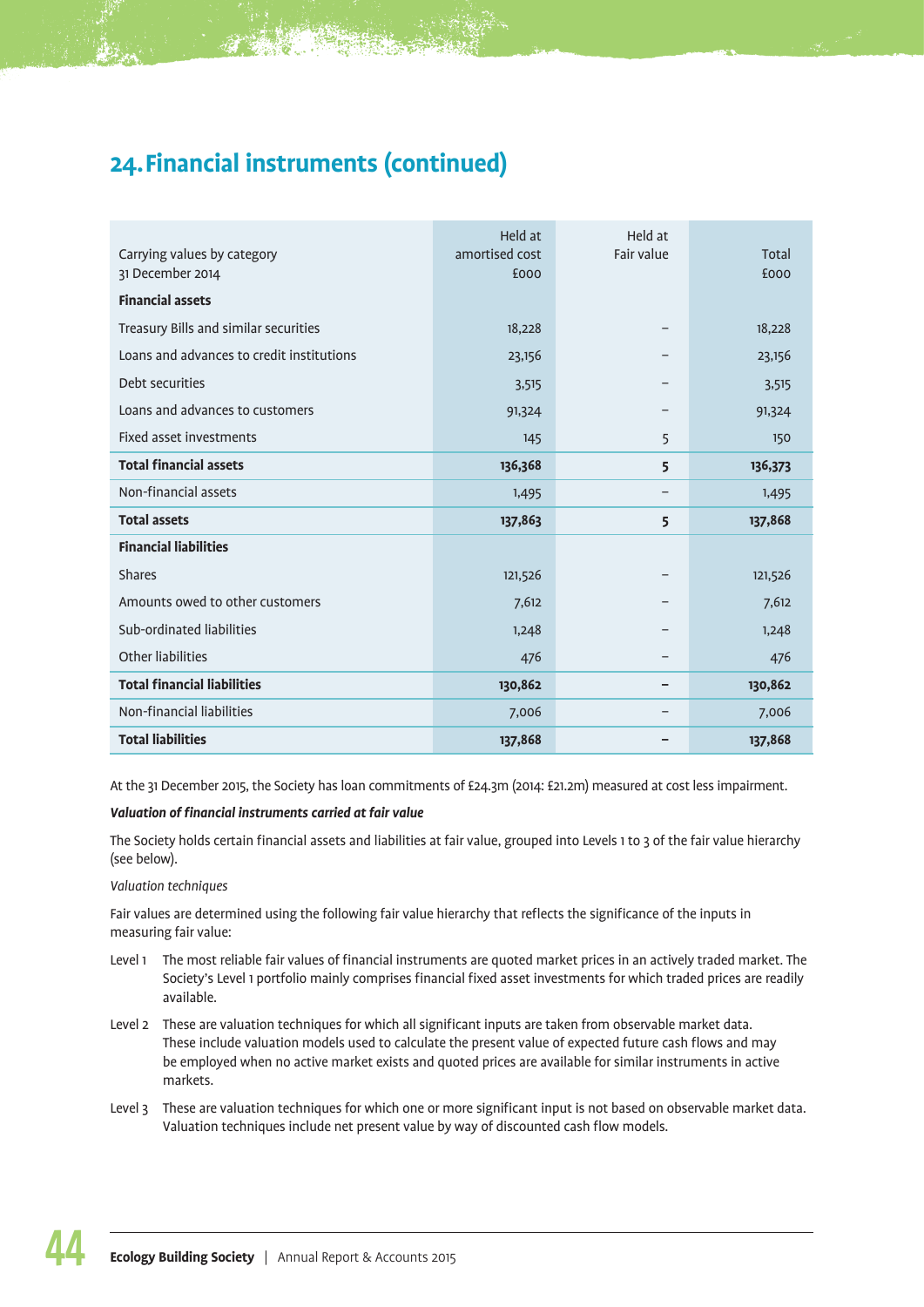The table below summarises the fair values of the Society's financial assets and liabilities that are accounted for at fair value, analysed by the valuation methodology used by the Society to derive the financial instruments fair value:

|                                    | Level 1<br>£000 | Level <sub>2</sub><br>£000 | Level 3<br>£000 | Total<br>£000 |
|------------------------------------|-----------------|----------------------------|-----------------|---------------|
| 31 December 2015                   |                 |                            |                 |               |
| <b>Financial assets</b>            |                 |                            |                 |               |
| Fair value through profit and loss | 35              |                            |                 | 35            |
|                                    | 35              |                            |                 | 35            |
| <b>Financial liabilities</b>       |                 |                            |                 |               |
| Fair value through profit and loss |                 |                            |                 |               |
|                                    |                 |                            |                 |               |
| 31 December 2014                   |                 |                            |                 |               |
| <b>Financial assets</b>            |                 |                            |                 |               |
| Fair value through profit and loss | 5               |                            |                 | 5             |
|                                    | 5               |                            |                 | 5             |
| <b>Financial liabilities</b>       |                 |                            |                 |               |
| Fair value through profit and loss |                 |                            |                 |               |
|                                    |                 |                            |                 |               |

Credit risk is the risk that a borrower or counterparty of the Society will cause a financial loss for the Society by failing to discharge their contractual obligation.

Changes in the credit quality and the recoverability of loans and amounts due from counterparties influence the Society's exposure to credit risk. The Society maintains a cautious approach to credit risk and new lending. All loan applications are assessed with reference to the Society's Lending Policy. Changes to the Policy are approved by the Board and the approval of loan applications is mandated. The Board is responsible for approving treasury counterparties.

Adverse changes in the credit quality of counterparties, deterioration in the wider economy, including rising unemployment, changes in interest rates, deterioration in household finances and any contraction in the UK property market leading to falling property values, could affect the recoverability and value of the Society's assets and impact its financial performance. An economic downturn and falls in house prices would affect the level of impairment losses.

Credit risk arising from mortgage and commercial lending is managed through a comprehensive analysis of both the creditworthiness of the borrower and the proposed security. Following completion the performance of all mortgages and commercial loans are monitored closely and action is taken to manage the collection and recovery process. The risk posed by counterparties is controlled by restricting the amount of lending to institutions without an external credit rating. This control also applies to counterparties with credit ratings below A-. ALCO, the Board Lending Committee and the Board provide oversight to the effectiveness of the Society's credit management and the controls in place ensure lending is within the Board approved credit risk appetite.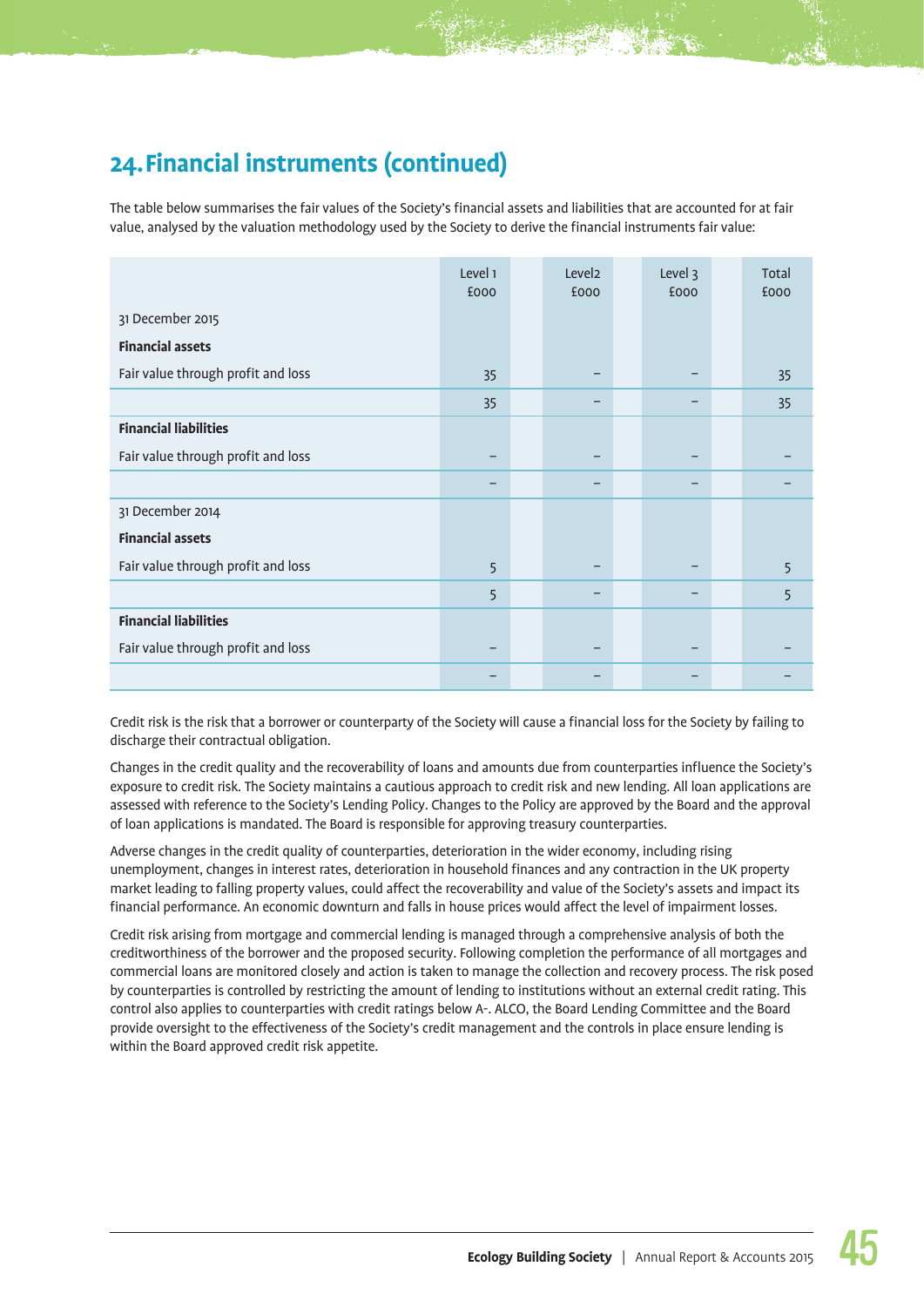Ã

The Society's maximum credit risk exposure is detailed in the table below:

|                                                   | 2015        | 2014    |
|---------------------------------------------------|-------------|---------|
|                                                   | <b>£000</b> | £000    |
| Cash with Bank of England                         | 12,790      |         |
| Loans and advances to credit institutions         | 11,461      | 23,156  |
| Debt securities                                   | -           | 3,515   |
| <b>Treasury Bills</b>                             | 5,491       | 18,228  |
| Loans and advances to customers                   | 113,913     | 91,626  |
| Total statement of financial position exposure    | 143,655     | 136,525 |
| Off balance sheet exposure - mortgage commitments | 24,320      | 21,150  |
|                                                   | 167,975     | 157,675 |

The Society does not use credit derivatives, or similar instruments, to manage its credit risk.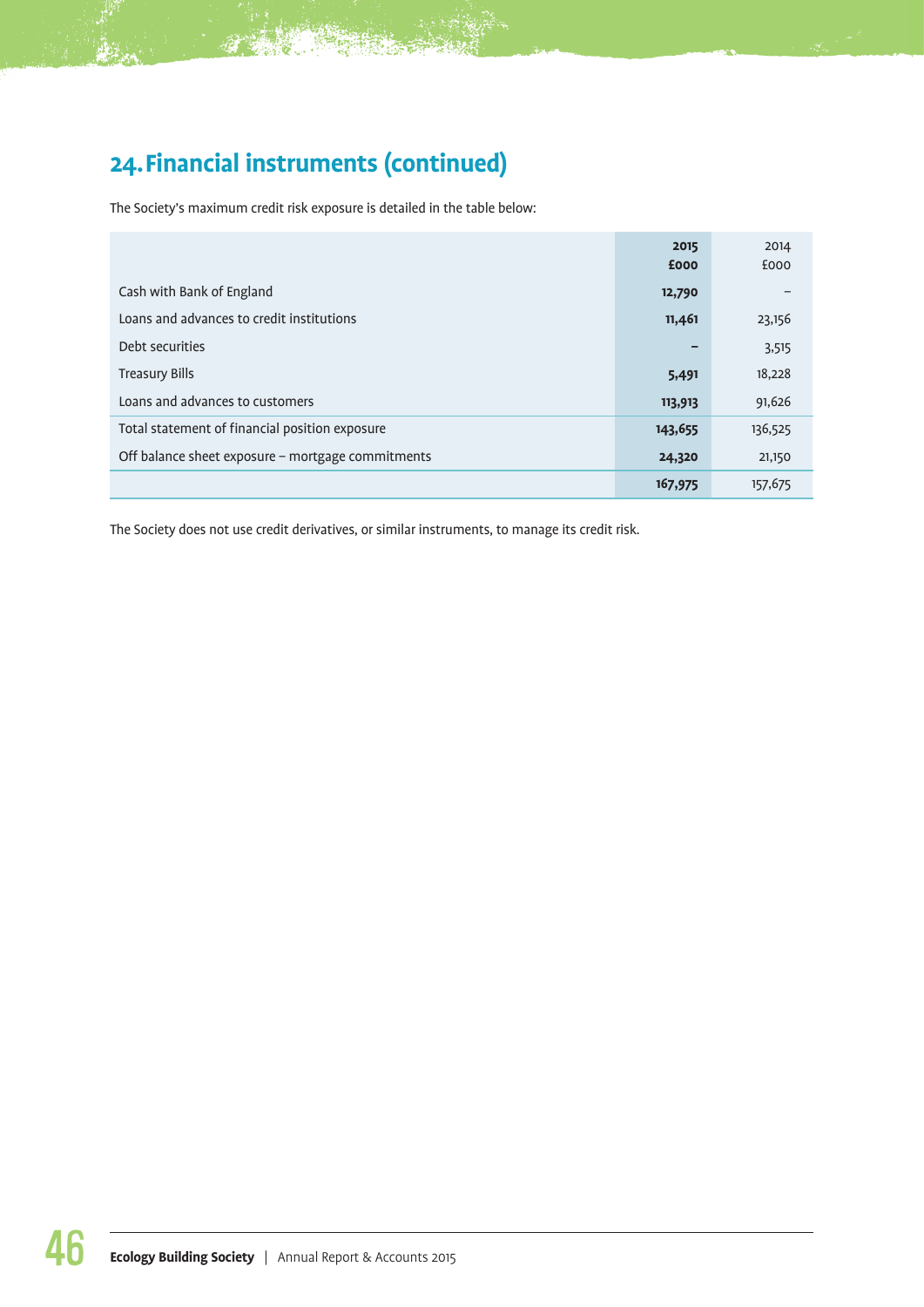*Credit quality analysis of loans and advances to customers*

The tables below set out information about the credit quality of financial assets and the allowance for impairment/loss held by the Society against those assets.

|                                       | 2015<br><b>Loans fully</b><br>secured on<br>residential<br>property<br><b>£000</b> | <b>Loans fully</b><br>secured on<br>land<br>£000 | <b>Other</b><br><b>loans</b><br><b>£000</b> | 2014<br>Loans fully<br>secured on<br>residential<br>property<br>£000 | Loans fully<br>secured on<br>land<br>£000 | Other<br>loans<br>£000 |
|---------------------------------------|------------------------------------------------------------------------------------|--------------------------------------------------|---------------------------------------------|----------------------------------------------------------------------|-------------------------------------------|------------------------|
| Neither past due nor impaired         | 103,115                                                                            | 7,656                                            | 20                                          | 81,520                                                               | 7,973                                     | 30                     |
| Past due but not impaired             |                                                                                    |                                                  |                                             |                                                                      |                                           |                        |
| $1 - 2$ months                        | 1,275                                                                              | 214                                              |                                             | 442                                                                  | 69                                        |                        |
| $2 - 3$ months                        | 101                                                                                |                                                  |                                             | 97                                                                   | 15                                        |                        |
| Greater than 3 months                 |                                                                                    |                                                  |                                             | 9                                                                    |                                           |                        |
|                                       | 1,376                                                                              | 214                                              | -                                           | 548                                                                  | 84                                        |                        |
| <b>Individually impaired</b>          |                                                                                    |                                                  |                                             |                                                                      |                                           |                        |
| Not past due                          | 148                                                                                | 1,384                                            |                                             |                                                                      | 1,314                                     |                        |
| 1-2 months                            |                                                                                    |                                                  |                                             | $\overline{\phantom{0}}$                                             |                                           |                        |
| $2 - 3$ months                        |                                                                                    |                                                  |                                             |                                                                      |                                           |                        |
| Greater than 3 months                 | -                                                                                  |                                                  |                                             |                                                                      | -                                         |                        |
| Possession                            | -                                                                                  |                                                  |                                             |                                                                      | 157                                       |                        |
|                                       | 148                                                                                | 1,384                                            | -                                           | $\qquad \qquad -$                                                    | 1,471                                     |                        |
| <b>Allowance for impairment</b>       |                                                                                    |                                                  |                                             |                                                                      |                                           |                        |
| Individual                            | 65                                                                                 | 233                                              |                                             |                                                                      | 242                                       |                        |
| Collective                            | 98                                                                                 | 6                                                |                                             | 44                                                                   | 16                                        |                        |
| <b>Total allowance for impairment</b> | 163                                                                                | 239                                              |                                             | 44                                                                   | 258                                       |                        |

Individual assessments are made of all mortgage loans where objective evidence indicates that losses are likely (for example when loans are past due) or the property is in possession, or where fraud, negligence or the borrower has significant financial difficulties has been identified. Further consideration is given in accounting policy 1.5 to the accounts.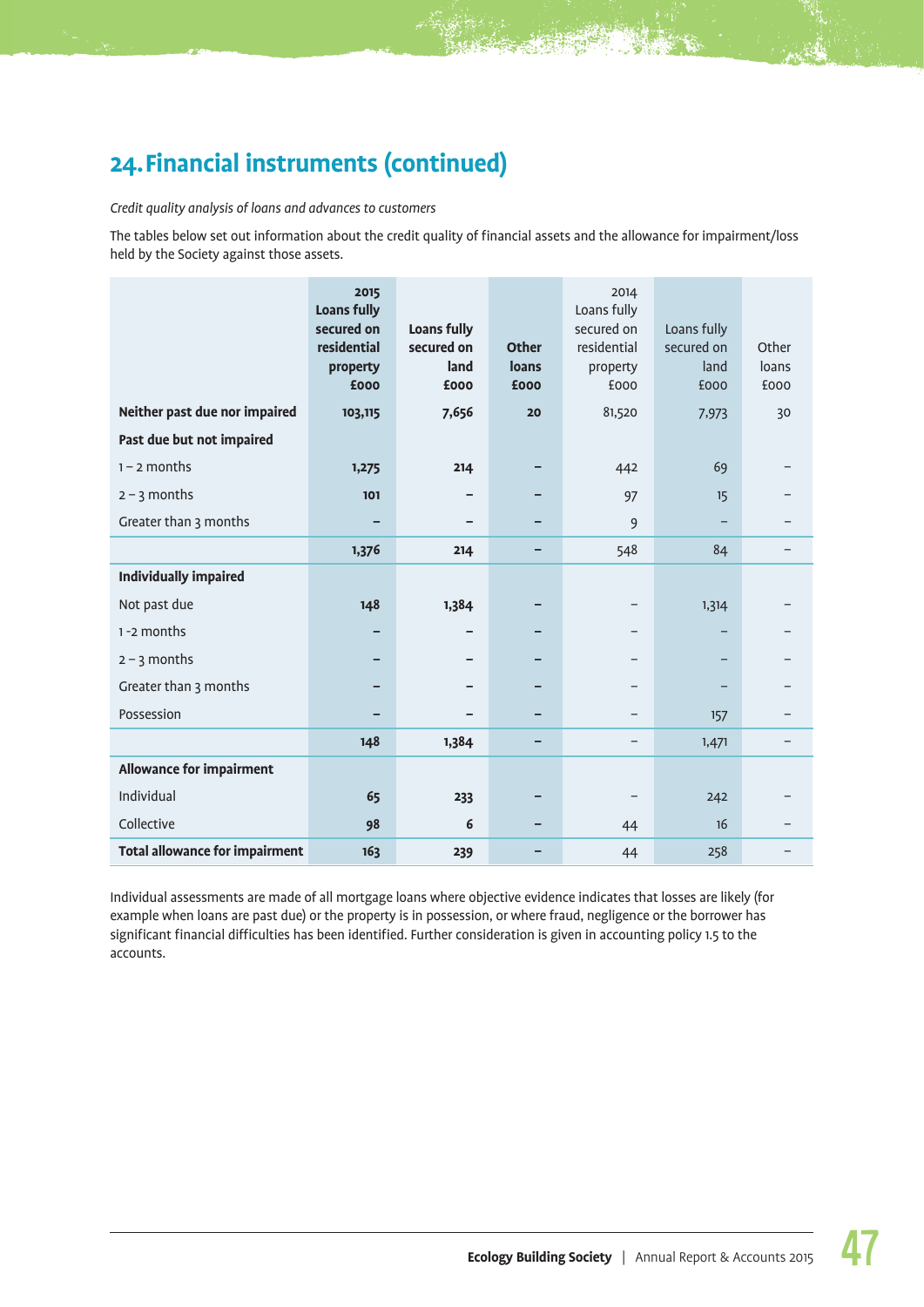#### *Assets obtained by taking possession of collateral*

Details of financial assets obtained during the year by taking possession of collateral held as security against loans and advances as well as calls made on credit enhancements and held at the year end are shown below.

|          | 2015<br>£000             | 2014<br>£000 |
|----------|--------------------------|--------------|
| Property | $\overline{\phantom{a}}$ | 157          |

The table below stratifies credit exposures from mortgage loans and advances to retail customers by ranges of loan-to-value (LTV) ratio. LTV is calculated as the ratio of the gross amount of the loan – or the amount committed for loan commitments – to the value of the collateral. The gross amounts exclude any impairment allowance. The valuation of the collateral excludes any adjustments for obtaining and selling the collateral. The value of the collateral for residential mortgage loans is based on the collateral value at origination updated based on changes in house price indices.

|                                                 | 2015        | 2014   |
|-------------------------------------------------|-------------|--------|
|                                                 | <b>£000</b> | £000   |
| <b>LTV</b> ratio                                |             |        |
| Less than or equal to 50%                       | 47,511      | 45,189 |
| Greater than 50% but less than or equal to 70%  | 34,641      | 31,622 |
| Greater than 70% but less than or equal to 90%  | 29,647      | 13,790 |
| Greater than 90% but less than or equal to 100% | 2,204       | 1,096  |
| Greater than 100%                               | -           |        |
|                                                 | 114,003     | 91,697 |

#### *Forbearance*

The Society exercises forbearance to assist borrowers who, due to personal and financial circumstances, are experiencing difficulty in meeting their contractual repayments. The Society, wherever possible, arranges for a concession to be put in place by way of a payment holiday, or repayment of interest only, for an agreed period of time. Consideration is also given to borrowers in arrears and appropriate arrangements are agreed to underpay, or overpay, the arrears within an agreed timeframe. Once the agreement has been successfully concluded the case is no longer considered to be impaired but continues to be monitored. An individual provision is made against those loans which are considered to be impaired.

The table below analyses residential mortgage balances with renegotiated terms at the year end:

|                      | 2015<br>£000             | 2014<br>£000 |
|----------------------|--------------------------|--------------|
| Payment holiday      | 959                      | 401          |
| Interest only        | 1,309                    | 823          |
| Arrears overpayment  | $\qquad \qquad -$        | 14           |
| Arrears underpayment | $\overline{\phantom{a}}$ | 44           |
|                      | 2,268                    | 1,282        |

There were a total of 11 accounts in forbearance at 31 December 2015 (2014: 13)

There were no Individual impairment provisions required (2014: 0) in respect of these mortgages.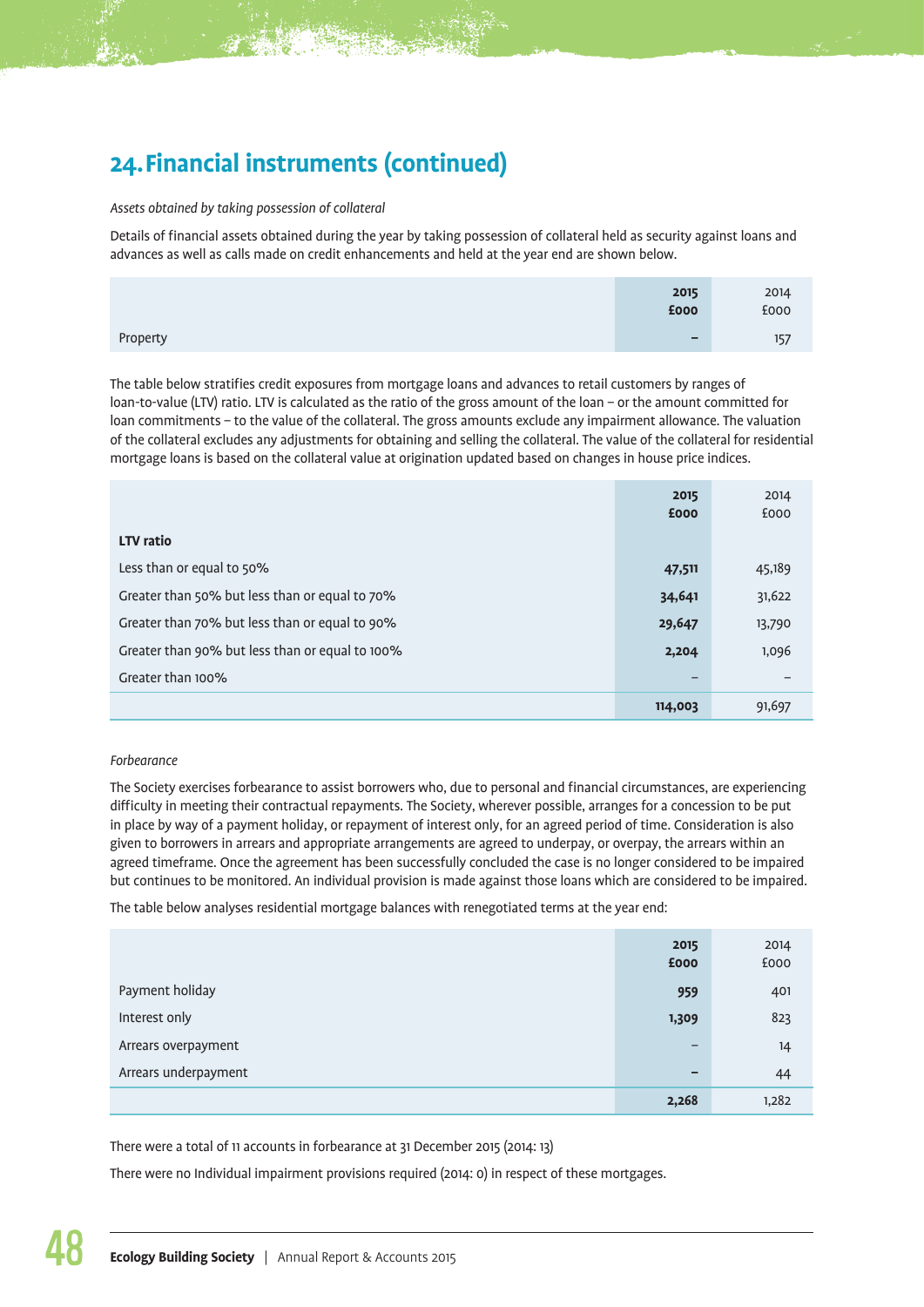#### *Liquidity risk*

Liquidity risk is the risk that the Society will encounter difficulty in meeting the obligations associated with its financial liabilities that are settled by delivering cash or another financial asset. The Society's policy is to maintain sufficient liquid resources to cover cash flow imbalances and fluctuations in funding to retain full public confidence in the solvency of the Society and to enable the Society to meet its financial obligations. This is achieved through maintaining a prudent level of liquid assets, and through control of the growth of the business. ALCO manages liquidity under delegated authority, within risk appetite limits established by the Board, and also monitors the composition of liquidity in line with approved policy.

The Society conducts regular stress tests to ensure that it has sufficient liquidity to meet its cash flow needs under adverse scenarios should they arise. The scenarios include Society specific and general market events.

Under the regulatory liquidity regime, introduced in 2010, the Society is required to hold highly liquid assets (buffer liquidity) such as treasury bills, gilts and Bank of England reserve account deposits. The Society completes an Individual Liquidity Systems Assessment (ILSA) each year and reviews its assessment of liquidity systems and controls in detail. The ILSA is approved by the Board.

There are two key measures that the Society considers fundamental in monitoring its liquidity position:

■ buffer liquidity - which analyses daily the amount of high quality liquidity that it is necessary to hold

■ liquidity stress tests – where as noted above the Society models how far its liquid asset holding would fall under a number of different scenarios.

#### *Maturity analysis for financial assets and financial liabilities*

The tables below set out the carrying value of the Society's financial assets and financial liabilities. In practice, contractual maturities are not always reflected in actual experience. For example loans and advances to customers tend to repay ahead of contractual maturity and customer deposits (for example shares) are likely to be repaid later than on the earliest date on which repayment can be required.

| 31 December 2015<br><b>Financial assets</b>           | On<br>demand<br><b>£000</b> | Not more<br>than three<br>months<br><b>£000</b> | <b>More than</b><br>three months<br>but not<br>more than<br>one year<br><b>£000</b> | More than<br>one year<br>but not<br>more than<br>five years<br>£000 | <b>More than</b><br>five years<br><b>£000</b> | <b>Total</b><br><b>£000</b> |
|-------------------------------------------------------|-----------------------------|-------------------------------------------------|-------------------------------------------------------------------------------------|---------------------------------------------------------------------|-----------------------------------------------|-----------------------------|
|                                                       |                             |                                                 |                                                                                     |                                                                     |                                               |                             |
| Cash in hand and balances<br>with the Bank of England | 12,790                      |                                                 |                                                                                     |                                                                     |                                               | 12,790                      |
| Loans and advances to                                 |                             |                                                 |                                                                                     |                                                                     |                                               |                             |
| credit institutions                                   | 7,445                       | 2,512                                           | 1,503                                                                               |                                                                     |                                               | 11,460                      |
| Treasury bills                                        |                             | 1,998                                           | 3,494                                                                               |                                                                     |                                               | 5,492                       |
| Debt securities                                       | -                           |                                                 |                                                                                     |                                                                     |                                               |                             |
| Fixed asset investments                               | 12                          |                                                 |                                                                                     | 500                                                                 | 611                                           | 1,123                       |
| Loans and advances to customers                       |                             | 1,101                                           | 4,853                                                                               | 19,633                                                              | 87,925                                        | 113,512                     |
| <b>Total financial assets</b>                         | 20,247                      | 5,611                                           | 9,850                                                                               | 20,133                                                              | 88,536                                        | 144,377                     |
| <b>Financial liabilities</b>                          |                             |                                                 |                                                                                     |                                                                     |                                               |                             |
| <b>Shares</b>                                         | 123,585                     | 3,848                                           |                                                                                     |                                                                     |                                               | 127,433                     |
| Amounts owed to credit institutions                   |                             | 1,001                                           | 502                                                                                 |                                                                     |                                               | 1,503                       |
| Amounts owed to other customers                       | 7,309                       |                                                 |                                                                                     |                                                                     |                                               | 7,309                       |
| Trade payables                                        |                             | 28                                              |                                                                                     |                                                                     |                                               | 28                          |
| Subordinated liabilities                              |                             | $\qquad \qquad -$                               | 500                                                                                 | 748                                                                 | $\qquad \qquad -$                             | 1,248                       |
| <b>Total financial liabilities</b>                    | 130,894                     | 4,877                                           | 1,002                                                                               | 748                                                                 |                                               | 137,521                     |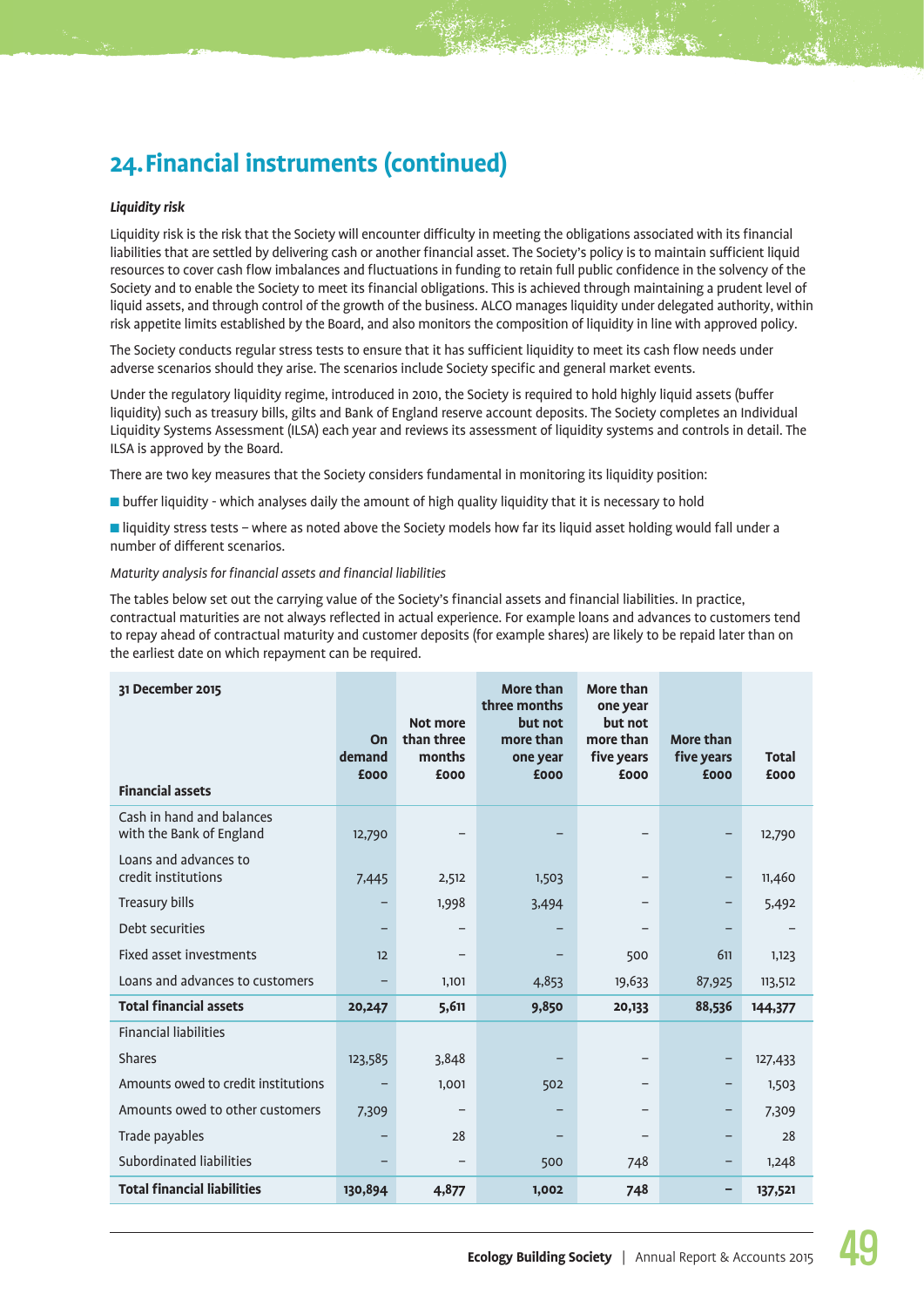Ã

| 31 December 2014                                    | On<br>demand<br>£000 | Not more<br>than three<br>months<br>£000 | More than<br>three months<br>but not<br>more than<br>one year<br>£000 | More than<br>one year<br>but not<br>more than<br>five years<br>£000 | More than<br>five years<br>£000 | Total<br>£000 |
|-----------------------------------------------------|----------------------|------------------------------------------|-----------------------------------------------------------------------|---------------------------------------------------------------------|---------------------------------|---------------|
| <b>Financial assets</b>                             |                      |                                          |                                                                       |                                                                     |                                 |               |
| Cash in hand and with the<br><b>Bank of England</b> |                      |                                          |                                                                       |                                                                     |                                 |               |
| Loans and advances to<br>credit institutions        | 10,627               | 7,016                                    | 5,513                                                                 |                                                                     |                                 | 23,156        |
| Treasury bills                                      | 11,740               | 6,488                                    |                                                                       |                                                                     |                                 | 18,228        |
| Debt securities                                     | -                    |                                          | 2,002                                                                 | 1,513                                                               |                                 | 3,515         |
| Fixed asset investments                             | 10                   |                                          |                                                                       |                                                                     | 140                             | 150           |
| Loans and advances to customers                     |                      | 1,152                                    | 2,908                                                                 | 16,344                                                              | 70,920                          | 91,324        |
| <b>Total financial assets</b>                       | 22,377               | 14,656                                   | 10,423                                                                | 17,857                                                              | 71,060                          | 136,373       |
| <b>Financial liabilities</b>                        |                      |                                          |                                                                       |                                                                     |                                 |               |
| <b>Shares</b>                                       | 121,526              |                                          |                                                                       |                                                                     |                                 | 121,526       |
| Amounts owed to credit institutions                 |                      |                                          |                                                                       |                                                                     |                                 |               |
| Amounts owed to other customers                     | 7,612                |                                          |                                                                       |                                                                     |                                 | 7,612         |
| Trade payables                                      |                      | 34                                       |                                                                       |                                                                     |                                 | 34            |
| Subordinated liabilities                            |                      |                                          |                                                                       | 1,248                                                               |                                 | 1,248         |
| <b>Total financial liabilities</b>                  | 129,138              | 34                                       |                                                                       | 1,248                                                               |                                 | 130,420       |

The following analysis of gross contractual flows payable under financial liabilities, this differs from the analysis of residual maturity due to the inclusion of interest accrued at current rates for the average period until maturity on the amounts outstanding at the financial position date.

| 31 December 2015                    | On<br>demand<br>£000 | Not more<br>than three<br>months<br>£000 | More than<br>three months<br>but not<br>more than<br>one year<br>£000 | More than<br>one year<br>but not<br>more than<br>five years<br><b>£000</b> | More than<br>five years<br><b>£000</b> | <b>Total</b><br>£000 |
|-------------------------------------|----------------------|------------------------------------------|-----------------------------------------------------------------------|----------------------------------------------------------------------------|----------------------------------------|----------------------|
| <b>Shares</b>                       | 123,585              | 3,862                                    | -                                                                     | -                                                                          | $\qquad \qquad -$                      | 127,447              |
| Amounts owed to credit institutions | $\qquad \qquad -$    | 1,000                                    | 504                                                                   | $\qquad \qquad -$                                                          | $\qquad \qquad -$                      | 1,504                |
| Amounts owed to other customers     | 7,309                | $\qquad \qquad -$                        | -                                                                     | -                                                                          | $\qquad \qquad -$                      | 7,309                |
| Trade payables                      | 28                   | $\qquad \qquad -$                        | -                                                                     | -                                                                          | $\qquad \qquad -$                      | 28                   |
| Subordinated liabilities            | $\qquad \qquad -$    | $\qquad \qquad -$                        | 533                                                                   | 839                                                                        | -                                      | 1,372                |
| <b>Total financial liabilities</b>  | 130,922              | 4,862                                    | 1,037                                                                 | 839                                                                        | -                                      | 137,660              |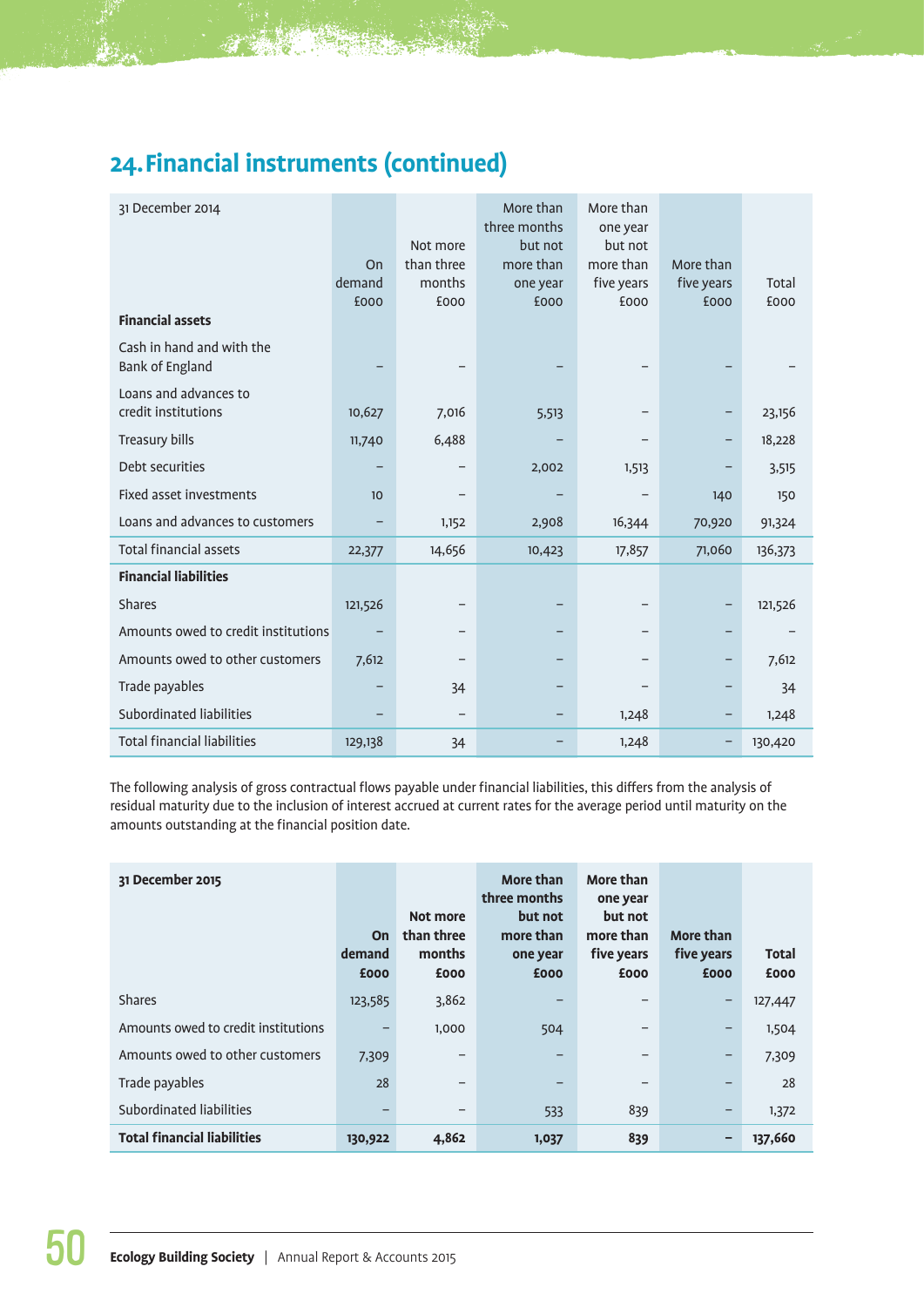| 31 December 2014                    |                   |                 | More than<br>three months | More than<br>one year |                   |         |
|-------------------------------------|-------------------|-----------------|---------------------------|-----------------------|-------------------|---------|
|                                     |                   | Not more        | but not                   | but not               |                   |         |
|                                     | On                | than three      | more than                 | more than             | More than         |         |
|                                     | demand            | months          | one year                  | five years            | five years        | Total   |
|                                     | £000              | £000            | £000                      | £000                  | £000              | £000    |
| <b>Shares</b>                       | 121,526           | $\qquad \qquad$ |                           |                       | $\qquad \qquad -$ | 121,526 |
| Amounts owed to credit institutions | $\qquad \qquad -$ | -               | -                         |                       |                   |         |
| Amounts owed to other customers     | 7,612             |                 | -                         |                       | -                 | 7,612   |
| Trade payables                      | 34                |                 |                           |                       |                   | 34      |
| Subordinated liabilities            | $\qquad \qquad -$ |                 |                           | 1,429                 | -                 | 1,429   |
| <b>Total financial liabilities</b>  | 129,172           |                 |                           | 1,429                 |                   | 130,601 |

#### *Market risk*

Market risk is the risk that the value of, or income arising from, the Society's assets and liabilities changes as a result of changes in market prices, the principal elements being interest rate risk, foreign currency risk and equity risk.

As the Society only deals with products in sterling it is not exposed to foreign currency risk. The Society's products are also only interest orientated products so are not exposed to other pricing risks. The level of equity risk is not material.

The Society monitors interest rate risk exposure against limits by determining the effect on the Society's current net notional value of assets and liabilities for a parallel shift in interest rates equivalent to 200 basis points (bp) or 2% for all maturities, in line with regulatory requirements. The results are measured against the risk appetite for market risk which is currently set at a maximum of 4% of capital. Results are reported to ALCO and the Board on a bi-monthly basis.

The following table provides an analysis of the Society's sensitivity to an increase or decrease in market interest rates, assuming no asymmetrical movement in yield curves and a constant financial position.

|                                                           | 200bp<br>parallel<br>increase<br>£000 | 200bp<br>parallel<br>decrease<br>£000 |
|-----------------------------------------------------------|---------------------------------------|---------------------------------------|
| Sensitivity of reported equity to interest rate movements |                                       |                                       |
| 2015                                                      |                                       |                                       |
| At 31 December                                            |                                       |                                       |
| Average for the period                                    | 130                                   | 142                                   |
| <b>Maximum for the period</b>                             | 155                                   | 169                                   |
| Minimum for the period                                    | 108                                   | 118                                   |
| 2014                                                      |                                       |                                       |
| At 31 December                                            |                                       |                                       |
| Average for the period                                    | 200                                   | 217                                   |
| Maximum for the period                                    | 231                                   | 254                                   |
| Minimum for the period                                    | 178                                   | 194                                   |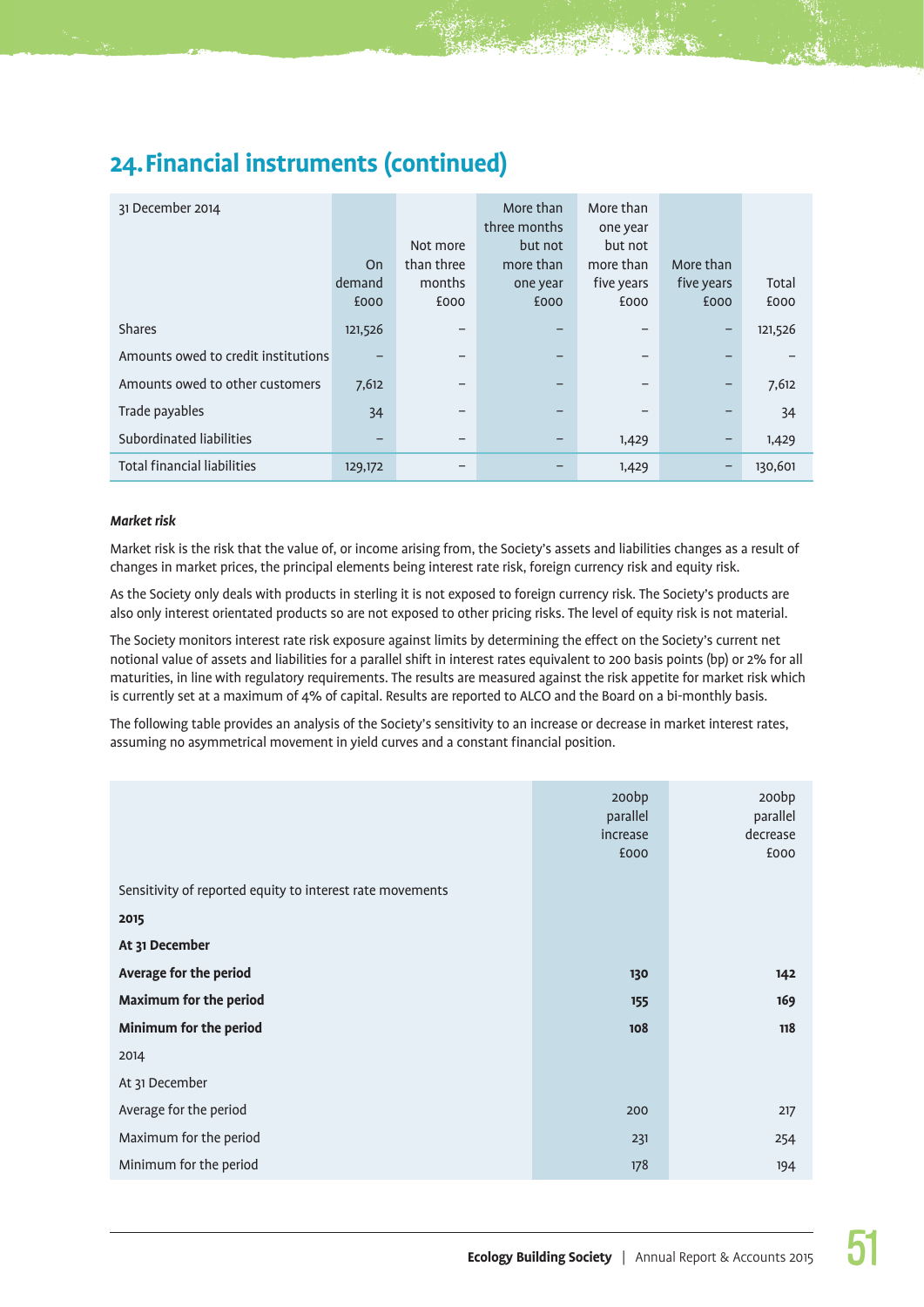#### *Capital*

The Society's policy is to maintain a strong capital base to maintain member, creditor and market confidence and to sustain future development of the business. The formal ICAAP process (Internal Capital Adequacy Assessment Process) assists the Society with its management of capital. The Board monitors the Society's capital position on a monthly basis to assess whether adequate capital is held to mitigate the risks it faces in the course of its business activities. The Society's actual and expected capital position is reviewed against stated risk appetite which aims to maintain capital at a specific level above its Internal Capital Guidance (ICG).

The Board manages the Society's capital and risk exposures to maintain capital in line with regulatory requirements which includes monitoring of:

■ **Lending Decisions** – The Society maintains a comprehensive set of sectoral limits on an overall and 12-month rolling basis to manage credit risk appetite. Individual property valuations are monitored against House Price Index (HPI) data and updated quarterly.

■ **Concentration risk** - The design of lending products takes into account the overall mix of the loan portfolio to manage exposure to risks arising from the property market and other markets the Society is active in

■ **Counterparty risk** - Wholesale lending is only carried out with approved counterparties in line with the Society's lending criteria (including ethical considerations) and is subject to a range of limits that reflect the risk appetite of the Society.

Stress tests are used as part of the process of managing capital requirements.

The Society's capital requirements are set and monitored by the Prudential Regulation Authority (PRA). During 2015 the Society has continued to comply with the EU Capital Requirements Regulation and Directive Directive (Basel III) as amended by the PRA. Further details of the Society's approach to Risk Management are given in the Directors' Report under *Principal Risks and Uncertainties.*

Regulatory capital is analysed into two tiers:

- **Tier 1 capital** which is currently comprised solely of retained earnings
- **Tier 2 capital** which includes subordinated liabilities and collective provisions

The level of capital is matched against risk-weighted assets which are determined according to specified requirements that seek to reflect the varying levels of risk attached to assets.

There were no reported breaches of capital requirements during the year. There have been no material changes in the Society's management of capital during the year.

The Society's regulatory position as at 31 December 2015 under the standardised approach was as follows:

| <b>Note</b>                       | 2015<br><b>£000</b> | 2014<br>£000 |
|-----------------------------------|---------------------|--------------|
| <b>Tier 1 Capital</b>             |                     |              |
| <b>General Reserve</b>            | 7,760               | 6,879        |
| Less intangibles<br>15            | (27)                | (28)         |
| <b>Total Tier 1 Capital</b>       | 7,733               | 6,851        |
| <b>Tier 2 Capital</b>             |                     |              |
| Sub-ordinated liabilities<br>23   | 548                 | 723          |
| <b>Collective Provision</b><br>12 | 104                 | 60           |
| <b>Total Tier 2 Capital</b>       | 652                 | 783          |
| <b>Total Regulatory Capital</b>   | 8,385               | 7,634        |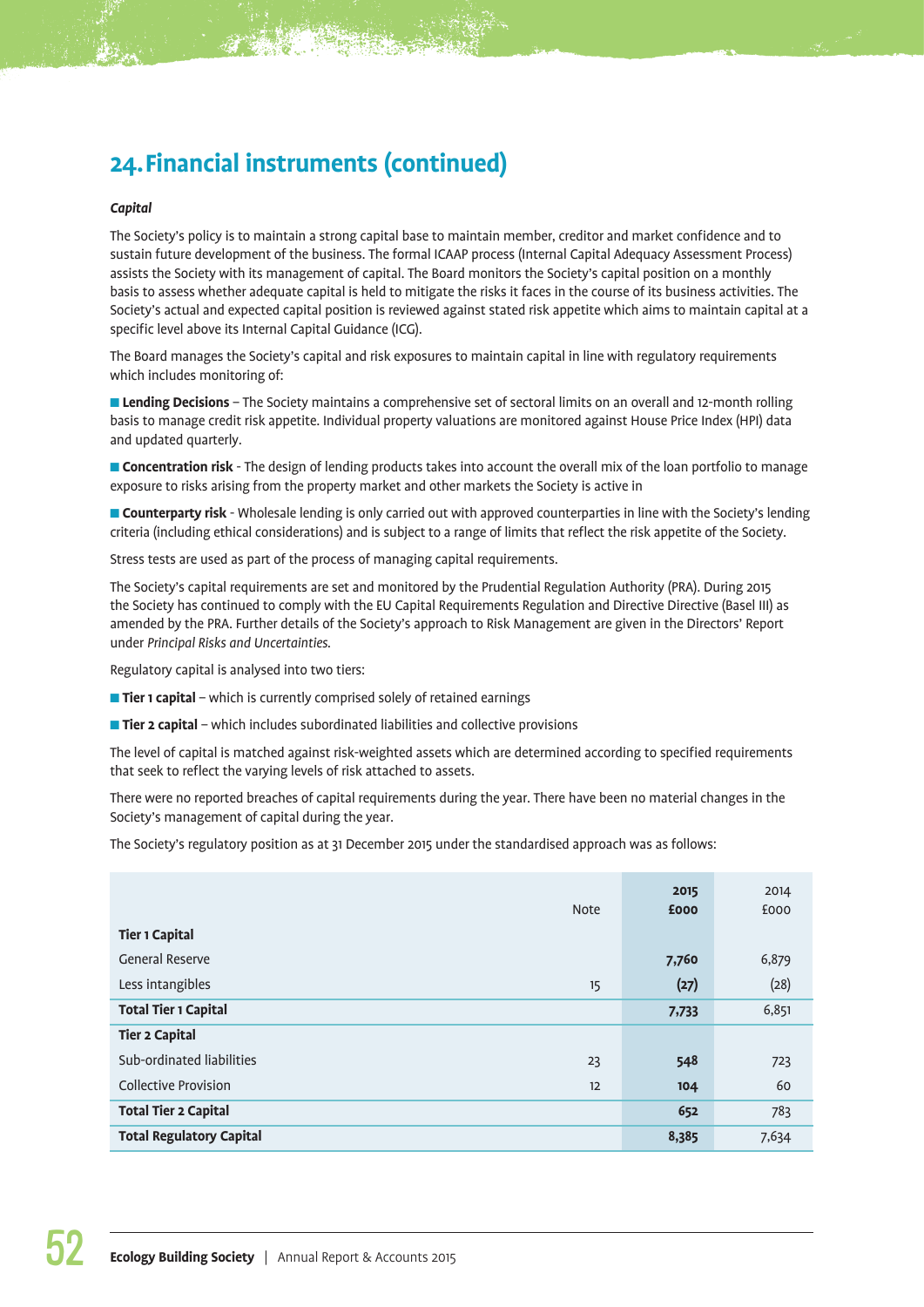# **25. Contingencies**

There were no contingencies required as at the end of December 2015.

# **26. Related parties**

#### *Transactions with key management personnel*

Key management personnel consists of the Executive Directors and Non-Executive Directors who are responsible for ensuring that the Society meets its strategic and operational objectives. In the normal course of business, key management personnel, and their close family members, transacted with the Society. The balances of transactions with key management personnel, and their close family members, are as follows:

|                                                                | Number of key<br>management<br>personnel and<br>their close<br>family<br>members<br>2015<br><b>£000</b> | <b>Amounts in</b><br>respect of key<br>management<br>personnel and<br>their close<br>family<br>members<br>2015<br><b>£000</b> | Number of key<br>management<br>personnel and<br>their close<br>family<br>members<br>2014<br>£000 | Amounts in<br>respect of key<br>management<br>personnel and<br>their close<br>family<br>members<br>2014<br>£000 |
|----------------------------------------------------------------|---------------------------------------------------------------------------------------------------------|-------------------------------------------------------------------------------------------------------------------------------|--------------------------------------------------------------------------------------------------|-----------------------------------------------------------------------------------------------------------------|
| Loans and advances to customers<br>Deposits and share accounts | 3<br>11                                                                                                 | 283<br>50                                                                                                                     | 3<br>11                                                                                          | 311<br>76                                                                                                       |
|                                                                |                                                                                                         |                                                                                                                               |                                                                                                  |                                                                                                                 |

#### **Directors' loans and transactions**

At the 31 December 2015 there were three outstanding mortgage loans (2014: 3), made in the ordinary course of the Society's business to Directors and connected persons, amounting to £282,765 (2014: £311,179).

A register is maintained by the Society containing details of loans, transactions and agreements made between the Society and the Directors and their connected persons. A register of loans to Directors and connected persons is maintained under Section 68 of the Building Societies Act 1986 at the Society's head office. This is available for inspection during normal office hours for a period of 15 days prior to, and at, the Society's Annual General Meeting.

### **27. Subsequent events**

There have been no material subsequent events between 31 December 2015 and the approval of this Annual Report and Accounts by the Board.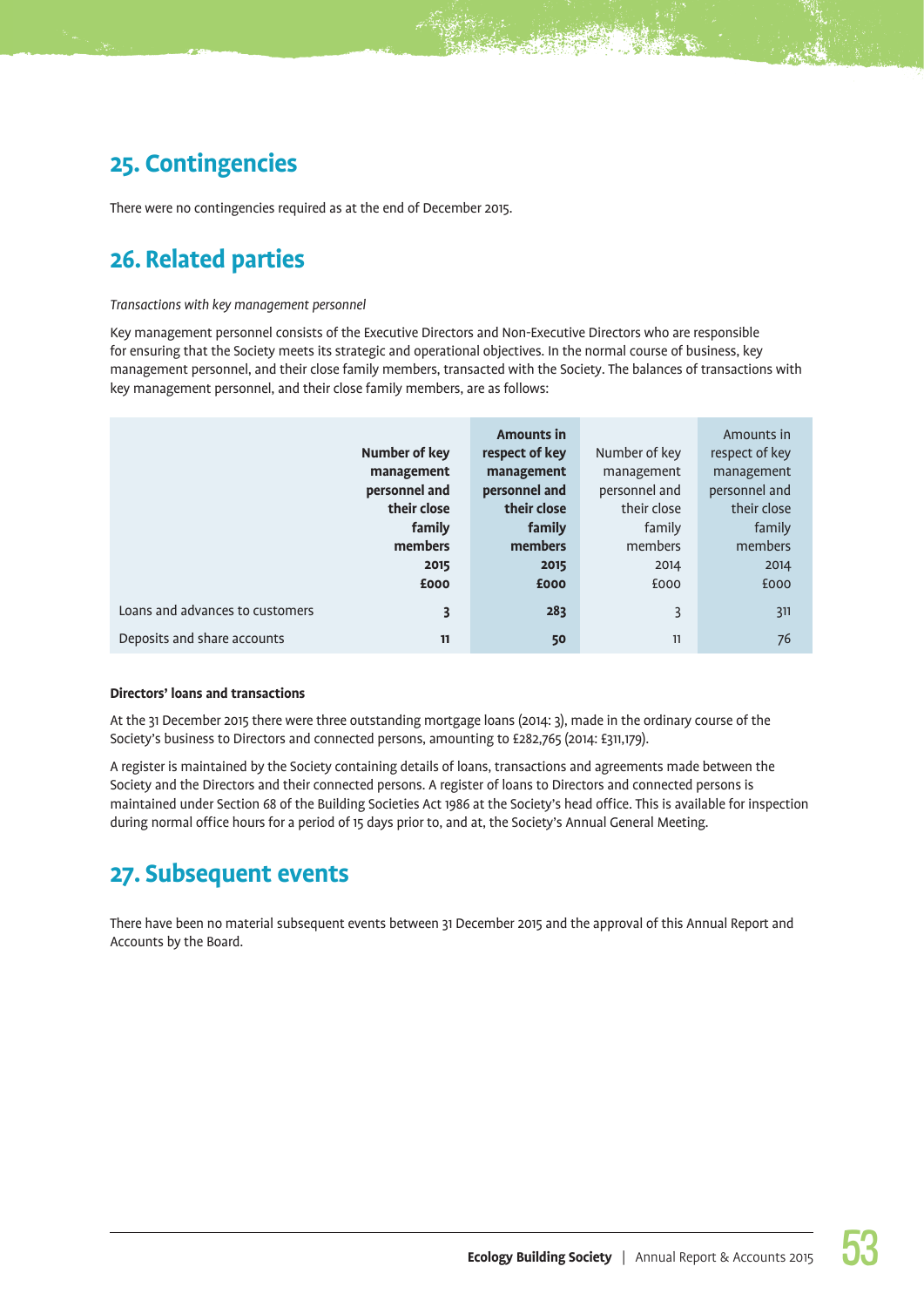# **28. Explanation of transition to FRS 102 from old UK GAAP**

In preparing their FRS 102 balance sheet, the Society has adjusted amounts reported previously in annual accounts prepared in accordance with its old basis of accounting (UK GAAP). An explanation of how the transition from UK GAAP to FRS 102 has affected the Society's financial position and financial performance is set out in the following tables and the notes that accompany the tables.

*Reconciliation of equity*

|                                                               |                                  | 01 January 2014                               |                        |                                  | 31 December 2014                                     |                        |
|---------------------------------------------------------------|----------------------------------|-----------------------------------------------|------------------------|----------------------------------|------------------------------------------------------|------------------------|
| Note                                                          | <b>UK</b><br><b>GAAP</b><br>£000 | Effect of<br>transition<br>to FRS 102<br>£000 | <b>FRS 102</b><br>£000 | <b>UK</b><br><b>GAAP</b><br>£000 | <b>Effect of</b><br>transition<br>to FRS 102<br>£000 | <b>FRS 102</b><br>£000 |
| <b>Assets</b><br><b>Liquid assets</b>                         |                                  |                                               |                        |                                  |                                                      |                        |
| Cash in hand                                                  |                                  |                                               |                        |                                  |                                                      |                        |
| <b>Treasury Bills</b>                                         | 12,491                           |                                               | 12,491                 | 18,228                           |                                                      | 18,228                 |
| Loans and advances to credit institutions                     | 23,429                           |                                               | 23,429                 | 23,156                           | -                                                    | 23,156                 |
| Debt securities                                               | 4,022                            |                                               | 4,022                  | 3,515                            |                                                      | 3,515                  |
| Loans and advances to customers                               |                                  |                                               |                        |                                  |                                                      |                        |
| Loans fully secured on residential property<br>$\overline{1}$ | 73,308                           | (130)                                         | 73,178                 | 82,166                           | (142)                                                | 82,024                 |
| Other loans<br>$\mathbf{1}$                                   | 9,942                            | (37)                                          | 9,905                  | 9,333                            | (33)                                                 | 9,300                  |
| Investments                                                   |                                  |                                               |                        |                                  |                                                      |                        |
| Other Investments<br>$\overline{2}$                           | 155                              | (4)                                           | 151                    | 155                              | (5)                                                  | 150                    |
| Tangible fixed assets                                         | 1,284                            |                                               | 1,284                  | 1,308                            | (39)                                                 | 1,269                  |
| Intangible assets                                             |                                  |                                               |                        |                                  | 39                                                   | 39                     |
| Prepayments and accrued income                                | 170                              |                                               | 170                    | 187                              |                                                      | 187                    |
| <b>Total assets</b>                                           | 124,801                          | (171)                                         | 124,630                | 138,048                          | (180)                                                | 137,868                |
| <b>Liabilities</b>                                            |                                  |                                               |                        |                                  |                                                      |                        |
| <b>Shares</b>                                                 | 109,532                          |                                               | 109,532                | 121,526                          |                                                      | 121,526                |
| Amounts owed to credit institutions                           |                                  |                                               |                        |                                  |                                                      |                        |
| Amounts owed to other customers                               | 7,026                            |                                               | 7,026                  | 7,612                            |                                                      | 7,612                  |
| Other liabilities                                             | 386                              |                                               | 386                    | 476                              |                                                      | 476                    |
| Accruals and deferred income                                  | 59                               |                                               | 59                     | 51                               |                                                      | 51                     |
| Deferred tax liability<br>3                                   | 39                               | (14)                                          | 25                     | 44                               | (17)                                                 | 27                     |
| Provisions for liabilities FSCS Levy<br>$\overline{4}$        | 137                              | (95)                                          | 42                     | 140                              | (91)                                                 | 49                     |
| Subordinated liabilities                                      | 1,247                            |                                               | 1,247                  | 1,248                            |                                                      | 1,248                  |
| <b>Total liabilities</b>                                      | 118,426                          | (109)                                         | 118,317                | 131,097                          | (108)                                                | 130,989                |
| <b>Reserves</b>                                               |                                  |                                               |                        |                                  |                                                      |                        |
| General reserves                                              | 6,375                            | (62)                                          | 6,313                  | 6,951                            | (72)                                                 | 6,879                  |
| Total reserves attributable to<br>members of the Society      | 6,375                            | (62)                                          | 6,313                  | 6,951                            | (72)                                                 | 6,879                  |
| <b>Total reserves and liabilities</b>                         | 124,801                          | (171)                                         | 124,630                | 138,048                          | (180)                                                | 137,868                |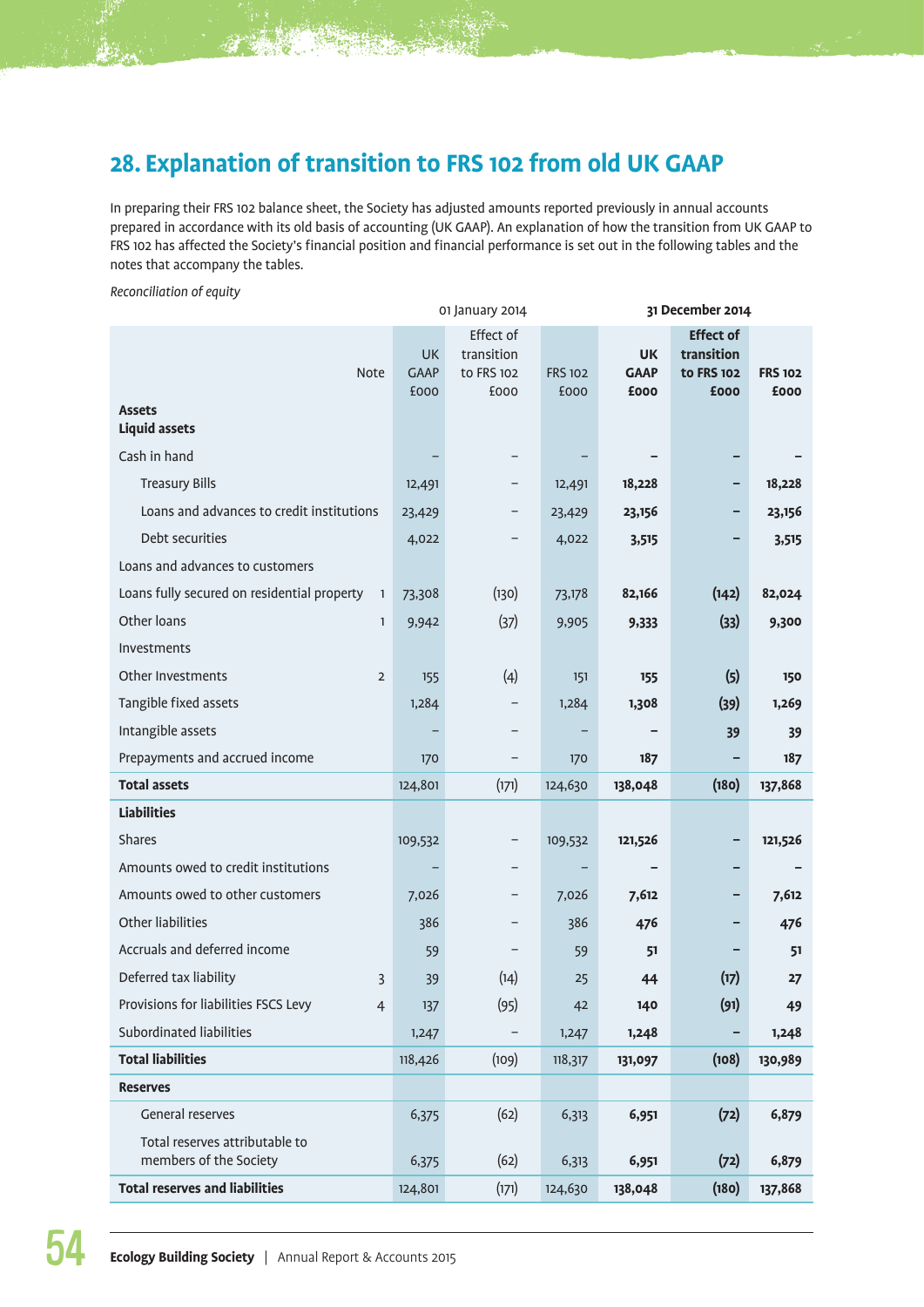# **28. Explanation of transition to FRS 102 from old UK GAAP (continued)**

不安的

*Reconciliation of profi t for the 31 December 2014*

| <b>Note</b>                               | <b>UK GAAP</b><br>£000 | <b>Effect of</b><br>transition to<br><b>FRS 102</b><br><b>£000</b> | <b>FRS 102</b><br>£000 |
|-------------------------------------------|------------------------|--------------------------------------------------------------------|------------------------|
| Interest receivable and similar income    | 4,421                  | 33                                                                 | 4,454                  |
| Interest payable and similar charges      | (1, 858)               |                                                                    | (1, 858)               |
| Net interest income                       | 2,563                  | 33                                                                 | 2,596                  |
| Income from investments                   |                        |                                                                    |                        |
| Fee and commissions receivable            | 9                      |                                                                    | 9                      |
| Fees and commissions payable              | (64)                   | 32                                                                 | (32)                   |
| Other Income                              | 108                    | (93)                                                               | 15                     |
| Investment Impairment                     |                        | (1)                                                                | (1)                    |
| <b>Total net income</b>                   | 2,616                  | (29)                                                               | 2,587                  |
| Administrative expenses                   | (1,692)                | (44)                                                               | (1,736)                |
| Depreciation and amortisation             | (77)                   |                                                                    | (77)                   |
| <b>Operating profit before impairment</b> |                        |                                                                    |                        |
| losses and provisions                     | 847                    | (73)                                                               | 774                    |
| Impairment losses on loans and advances   |                        |                                                                    |                        |
| Provisions for liabilities - FSCS levy    | (90)                   | 40                                                                 | (50)                   |
| Provisions for bad and doubtful debts     | (9)                    | 20                                                                 | 11                     |
| Profit before tax                         | 748                    | (13)                                                               | 735                    |
| Tax expense                               | (172)                  | 3                                                                  | (169)                  |
| Profit for the financial year             | 576                    | (10)                                                               | 566                    |
| Other comprehensive income                | $\circ$                | $\mathbf 0$                                                        | $\circ$                |
| Total comprehensive income for the year   | 576                    | (10)                                                               | 566                    |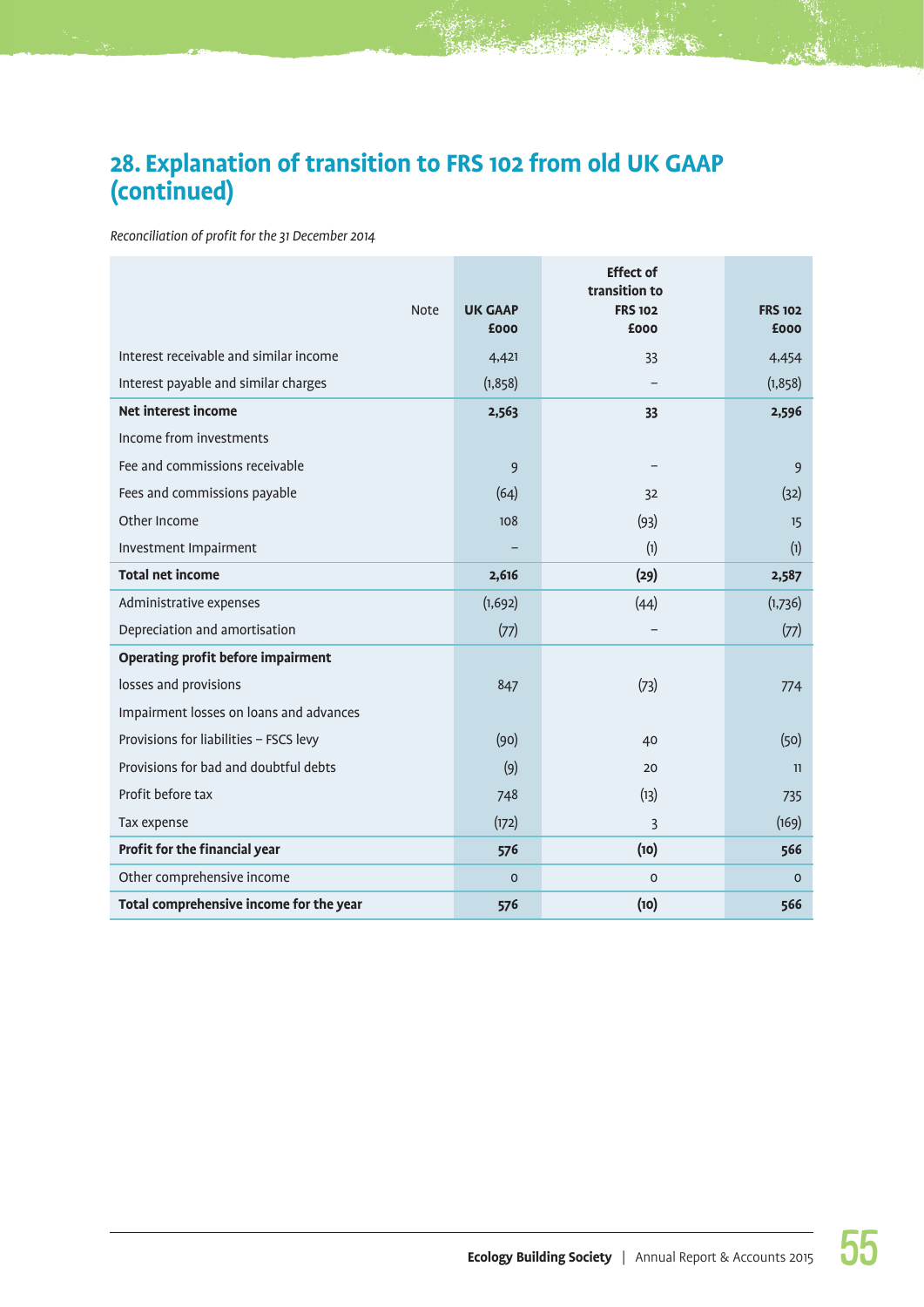# **28. Explanation of transition to FRS 102 from old UK GAAP (continued)**

#### **Explanation of transition to FRS 102 from old UK GAAP**

#### **1. Loans fully secured on residential property and Other Loans**

The reduction in the value of loans fully secured on residential property is as a result of re-modelling the impairment calculation and is also reduced by fees and commission income and expense that are deferred income.

A full review of the loan book has been undertaken and a provision has been made where there is a difference between the value of the loan and the present value of estimated cash flows discounted at the asset's original effective interest rate. Provisions made on individual cases, previously stated as Specific Provisions, have used the contractual interest rate as the effective interest rate. Collective Provisions, previously stated as General Provisions, have used the Society's average standard variable interest rate. The impairment loss is the difference between the Society's carrying amount and the best estimate that it could expect to receive if the asset was sold at the reporting date.

Under the new accounting standard fees and commission income and expense that are integral to the effective interest rate of a loan are amortised over the expected life of a mortgage. The loan book is reduced by the net balance of unamortised fees and income for prior periods.

#### **2. Other Investments**

The Society's Other Investments are all Fixed Asset Investments which were previously stated at cost. Under FRS 102, investments are measured at fair value provided that the investments are publicly traded or their fair value can otherwise be measured reliably. Changes in fair value are recognised in profit or loss and the investment on the Balance Sheet is reduced or increased as appropriate. Fixed Assets that are not publically traded are measured at cost less impairment.

#### **3. Taxation adjustments**

The application of the new standard increased loan provisions resulted in impairments on fixed asset investments and reduced net income from fees and commission and this reduced deferred tax. This was offset by release of provisions held for the FSCS levy as a result of the adoption of IFRIC21.

#### **4. Provisions for liabilities for FSCS levy**

Integral to the transition to the new standards the Society has adopted IFRIC 21 - Levies with effect from 1 January 2015. This standard is a new interpretation on accounting for Government imposed levies. The interpretation has caused the trigger date for the Society to recognise the liability for FSCS levy to change from 31 December to 1st April. IFRIC 21 is applied retrospectively and changes the carrying provision as at 1 January 2014.

### **29. Country-by-country reporting**

The reporting obligations set out in Article 89 of the European Union's Capital Requirements Directive IV (CRD IV) have been implemented in the UK by the Capital Requirements (Country-by-Country Reporting) Regulations 2013. The purpose of these regulations is to provide clarity on the Society's income and the locations of its operations.

#### **For the year ended 31 December 2015:**

- The Society's principal activities are mortgage lender and provider of savings accounts
- The Society's turnover (defined as net interest receivable) was £3.363m (2014:£2.596m) profit before tax £1.074m (2014: £0.735m) all of which arose from UK-based activity
- The average number of full time equivalent employees was 23 (2014: 21)
- Corporation tax of £0.161m (2014: £0.115m) was paid in the year and is within the UK tax jurisdiction
- No public subsidies were received in the year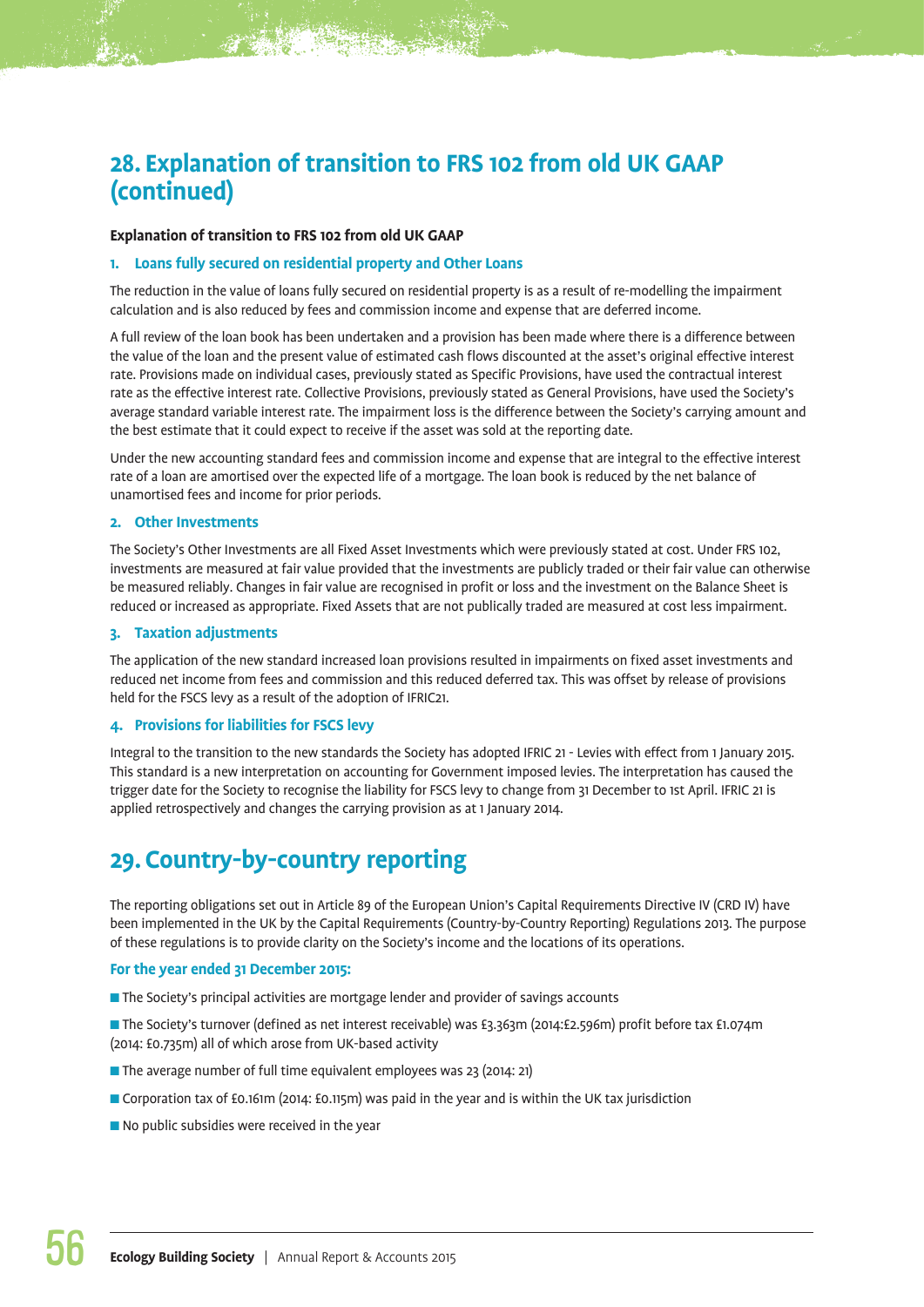# Annual Business Statement

Year ended 31 December 2015

#### **1 Statutory percentages**

|               | Statutory limit | At 31 December 2015<br>$\%$ | At 31 December 2014<br>$\%$ |
|---------------|-----------------|-----------------------------|-----------------------------|
| Lending limit | 25.00           | 9.22                        | 10.73                       |
| Funding limit | 50.00           | 6.47                        | 5.89                        |

The above percentages have been calculated in accordance with the provisions of the Building Societies Act 1986.

The lending limit measures the proportion of business assets not in the form of loans fully secured on residential property.

The funding limit measures the proportion of shares and borrowings not in the form of shares held by individuals.

The statutory limits are as prescribed by the Building Societies Act 1986 and ensure that the principal purpose of a building society is that of making loans which are secured on residential property and are funded substantially by members.

#### **2 Other percentages**

|                                                            | 2015<br>℅ | 2014<br>$\%$ |
|------------------------------------------------------------|-----------|--------------|
| Gross capital as a percentage of shares and borrowings     | 6.10      | 5.89         |
| Free capital as a percentage of shares and borrowings      | 5.21      | 4.92         |
| Liquid assets as a percentage of shares and borrowings     | 21.83     | 34.77        |
| Profit after taxation as a percentage of mean total assets | 0.62      | 0.43         |
| Management expenses as a percentage of mean total assets   | 1.46      | 1.38         |

Gross capital represents the general reserves and subordinated liabilities. Of the subordinated liability shown on the statement of financial position £0.548m is classed as Tier 2 capital.

Free capital is the gross capital plus the collective impairment for losses on loans less tangible and intangible fixed assets.

Shares and borrowings are the aggregate of shares, amounts owed to credit institutions and amounts owed to other customers including accrued interest.

Liquid assets are taken from the items so named in the statement of financial position.

The profit after taxation is the profit for the year as shown in the statement of comprehensive income

Management expenses are the administrative expenses plus depreciation and amortisation for the year as shown in the statement of comprehensive income.

Mean total assets are the average of the 2015 and 2014 total assets.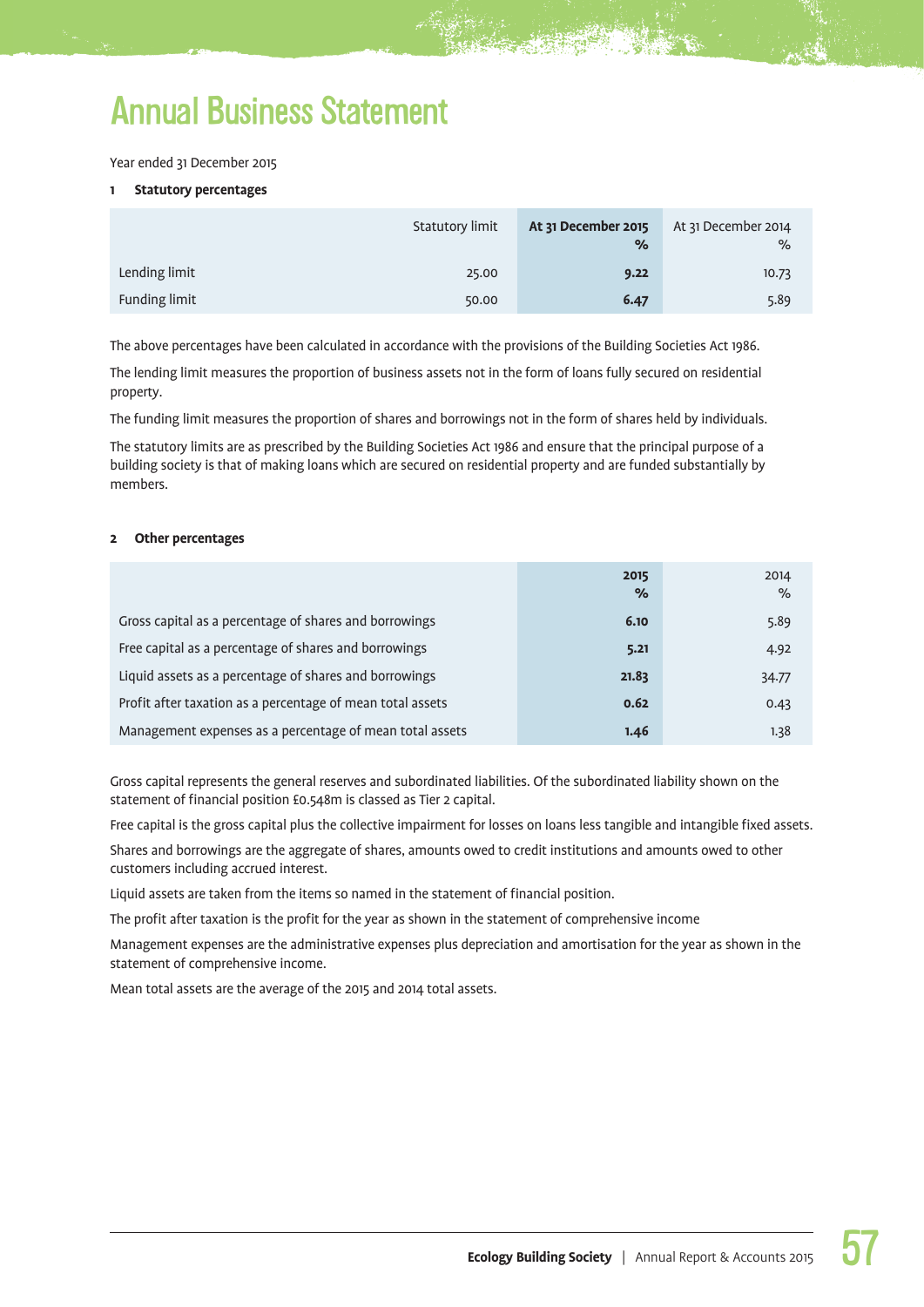#### *Year ended 31 December 2015*

#### **3 Information relating to Directors at 31 December 2015**

| Name and Date of Birth                      | <b>Occupation and Date of</b><br><b>Board Appointment</b>               | <b>Other Directorships</b>                                                                                 |
|---------------------------------------------|-------------------------------------------------------------------------|------------------------------------------------------------------------------------------------------------|
| <b>Steven John Round</b><br>08.04.1960      | <b>Managing Director</b><br>09.12.2010                                  | Strategic Intent Ltd<br>The Big Issue Foundation<br>Change Account Ltd<br>Saescada Limited                 |
| <b>Paul Charles Ellis</b><br>10.09.1957     | <b>Building Society Chief Executive</b><br>05.05.1984                   | INAISE (International Association of<br>Investors in the Social Economy)                                   |
| <b>Pamela Waring</b><br>12.06.1956          | <b>Building Society Finance</b><br>Director and Secretary<br>07.06.2000 | Home-Start Craven                                                                                          |
| <b>Timothy David Morgan</b><br>08.12.1964   | Finance Director and<br><b>Company Secretary</b><br>28.08.2013          | Ecology Building Society Charitable<br>Foundation<br>Shared Interest Society Ltd<br>Northern Dance         |
| <b>Christopher Jon Newman</b><br>06.09.1976 | Commercial Director and<br><b>Company Secretary</b><br>27.09.2013       | Parity Projects Ltd                                                                                        |
| <b>Alison Vipond</b><br>06.02.1973          | Environmentalist & Researcher<br>27.09.2013                             | Newton and Bywell Connects Ltd<br>Ecology Building Society Charitable<br>Foundation<br>Electrozest Limited |
| Andrew John Gold<br>30.12.1969              | Risk, Audit & Compliance Professional<br>30.05.2014                     |                                                                                                            |
| <b>Louise Power</b><br>20.04.1969           | Solicitor<br>17.06.2015                                                 | <b>Walker Morris LLP</b>                                                                                   |

Paul Ellis and Pam Waring both have service contracts, details of which can be found in the Directors' Remuneration Report on pages 18 to 19. There are no extended Notice Terms included in these contracts. Documents may be served on the above Directors and should be marked 'private and confidential' c/o Financial Services Audit, KPMG LLP, 1 Sovereign Square, Leeds LS1 4DA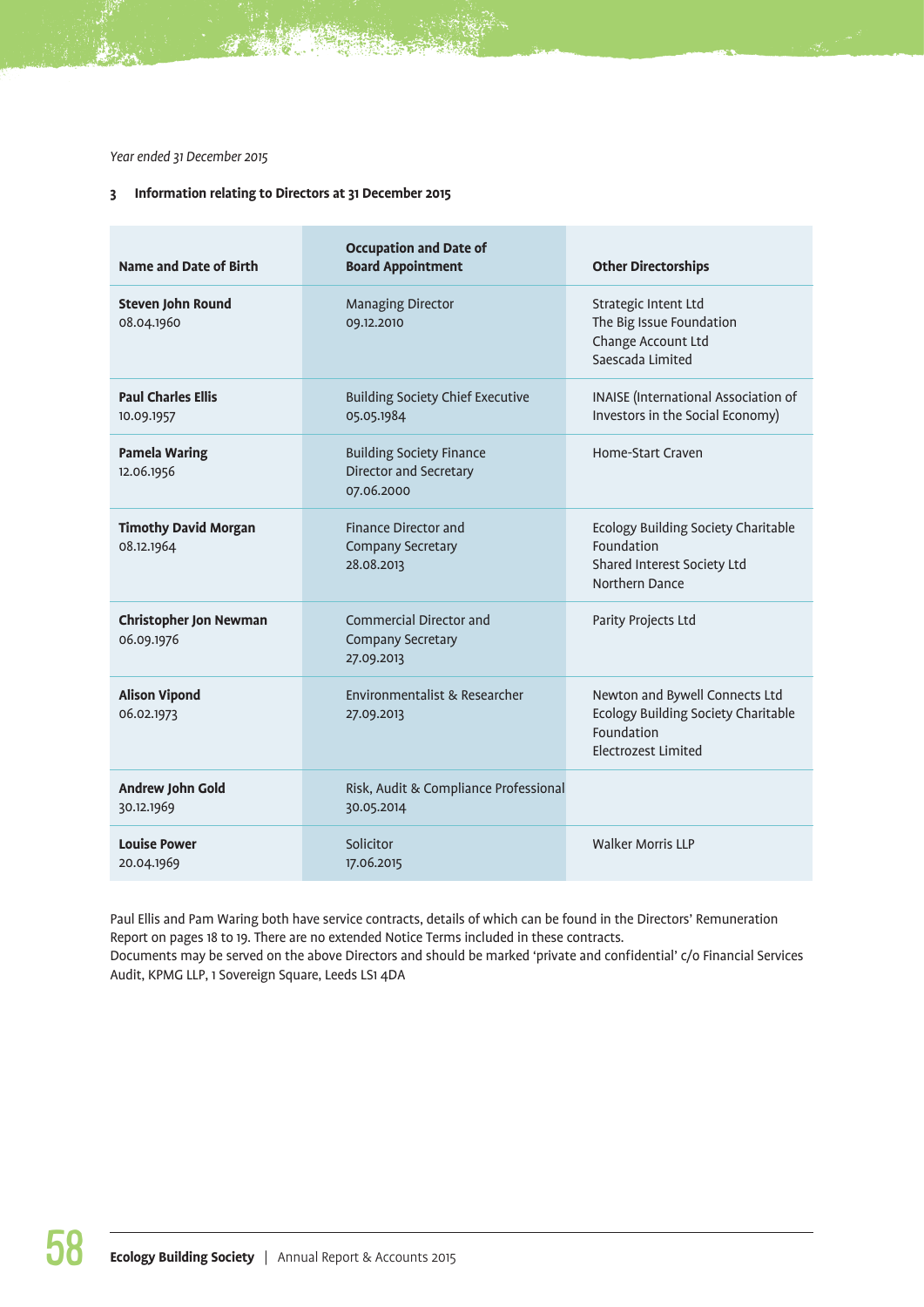kaan.<br>≏aak

医单纯

**Ecology Building Society** | Annual Report & Accounts 2015